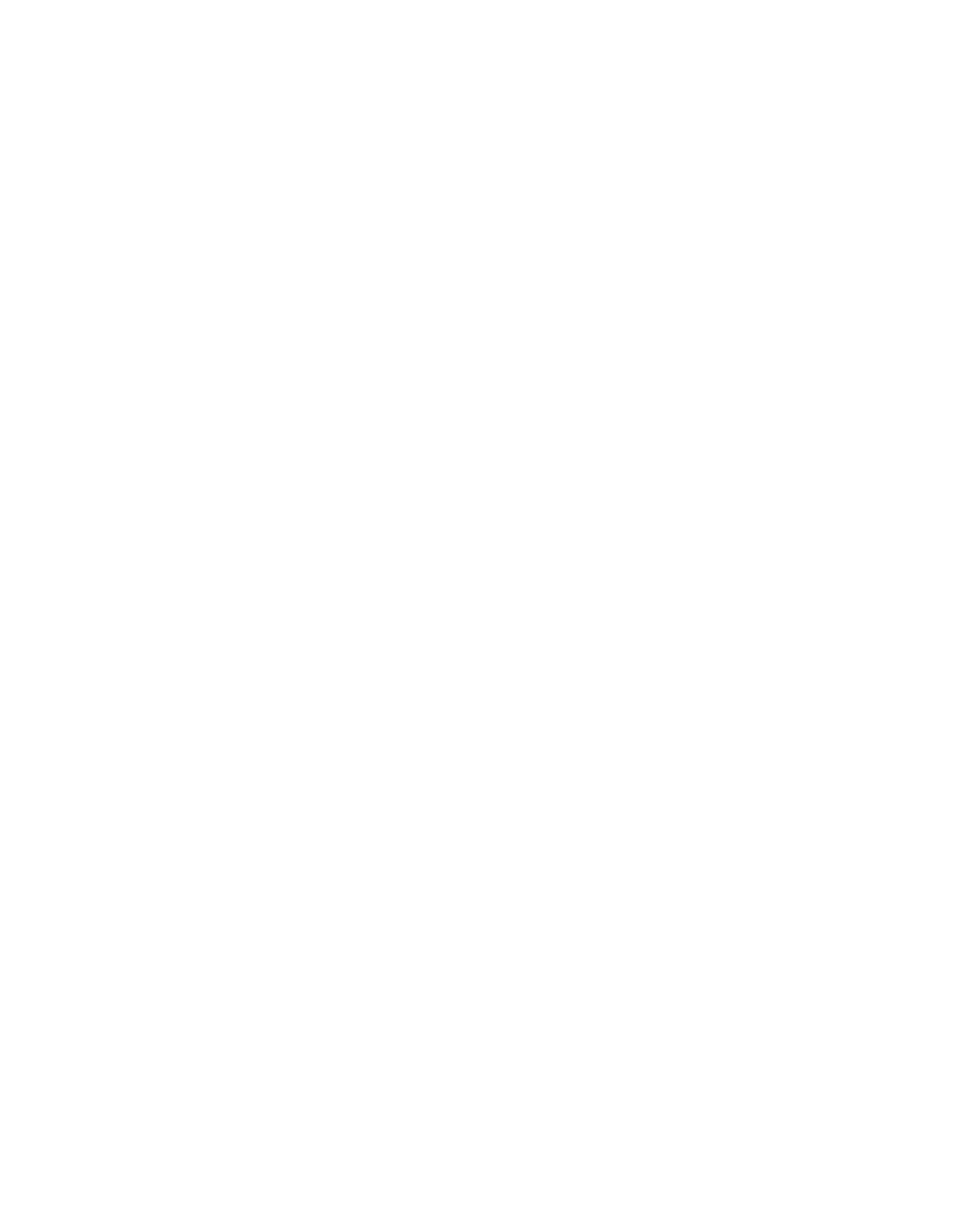## **TABLE OF CONTENTS**

### **Sections**

### Page

| <b>Actuarial Certification Letter</b>                      |  |
|------------------------------------------------------------|--|
|                                                            |  |
|                                                            |  |
|                                                            |  |
|                                                            |  |
|                                                            |  |
|                                                            |  |
|                                                            |  |
|                                                            |  |
|                                                            |  |
|                                                            |  |
|                                                            |  |
|                                                            |  |
|                                                            |  |
|                                                            |  |
|                                                            |  |
| Table 11 - Actuarial Required Contribution Rate and        |  |
|                                                            |  |
|                                                            |  |
|                                                            |  |
|                                                            |  |
|                                                            |  |
|                                                            |  |
|                                                            |  |
|                                                            |  |
|                                                            |  |
| Table 19 – Comparison of Valuation Results under Alternate |  |
|                                                            |  |
|                                                            |  |
|                                                            |  |
| Table 21 – Schedule of Contributions from Employers        |  |
|                                                            |  |
|                                                            |  |
|                                                            |  |
|                                                            |  |
|                                                            |  |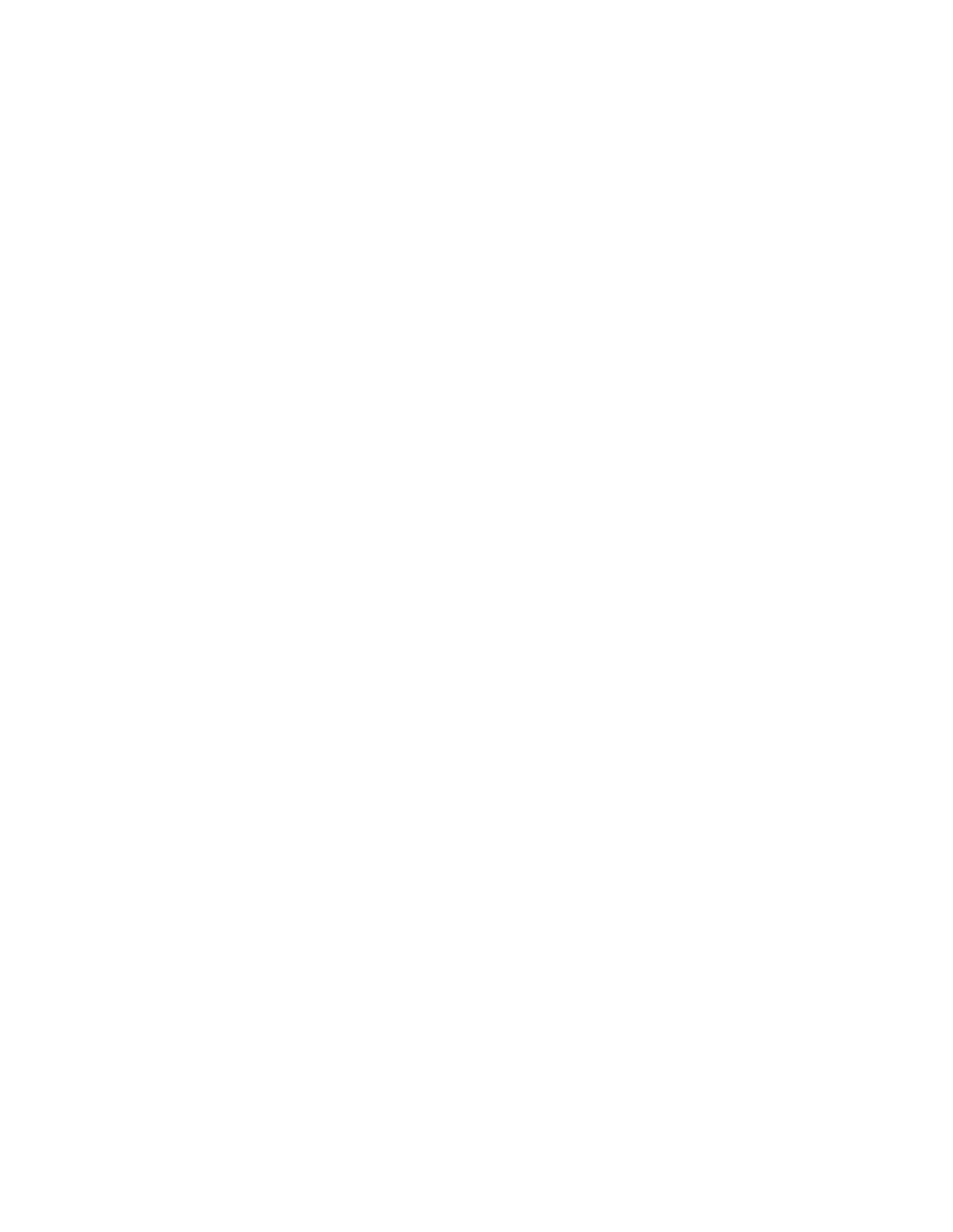

May 10, 2021

Public Employees Retirement Board Nebraska Public Employees Retirement System Post Office Box 94816 Lincoln, NE 68509

Dear Members of the Board:

At your request, we performed an actuarial valuation of the State Employees' Retirement System Cash Balance Benefit Fund as of January 1, 2021 for the purpose of determining the actuarial required contribution rate for the 2021 plan year. It is our understanding that any additional required State contributions for this plan year will be made on July 1, 2022 (State fiscal year end 2023). The major findings of the valuation are contained in this report, which reflects the benefit provisions in place on January 1, 2021. There was no change to the actuarial methods or plan provisions from the prior valuation. However, there were several changes to the set of actuarial assumptions as a result of the quadrennial experience study completed in 2020. The changes increased the actuarial accrued liability by \$21.5 million, decreased the funded ratio by 1.26% and decreased the contribution margin by 0.74%. The current valuation results indicate the Plan is 104% funded with a contribution margin of 2.31%.

In preparing our report, we relied, without audit, on information (some oral and some in writing) supplied by the System's staff. This information includes, but is not limited to, statutory provisions, member data and financial information. Active member data was provided to us by Ameritas, the record-keeper for the Plan. We found this information to be reasonably consistent and comparable with information used in the prior report. The valuation results depend on the integrity of this information. If any of this information is inaccurate or incomplete, our results may be different and our calculations may need to be revised.

We further certify that all costs, liabilities, rates of interest and other factors for the State Employees' Retirement System Cash Balance Benefit Fund have been determined on the basis of actuarial assumptions and methods which are individually reasonable (taking into account the experience of the Fund and reasonable expectations); and which, in combination, offer the best estimate of anticipated experience affecting the Fund. Nevertheless, the emerging costs will vary from those presented in this report to the extent actual experience differs from that projected by the actuarial assumptions. The Public Employees Retirement Board has the final decision regarding the appropriateness of the assumptions and adopted the set of assumptions outlined in Appendix C.

> Off Offices in Kennesaw, GA • Bellevue, NE 3802 Raynor Pkwy, Suite 202, Bellevue, NE 68123 Phone (402) 905-4461 • Fax (402) 905-4464 www.CavMacConsulting.com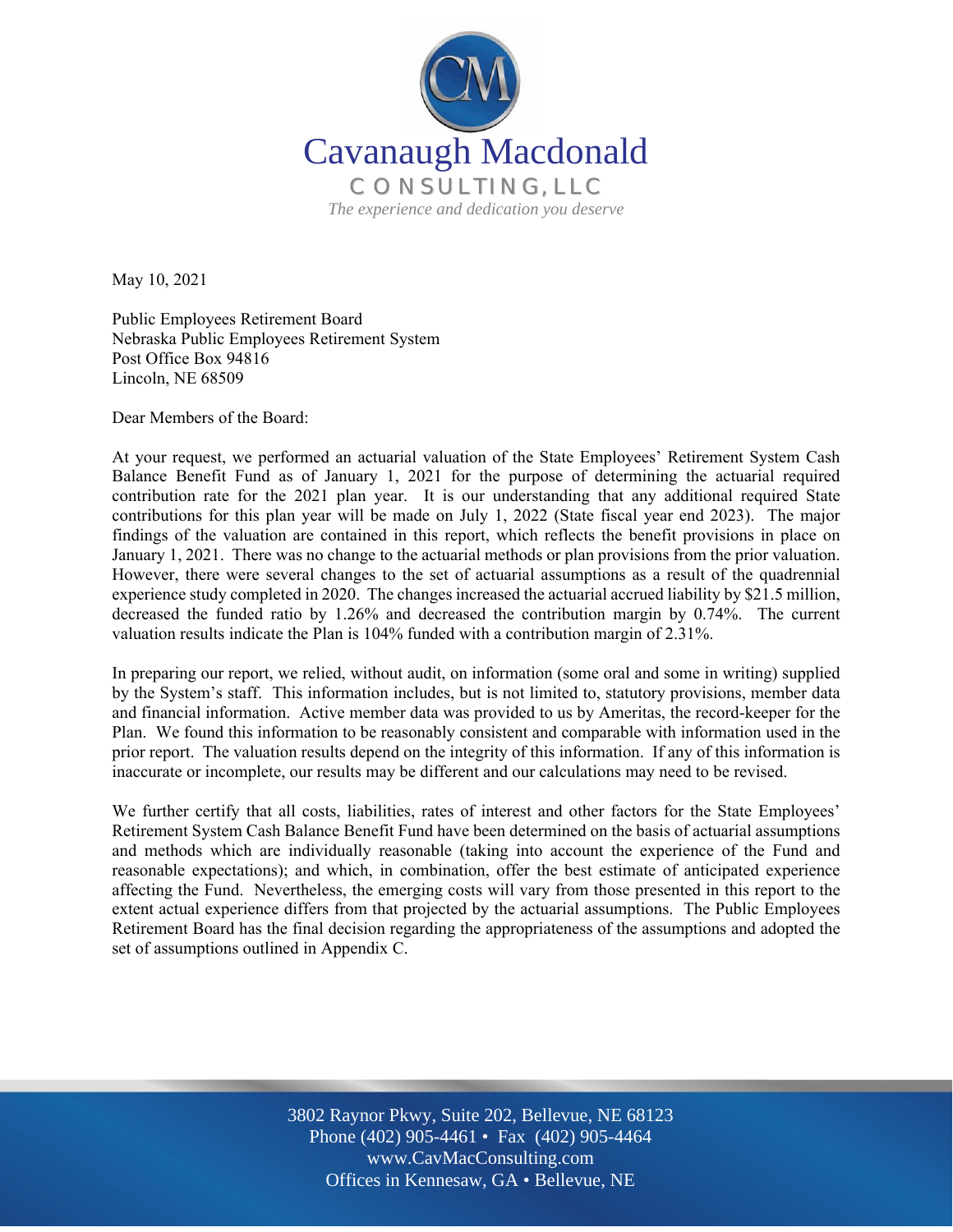

In order to prepare the results in this report, we have utilized appropriate actuarial models that were developed for this purpose. These models use assumptions about future contingent events along with recognized actuarial approaches to develop the necessary results. Future actuarial measurements may differ significantly from the current measurements presented in this report due to such factors as the following: plan experience differing from that anticipated by the economic or demographic assumptions; changes in economic or demographic assumptions; increases or decreases expected as part of the natural operation of the methodology used for these measurements (such as the end of an amortization period or additional cost or contribution requirements based on the plan's funded status); and changes in plan provisions or applicable law. Due to the limited scope of our assignment, we did not perform an analysis of the potential range of future measurements.

Actuarial computations presented in this report are for purposes of determining the actuarial contribution rates for funding the System. The calculations in the enclosed report have been made on a basis consistent with our understanding of the System's funding requirements and goals. Determinations for purposes other than meeting these requirements may be significantly different from the results contained in this report. Accordingly, additional determinations may be needed for other purposes. For example, actuarial computations for purposes of fulfilling financial accounting requirements for the System under Governmental Accounting Standards No. 67 and No. 68 are provided in separate reports.

As we prepare this report, the world is still recovering from the Covid-19 pandemic. We have considered available information, but do not believe there is sufficient data yet to warrant the modification of any of our assumptions at this time. We will continue to monitor the situation and advise the Board in the future of any adjustment we believe would be appropriate.

The consultants who worked on this assignment are pension actuaries. CMC's advice is not intended to be a substitute for qualified legal or accounting counsel.

On the basis of the foregoing, we hereby certify that, to the best of our knowledge and belief, this report is complete and accurate and has been prepared in accordance with generally recognized and accepted actuarial principles and practices. We are members of the American Academy of Actuaries and meet the Qualification Standards to render the actuarial opinion contained herein. We are available to answer any questions on the material contained in the report or to provide explanations or further details as may be appropriate.

We respectfully submit the following report and look forward to discussing it with you.

Sincerely,

Patrice Beckham<br>Patrice A. Beckham, FSA, EA, FCA, MAAA Brent A. Banister Ph.D., FSA, EA, FCA, MAAA

Principal and Consulting Actuary Chief Actuary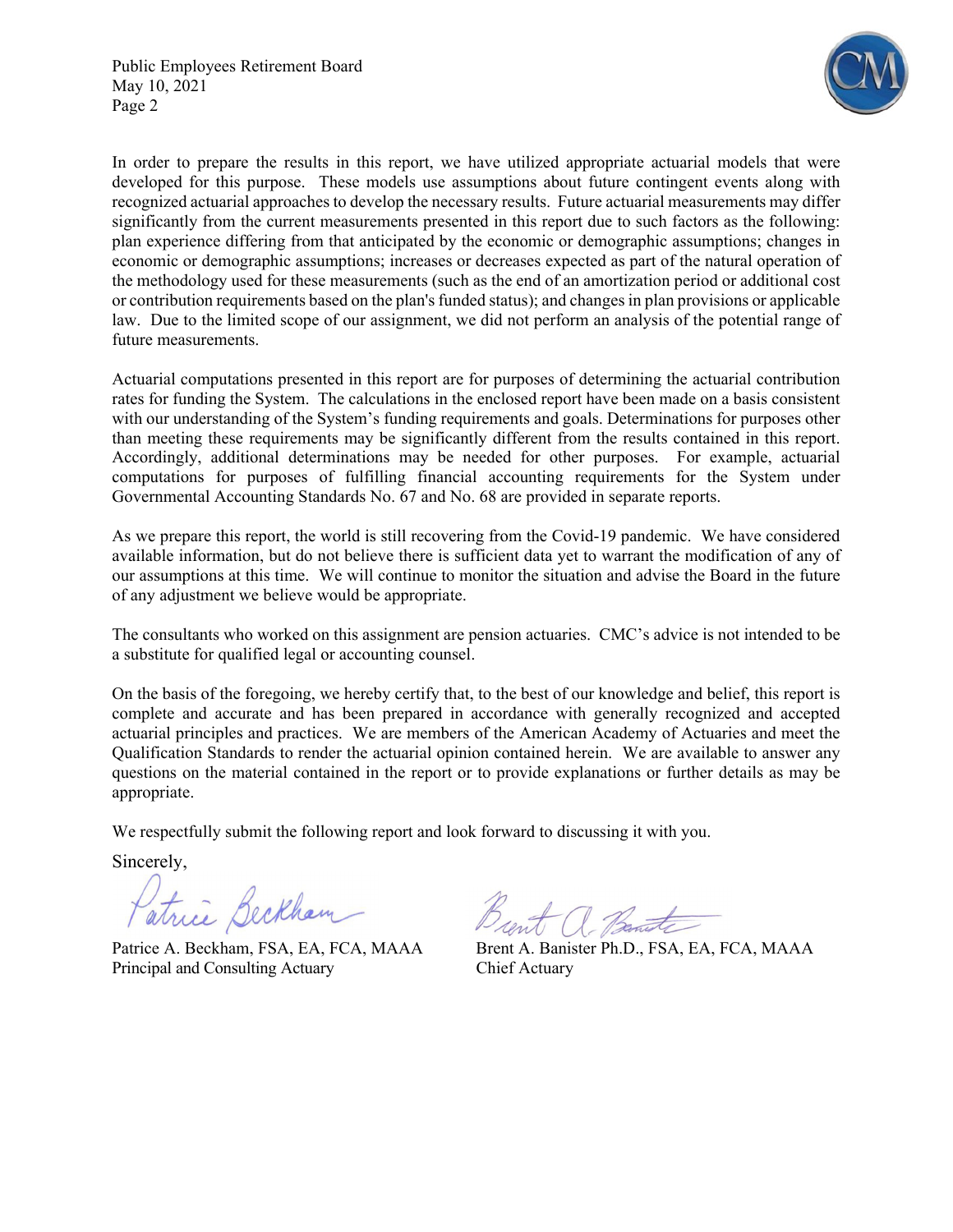

This report presents the results of the January 1, 2021 actuarial valuation of the State Employees' Retirement System Cash Balance Benefit Fund (Plan). The primary purposes of performing the actuarial valuation are to:

- Determine if the statutory member and State contribution rates are sufficient to meet the funding policy defined under Nebraska state statutes, for the plan year ending December 31, 2021 and, if not, the additional required State contribution.
- Disclose asset and liability measurements as well as the current funded status of the State Cash Balance Benefit Fund on the valuation date.
- Compare actual and expected experience under the State Cash Balance Benefit Fund during the plan year beginning January 1, 2020 and ended December 31, 2020.
- Evaluate and disclose the key risks to funding the State Cash Balance Benefit Fund pursuant to Actuarial Standard of Practice Number 51.
- Analyze and report on trends in State Cash Balance Benefit Fund contributions, assets and liabilities over the past several years.
- Quantify the contribution rate available for benefit improvements, if any.

The Nebraska statutes require the State to make an additional contribution if the regular, payroll-related contributions by members (4.80% of pay) and the State (156% of member contributions) are insufficient to meet the actuarial required contribution for the plan year. Based on the results of the January 1, 2021 actuarial valuation, the contributions defined by statute are more than sufficient to meet the actuarially required contribution. **Therefore, there is no additional State contribution for this plan year (due in the State fiscal year ending June 30, 2023).**

State statutes provide that the Board may grant a dividend if the unfunded actuarial accrued liability is less than zero and the dividend granted would not increase the actuarial contribution rate above ninety percent of the actual contribution rate. The PERB also has a policy that sets out additional criteria for granting a dividend which requires the Plan be at least 100% funded on both a Funded Basis and a Current Value Basis before and after the dividend is granted. **For the 2021 Plan year, the criteria have been met and a dividend may be granted. The maximum dividend is 5.55% subject to a majority vote of the full Board.** 

#### *Factors Impacting the 2021 Valuation Results*

By statute, an experience study for the Nebraska Public Employees Retirement System, which includes the State Cash Balance Benefit Fund, is performed every four years. As a result of the 2020 quadrennial experience study, there were no changes to the actuarial methods, but several assumptions were recommended and adopted by the Board at their December 21, 2020 meeting. The changes include phasing in the changes to the set of economic assumptions over four years, beginning with the January 1, 2021 valuation. The key assumption changes reflected in this valuation include:

- Price inflation assumption was lowered from 2.75% to 2.65%.
- Investment return assumption was lowered from 7.50% to 7.30%.
- Interest crediting rate on Cash Balance accounts decreased from 6.25% to 6.15%.
- General wage inflation was lowered from 3.50% to 3.15%.
- Salary merit increases were adjusted to better reflect observed experience.
- An explicit assumption for administrative expenses was adopted as a component of the actuarial contribution rate and was set to 0.21% of pay.
- Retirement and termination rates were adjusted to better reflect observed experience.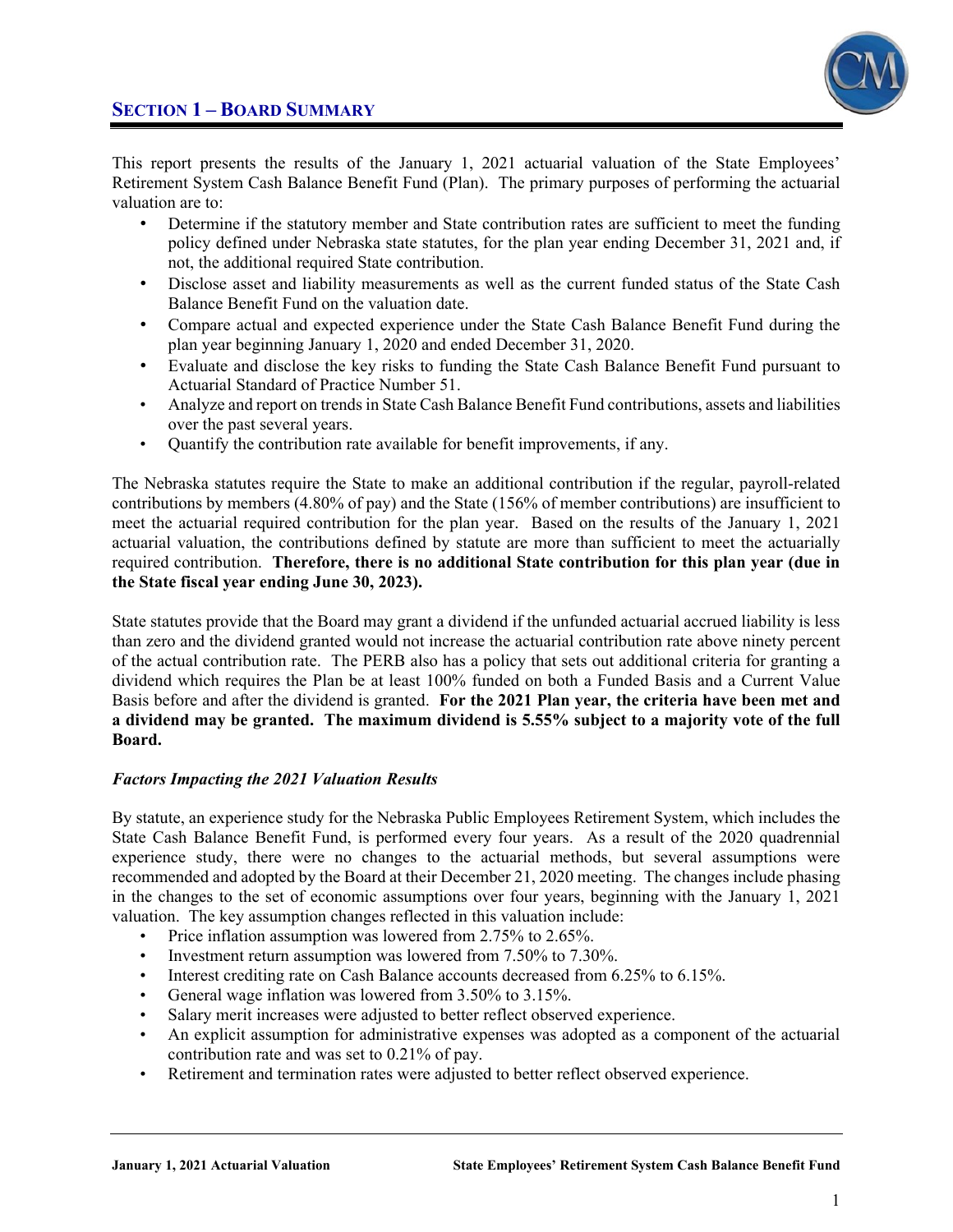

• Mortality assumptions were changed to the Pub-2010 General Members (Above Median) Mortality Tables (100% of male rates, 95% of female rates), set back one-year, projected generationally using MP-2019 modified to 75% of the ultimate rates.

The change in the actuarial assumptions increased the actuarial accrued liability by \$21.5 million and the actuarial required contribution rate by 0.74% of pay. The impact of the assumption changes on the January 1, 2021 valuation results is summarized in the following table (in millions):

|                                              | <b>Prior</b><br><b>Assumptions</b> | <b>Current</b><br><b>Assumptions</b> | <b>Difference</b> |
|----------------------------------------------|------------------------------------|--------------------------------------|-------------------|
| Actuarial Accrued Liability (AAL)            | \$1,773.9                          | \$1,795.4                            | \$21.5            |
| <b>Actuarial Value of Assets</b>             | 1,868.8                            | 1,868.8                              | 0.0               |
| Unfunded AAL/(Surplus)                       | (\$94.9)                           | (\$73.4)                             | \$21.5            |
| <b>Funded Ratio</b>                          | 105.35%                            | 104.09%                              | $(1.26\%)$        |
| Normal Cost Rate                             | $10.42\%$                          | 10.65%                               | $0.23\%$          |
| <b>Administrative Expenses</b>               | $0.00\%$                           | 0.21%                                | 0.21%             |
| <b>UAAL Amortization Rate</b>                | $(1.18\%)$                         | $(0.88\%)$                           | $0.30\%$          |
| <b>Total Actuarial Required Contribution</b> | 9.24%                              | 9.98%                                | 0.74%             |
| Contribution Shortall/(Margin)               | $(3.05\%)$                         | $(2.31\%)$                           | $0.74\%$          |
| <b>Additional State Contribution Amount</b>  | \$0                                | \$0                                  | \$0               |

The phase-in of the economic assumptions will be implemented as follows:

|                                                            | <b>Current</b> | <b>2022 Valuation</b> | <b>2023 Valuation</b> | 2024 Valuation |
|------------------------------------------------------------|----------------|-----------------------|-----------------------|----------------|
| Price inflation                                            | 2.65%          | $2.55\%$              | 2.45%                 | 2.35%          |
| Real rate of return                                        | 4.65%          | 4.65%                 | 4.65%                 | 4.65%          |
| Investment return                                          | 7.30%          | 7.20%                 | 7.10%                 | $7.00\%$       |
| General wage inflation                                     | 3.15%          | $3.05\%$              | 2.95%                 | 2.85%          |
| Covered payroll growth                                     | 3.15%          | $3.05\%$              | 2.95%                 | 2.85%          |
| Interest crediting rate on<br><b>Cash Balance accounts</b> | 6.15%          | $6.10\%$              | 6.05%                 | $6.00\%$       |

The expectation is that the funded ratio will decrease and the actuarial contribution rate will increase as the economic assumptions are phased-in over the next three valuations.

The actuarial valuation results provide a "snapshot" view of the State Cash Balance Benefit Fund's financial condition on January 1, 2021, capturing all experience that occurred during 2020. The excess of actuarial assets over the actuarial accrued liability increased from \$43.0 million in the January 1, 2020 valuation to \$73.4 million in the 2021 valuation, and the funded ratio increased from 102.57% to 104.09%. The actuarial required contribution rate increased from 9.88% of pay in last year's valuation to 9.98% of pay in the current valuation. Several factors impacted the January 1, 2021 actuarial valuation results, including: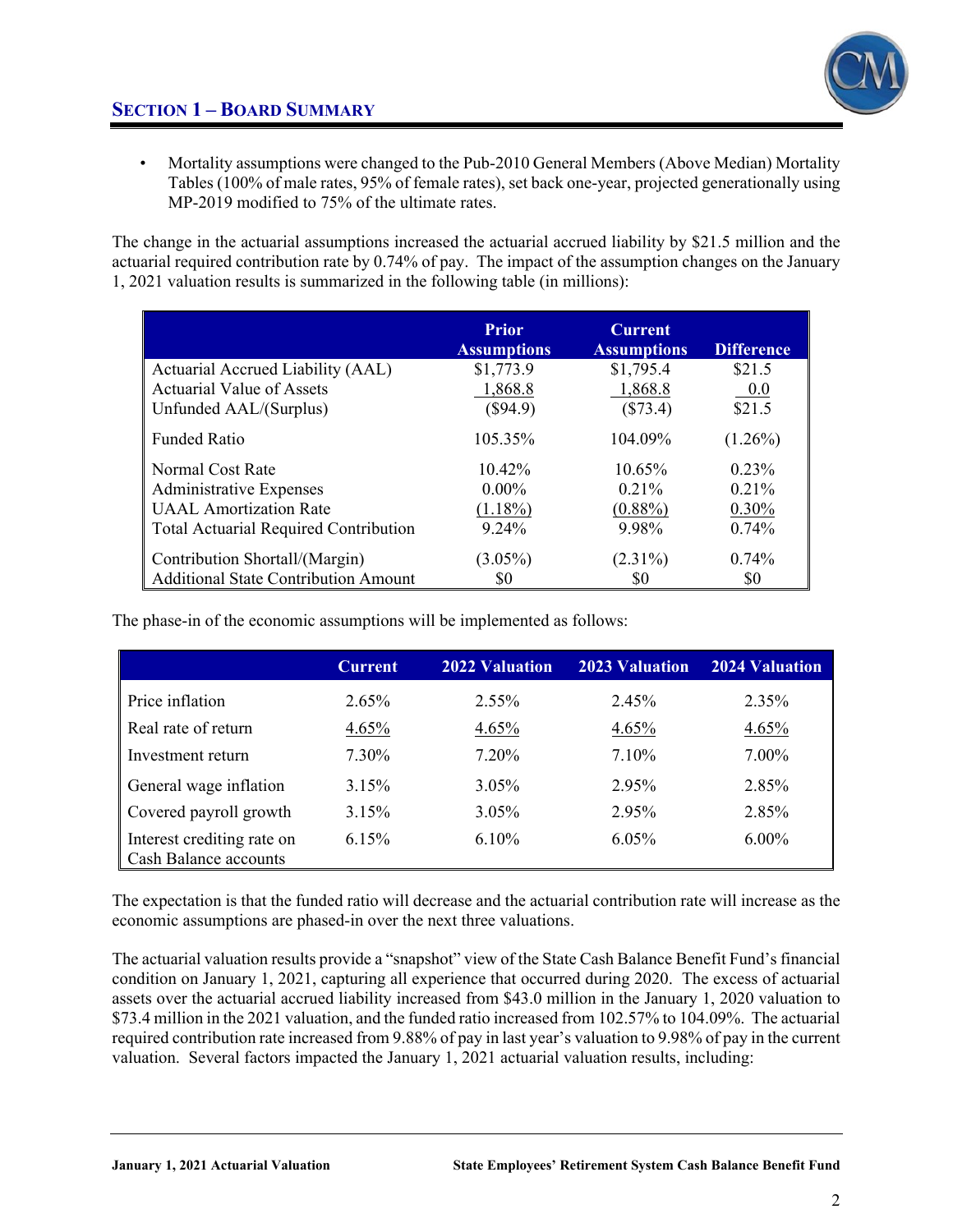

- New assumptions. As discussed earlier, changes to the actuarial assumptions resulted in a \$21.5 million increase in the AAL and an increase in the actuarial contribution rate of 0.74%.
- Actual experience on Plan assets. The rate of return on the market value of assets was 12.5%, as reported to the Nebraska Investment Council, but due to the impact of asset smoothing, the rate of return on the actuarial value of assets was 10.3%. This was higher than the assumed rate of return of 7.50% for calendar year 2020. As a result, there was an experience gain on the actuarial value of assets of \$47.6 million.
- Actual demographic experience on Plan liabilities. The net impact of all liability experience was an actuarial gain of \$14.0 million. The single largest source of liability experience was a gain due to a lower interest credit than assumed (5.00% actual vs. 6.25% assumed during 2020).

Due to favorable investment experience in 2020, the net deferred (unrecognized) investment gain of \$77.7 million in last year's valuation (difference between the market and actuarial values of assets) has grown to a deferred gain of \$122.9 million in this year's valuation. The deferred experience will be recognized in the asset smoothing method over the next four years. Unless there is unfavorable experience to offset the deferred investment gain, the Plan's funded status is expected to increase as the investment experience is recognized and the contribution margin is expected to increase as the actuarial contribution rate decreases.

A summary of the key results from the January 1, 2021 actuarial valuation, shown in the following table, indicates the statutory contribution rates are sufficient to meet the actuarial required contribution rate for 2021 and no additional State contribution is required. Further detail on the valuation results can be found in the following sections of this Board Summary.

|                                                | <b>January 1, 2021</b><br><b>Valuation Results</b> | <b>January 1, 2020</b><br><b>Valuation Results</b> |
|------------------------------------------------|----------------------------------------------------|----------------------------------------------------|
| Unfunded Actuarial Accrued Liability/(Surplus) | $(\$73,379,348)$                                   | $(\$42,972,238)$                                   |
| <b>Funded Ratio using Actuarial Assets</b>     | 104.09%                                            | 102.57%                                            |
| Normal Cost Rate                               | $10.65\%$                                          | $10.44\%$                                          |
| <b>Administrative Expenses</b>                 | 0.21%                                              | N/A                                                |
| <b>UAAL</b> Amortization Rate                  | $(0.88\%)$                                         | $(0.56\%)$                                         |
| <b>Total Actuarial Required Contribution</b>   | 9.98%                                              | 9.88%                                              |
| Member Contribution Rate                       | $(4.80\%)$                                         | $(4.80\%)$                                         |
| <b>Employer Contribution Rate</b>              | $(7.49\%)$                                         | $(7.49\%)$                                         |
| <b>Total Contribution Rate</b>                 | (12.29%)                                           | (12.29%)                                           |
| Contribution Shortfall/(Margin)                | $(2.31\%)$                                         | $(2.41\%)$                                         |
| <b>Additional State Contribution Amount</b>    | \$0                                                | 80                                                 |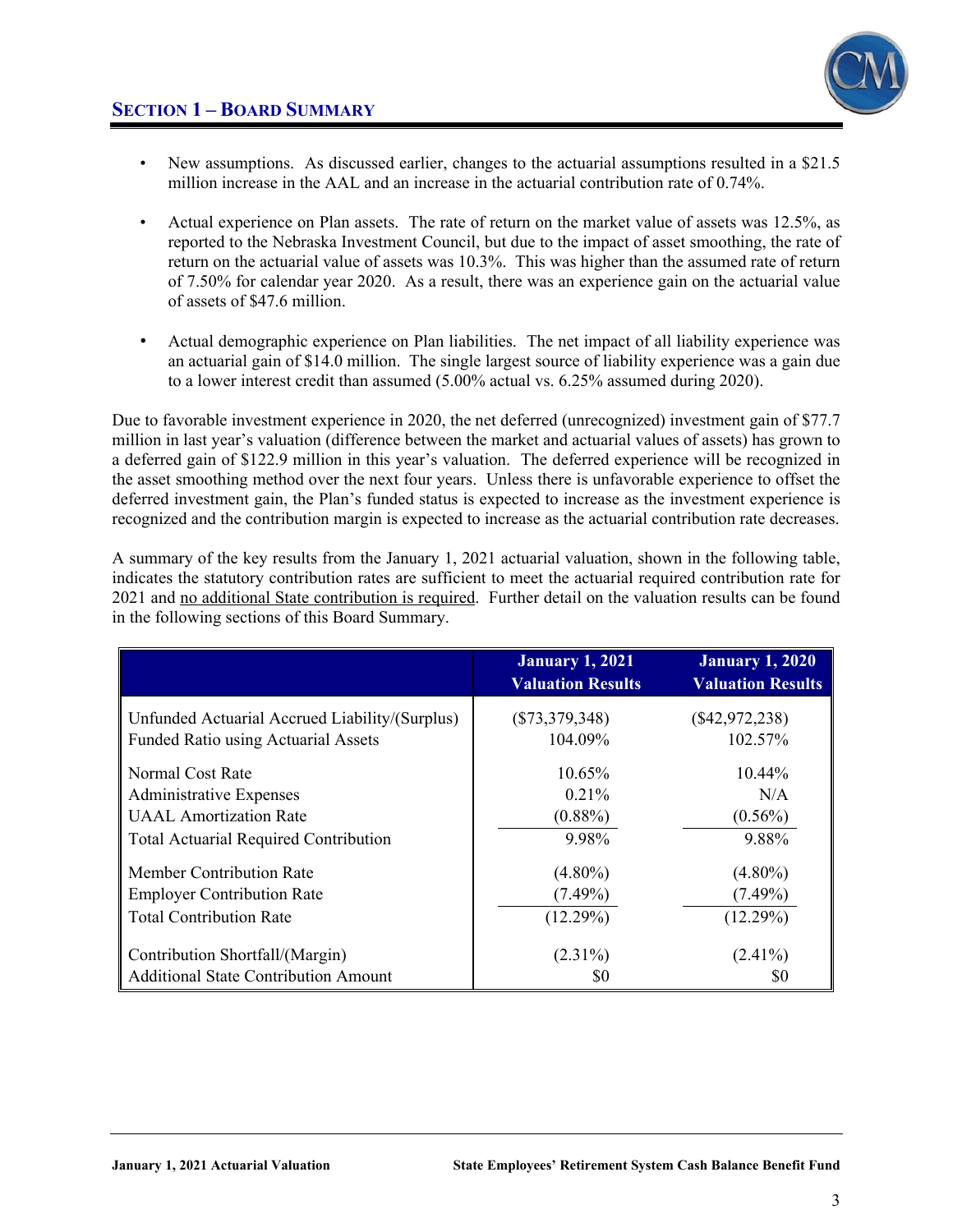

#### *EXPERIENCE FOR THE LAST PLAN YEAR*

Numerous factors contributed to the change in the Plan's assets, liabilities, and the actuarial contribution rate between January 1, 2020 and January 1, 2021. The components are examined in the following discussion.

#### **MEMBERSHIP**

In total, the number of members (both active and inactive) increased about 4%, from 24,695 to 25,747. The number of active members increased about 3%, from 13,534 in the 2020 valuation to 13,917 in the 2021 valuation. The number of members receiving benefit payments increased from 2,203 to 2,360. This increase of about 7% reflects the election of 120 active members who retired during 2020, along with 43 inactive vested members, to receive at least a portion of their benefit as monthly income. In addition, there were 27 members in the Defined Contribution Plan who elected to receive part or all of their benefit as monthly income.

The State Cash Balance Plan is relatively young, having been implemented in 2003 for new hires and existing active members who elected to change coverage. As a result, the number of active members is still growing and the number of retirees is low in comparison to a mature retirement plan. Therefore, the number of new retirees is high, as a percentage, and is likely to continue in the foreseeable future until the size of the retiree group increases and stabilizes. The ability for active members who retire to elect to receive the full value of their benefit as a lump sum also creates variability in the number of new retirees in the Plan each year.

#### **ASSETS**

As of December 31, 2020, the State Employees' Retirement System Cash Balance Benefit Fund had net assets of \$1.99 billion, when measured on a market value basis. This was an increase of \$202 million from the prior year. The market value of assets is not used directly in the calculation of the unfunded actuarial accrued liability or the actuarial required contribution rate. An asset valuation method, which smoothes the effect of market fluctuations, is used to determine the value of assets used in the valuation, called the actuarial value of assets. In this year's valuation, the actuarial value of assets is \$1.87 billion, an increase of \$157 million from the prior year. The components of change in the asset values are shown in the following table:

|                                     |        | <b>Market Value (SM)</b> |        | <b>Actuarial Value (SM)</b> |
|-------------------------------------|--------|--------------------------|--------|-----------------------------|
| Net Assets, December 31, 2019       | \$     | 1,789.74                 | S      | 1,712.01                    |
| - Employer and Member Contributions | $+$    | 84.51                    | $^{+}$ | 84.51                       |
| - Benefit Payments                  |        | 112.33                   |        | 112.33                      |
| - Administrative Expenses           |        | 1.52                     |        | 1.52                        |
| - Transfers                         | $^{+}$ | 9.32                     | $^{+}$ | 9.32                        |
| - Net Investment Income             | $^{+}$ | 222.00                   | $^{+}$ | 176.80                      |
| Net Assets, December 31, 2020       | \$     | 1,991.72                 | S      | 1,868.79                    |
| <b>Estimated Rate of Return*</b>    |        | 12.5%                    |        | $10.3\%$                    |

\*Estimated rate of return for the Market Value basis is as reported by the Nebraska Investment Council.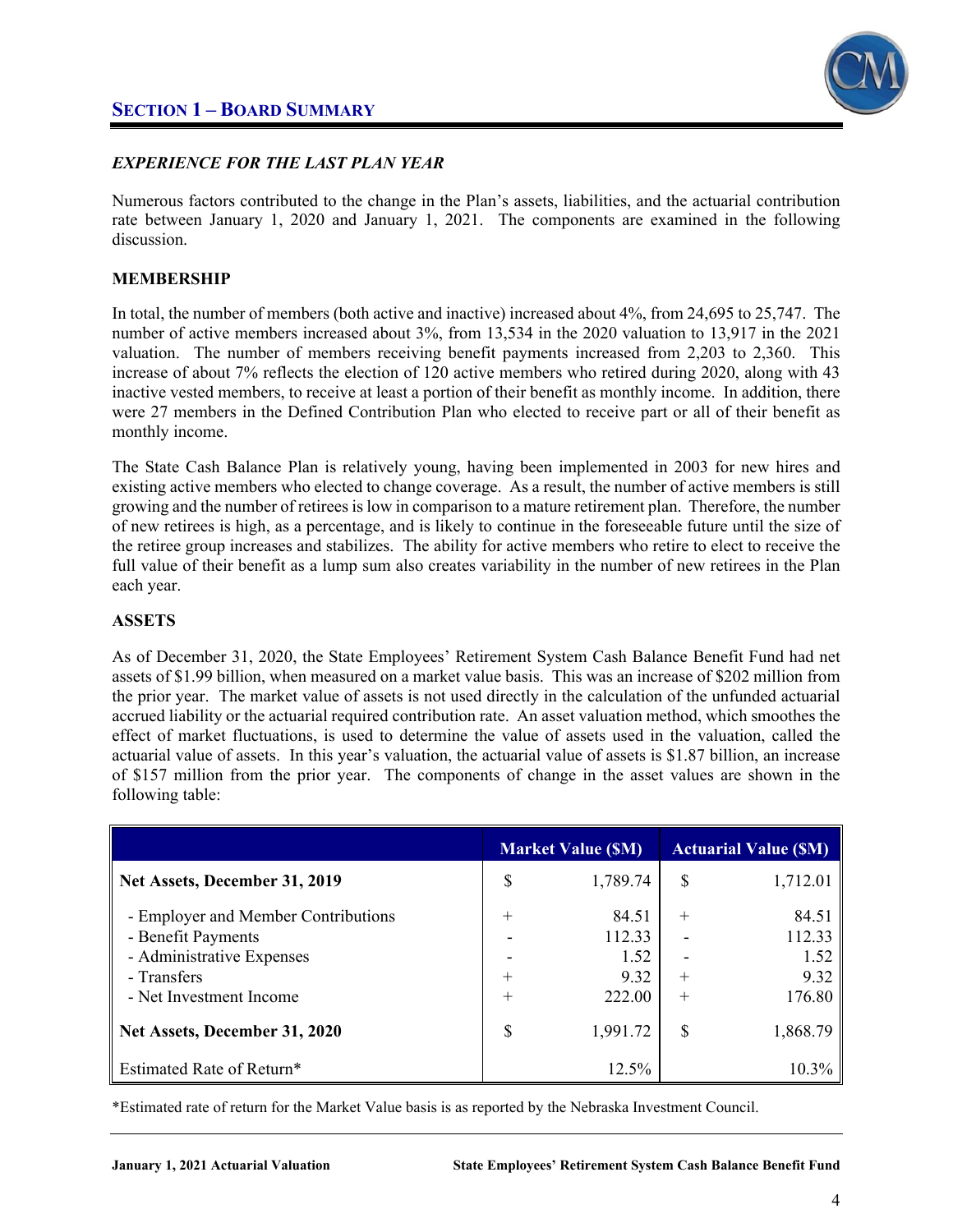

The rate of return on the actuarial value of assets was over 7.5%, the assumed rate of return for 2020 which is based on the assumption used in the January 1, 2020 valuation. As a result, there was an experience gain on assets of \$47.6 million. The net deferred gain (difference between the market and actuarial value of assets) of \$122.9 million will be reflected over the next four years through the asset smoothing method if there are no offsetting losses from unfavorable investment experience.

Please see Section 3 of this report for more detailed information on the market and actuarial value of assets.



*The rate of return of the actuarial value of assets has been less volatile than the market value return, illustrating the benefit of using an asset smoothing method.* 

#### **LIABILITIES**

The actuarial accrued liability (AAL) is that portion of the present value of future benefits that will not be paid by future normal costs. The difference between this liability and the actuarial value of assets as of the valuation date is called the unfunded actuarial accrued liability (UAAL). The dollar amount of the UAAL is reduced if the contributions to the State Cash Balance Benefit Fund exceed the normal cost for the year plus interest on the prior year's UAAL.

The unfunded actuarial accrued liability is shown as of January 1, 2021 in the following table:

|                                                                                                         | <b>Actuarial</b><br><b>Value of Assets</b>       | <b>Market</b><br><b>Value of Assets</b>             |
|---------------------------------------------------------------------------------------------------------|--------------------------------------------------|-----------------------------------------------------|
| <b>Actuarial Accrued Liability</b><br>Value of Assets<br>Unfunded Actuarial Accrued Liability/(Surplus) | \$1,795,412,351<br>1,868,791,699<br>(73,379,348) | \$1,795,412,351<br>1,991,720,438<br>\$(196,308,087) |
| <b>Funded Ratio</b>                                                                                     | 104.09%                                          | 110.93%                                             |

Note that the funded ratio does not indicate whether or not the Plan has sufficient funds to settle all current obligations, nor is it necessarily indicative of the need for future funding.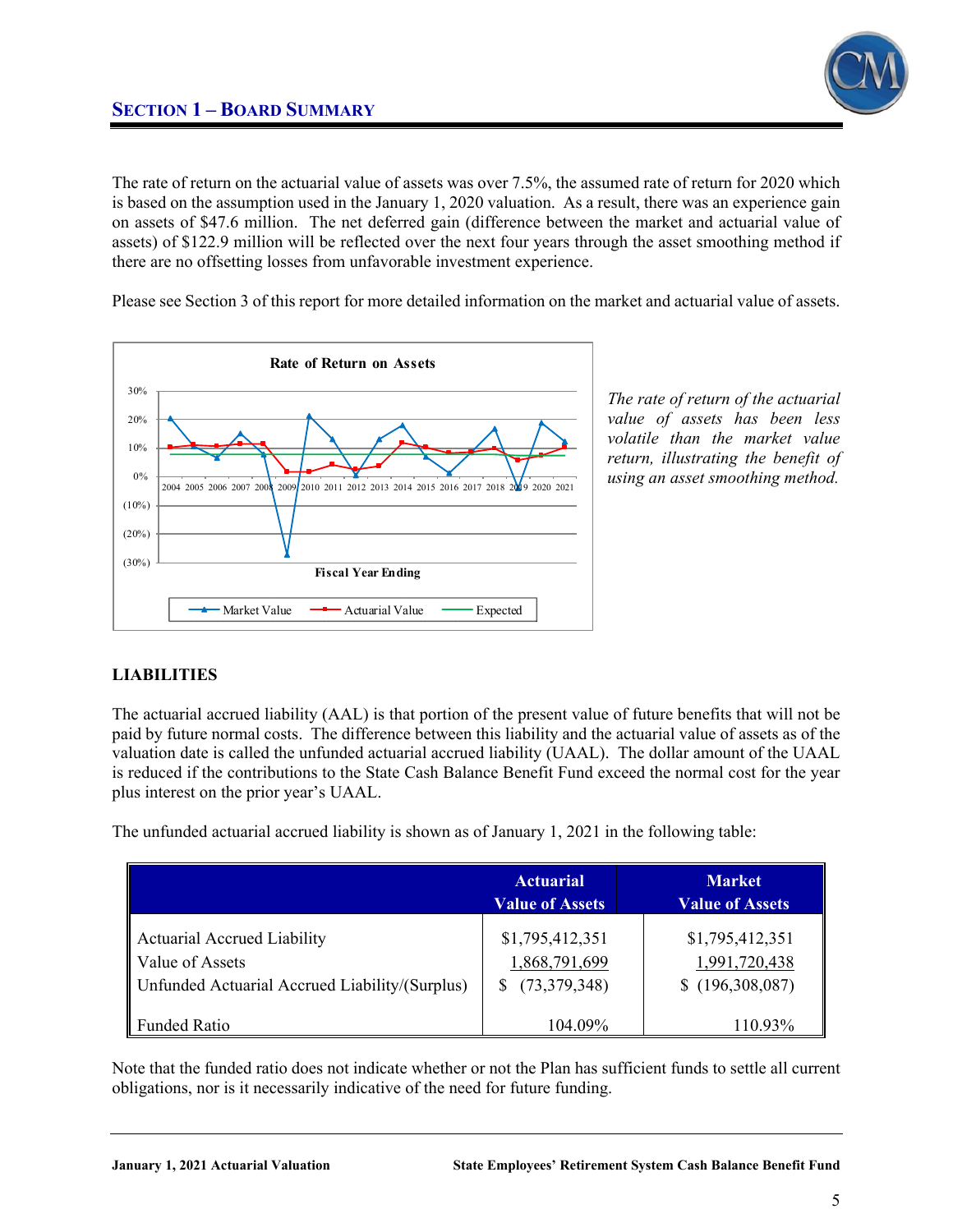

### **SECTION 1 – BOARD SUMMARY**

See Section 4 of the report for the detailed development of the unfunded actuarial accrued liability.

The net increase in the actuarial surplus (actuarial assets over actuarial liability) from January 1, 2020 to January 1, 2021 was \$30.4 million. The components of this net change are shown in the following table (in millions):

|                                                       | (\$ Millions) |
|-------------------------------------------------------|---------------|
| Unfunded Actuarial Accrued Liability, January 1, 2020 | (\$43.0)      |
| - Expected change from amortization method            | $0.6^{\circ}$ |
| - Actual versus required contributions                | (16.5)        |
| - Investment experience                               | (47.6)        |
| - Liability experience                                | (14.0)        |
| - Dividend granted in 2020                            | 33.7          |
| - Assumption changes                                  | 21.5          |
| - Other experience                                    | (8.1)         |
| Unfunded Actuarial Accrued Liability, January 1, 2021 | 1873.4        |

As shown above, various components impacted the UAAL. Actuarial losses (gains), which result from actual experience that is less (more) favorable than anticipated based on the actuarial assumptions, are reflected in the UAAL and are measured as the difference between the expected UAAL and the actual UAAL, taking into account any changes due to actuarial assumptions and methods, or benefit changes including dividends. As discussed earlier, the Plan experienced an actuarial gain on both assets and liabilities. The largest single source of liability gain was from the actual interest credit of 5.00% for 2020 compared to the assumed interest credit rate (6.25% for 2020). In total, the Plan experienced an actuarial gain of \$61.6 million.

As shown in the following graph, the State Employees' Retirement System Cash Balance Benefit Fund liabilities have increased significantly along with the assets since the Plan began in 2003. The large increases observed in 2008 and 2013 reflect the transfer of members from the Defined Contribution Plan to the Cash Balance Plan due to new election periods provided by the legislature.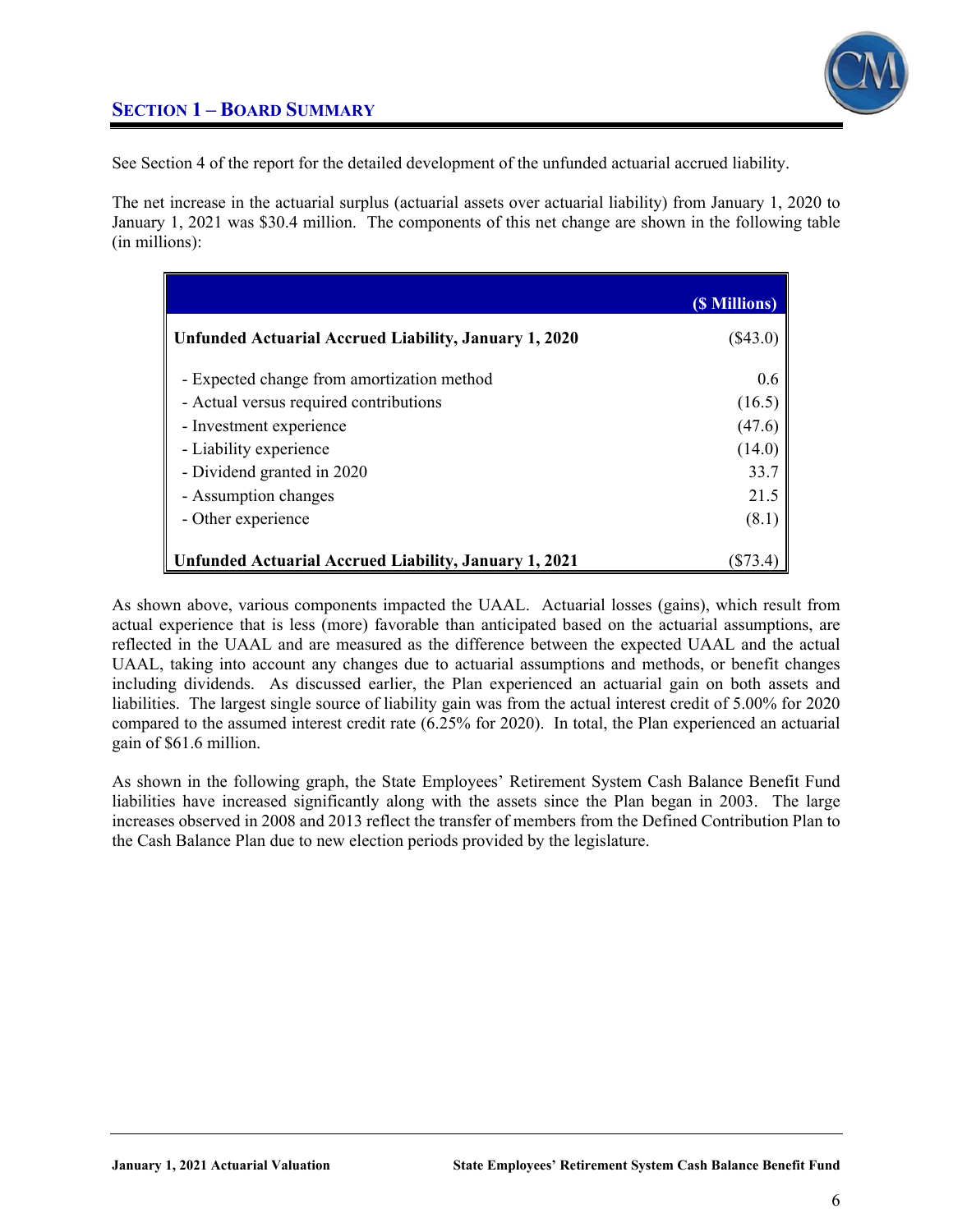



An evaluation of the UAAL on a pure dollar basis may not provide a complete analysis since only the difference between the assets and liabilities (which are both very large numbers) is reflected. Another way to evaluate the UAAL and the progress made in its funding is to track the funded ratio, the ratio of the actuarial value of assets to the actuarial accrued liability. The funded status information is shown below (in millions).

|                                            | 1/1/2017 | 1/1/2018  |           | $1/1/2019$ $1/1/2020$ | 1/1/2021  |
|--------------------------------------------|----------|-----------|-----------|-----------------------|-----------|
| Funded Ratio using Actuarial Assets        | 105.3%   | $104.2\%$ | $100.6\%$ | $102.6\%$             | $104.1\%$ |
| Unfunded Actuarial Accrued Liability (\$M) | (S73.1)  | (S63.6)   | (S9.9)    | (S43.0)               | (S73.4)   |

The funded ratio over a longer period of years is shown in the following graph:



As a result of being 100% funded at the creation of the Plan in 2003 and contributing more than the actuarial required contribution in subsequent years, the funded ratio of the Plan has remained very strong during the entire period despite investment returns that were less than assumed in some years. Actual interest credits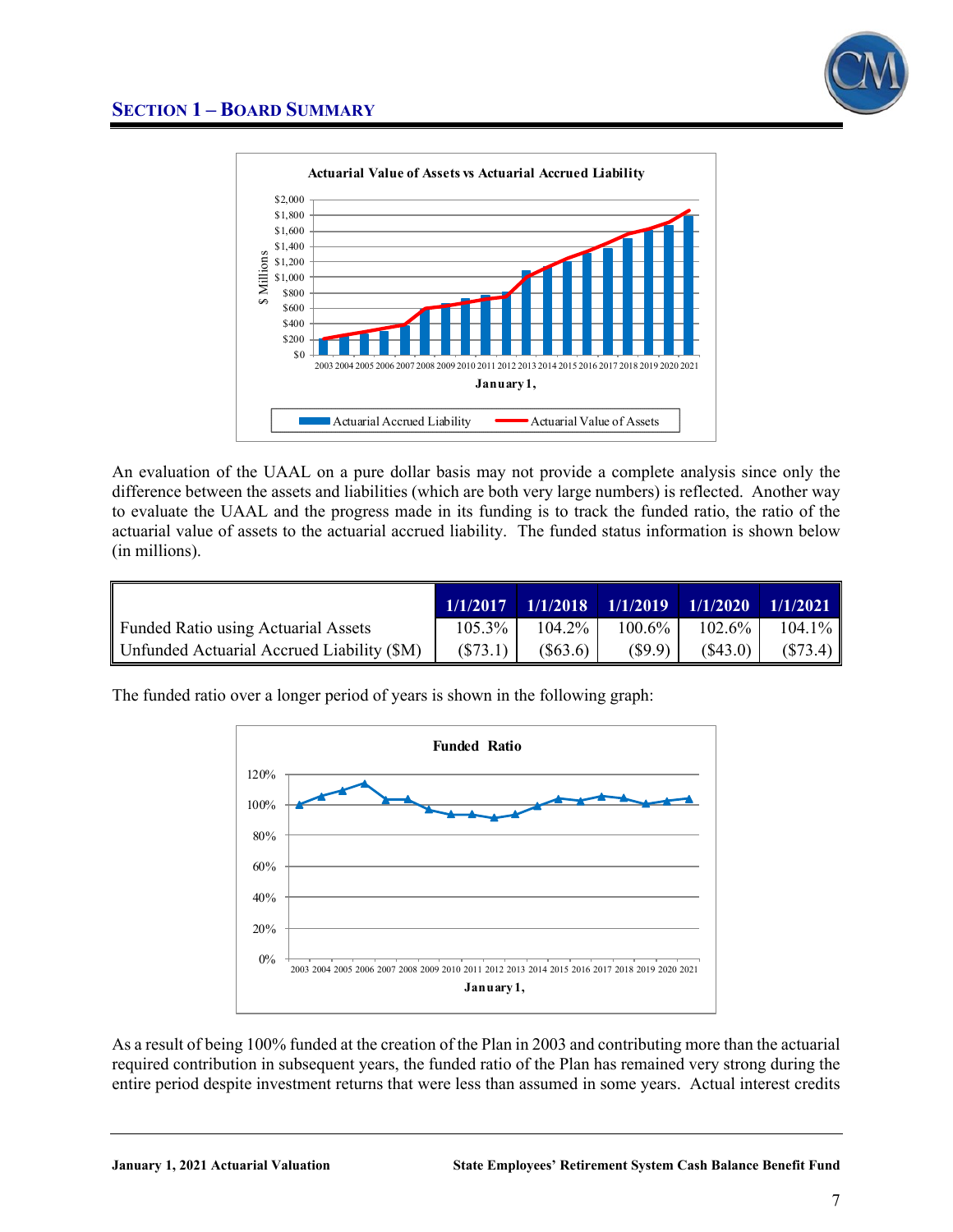

below the assumed rate during much of this period resulted in lower liabilities, thereby improving the funded ratio.

### **ACTUARIAL REQUIRED CONTRIBUTION RATE**

The State Employees' Retirement System Cash Balance Benefit Fund is funded by statutory contribution rates for members (4.80% of pay) and the State (156% of the member rate). State statutes require the State to make an additional contribution if the regular, payroll-related contributions by employees and the State are insufficient to meet the actuarial required contribution for the plan year. The State contributions for the plan year, if any, are made on the July 1 following the plan year-end. **Based on the results of the January 1, 2021 actuarial valuation, no additional State contribution is necessary for the current plan year.**

Under the Entry Age Normal cost method, the actuarial contribution rate consists of:

- A "normal cost" for the portion of projected liabilities allocated by the actuarial cost method to service of members during the year following the valuation date.
- An "administrative expense" load for the expenses expected to be paid from the trust for the year.
- An "unfunded actuarial accrued liability contribution" for the excess of the portion of projected liabilities allocated to service to date over the actuarial value of assets.

The actuarial required contribution is equal to the normal cost rate plus an amortization payment on the UAAL. The amortization payment is the sum of the payments for each amortization base with payments over a closed 25-year period beginning on the date the base was established. If the UAAL is below zero, as is the case on January 1, 2021, all prior bases are considered to be fully funded and, therefore, are eliminated. See Section 5 of the report for the detailed development of the actuarial contribution rate, which is summarized in the following table:

| <b>Contribution Rates</b>             | <b>January 1, 2021</b> | <b>January 1, 2020</b> |
|---------------------------------------|------------------------|------------------------|
| Normal Cost Rate                      | 10.65%                 | $10.44\%$              |
| <b>Administrative Expenses</b>        | 0.21%                  | N/A                    |
| <b>UAAL</b> Amortization Rate         | $(0.88\%)$             | $(0.56\%)$             |
| Total Actuarial Required Contribution | 9.98%                  | 9.88%                  |
| Member Contribution Rate              | $(4.80\%)$             | $(4.80\%)$             |
| <b>Employer Contribution Rate</b>     | $(7.49\%)$             | $(7.49\%)$             |
| <b>Total Contribution Rate</b>        | (12.29%)               | (12.29%)               |
| Contribution Shortfall/(Margin)       | $(2.31\%)$             | $(2.41\%)$             |

The actuarial required contribution rate for the current plan year is 9.98%. The member contribution rate of 4.80% and the State contribution rate of 7.49% (156% of 4.8%) result in a total statutory contribution rate of 12.29% of pay. As a result, a contribution margin of 2.31% exists for the 2021 plan year.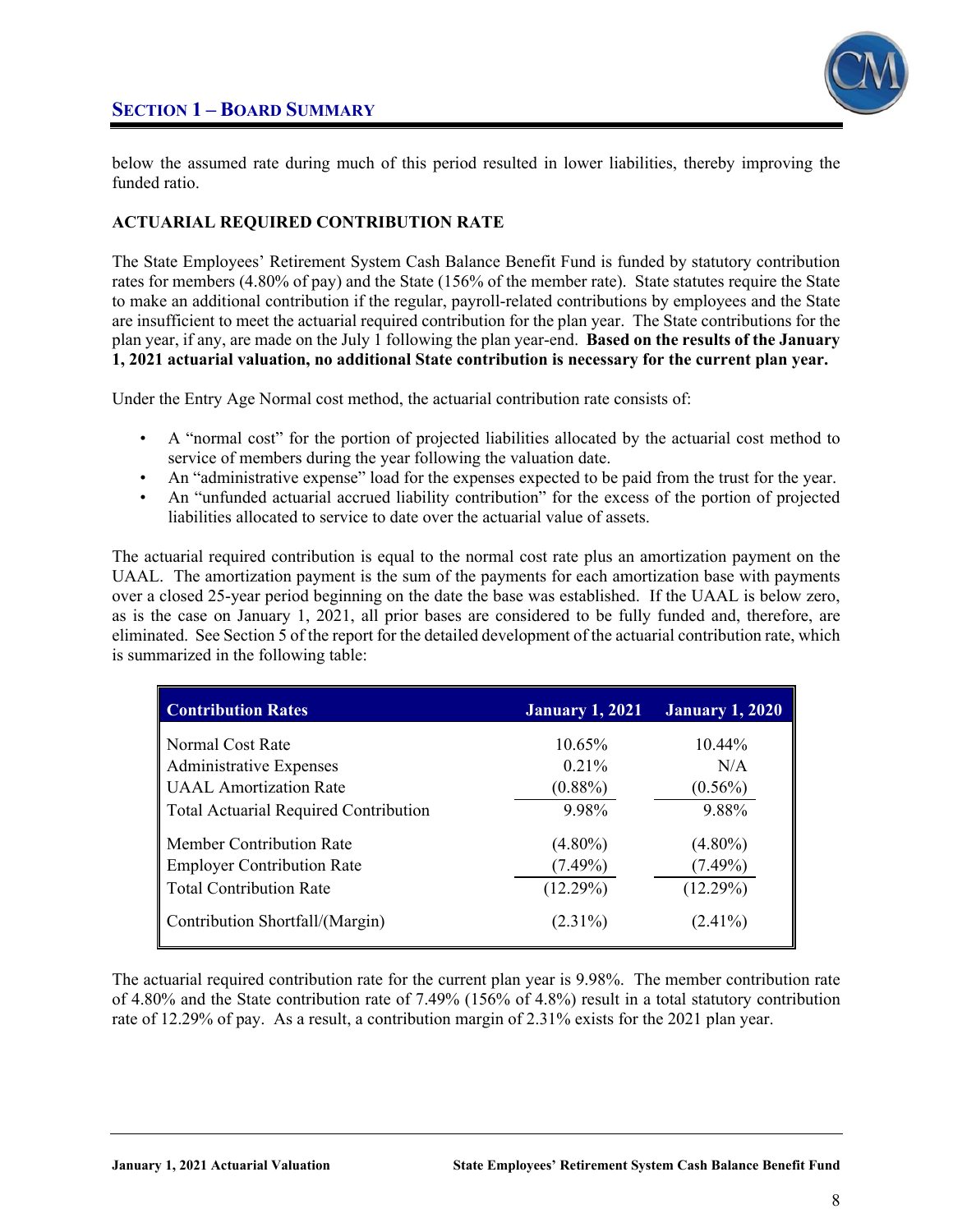

| <b>Plan Year</b> | <b>State</b><br><b>Contribution</b> | <b>History of Expected State Contributions</b><br><b>Additional</b><br><b>Contributions</b> | <b>Total</b>     |
|------------------|-------------------------------------|---------------------------------------------------------------------------------------------|------------------|
| 2004             | \$<br>12,112,627                    | \$<br>$\boldsymbol{0}$                                                                      | \$<br>12,112,627 |
| 2005             | 13,618,155                          | $\mathbf{0}$                                                                                | 13,618,155       |
| 2006             | 16,912,304                          | $\boldsymbol{0}$                                                                            | 16,912,304       |
| 2007             | 24,266,326                          | $\boldsymbol{0}$                                                                            | 24,266,326       |
| 2008             | 28,814,683                          | $\mathbf{0}$                                                                                | 28,814,683       |
| 2009             | 32,461,469                          | $\mathbf{0}$                                                                                | 32,461,469       |
| 2010             | 34,062,751                          | $\boldsymbol{0}$                                                                            | 34,062,751       |
| 2011             | 33,645,530                          | $\theta$                                                                                    | 33,645,530       |
| 2012             | 34,366,120                          | $\theta$                                                                                    | 34,366,120       |
| 2013             | 37,486,962                          | $\boldsymbol{0}$                                                                            | 37,486,962       |
| 2014             | 40,100,198                          | $\theta$                                                                                    | 40,100,198       |
| 2015             | 41,715,205                          | $\boldsymbol{0}$                                                                            | 41,715,205       |
| 2016             | 43,534,137                          | $\boldsymbol{0}$                                                                            | 43,534,137       |
| 2017             | 45,159,444                          | $\boldsymbol{0}$                                                                            | 45,159,444       |
| 2018             | 44,843,269                          | $\boldsymbol{0}$                                                                            | 44,843,269       |
| 2019             | 45,579,800                          | $\theta$                                                                                    | 45,579,800       |
| 2020             | 49,454,561                          | $\theta$                                                                                    | 49,454,561       |
| 2021             | 52,853,133                          | $\theta$                                                                                    | 52,853,133       |

A history of the actuarial required contributions and any resulting additional required state contributions, whether or not actually contributed, is shown in the following table.

> Ι Note: Information prior to Plan Year 2014 was produced by the prior actuary.

The actuarial required contribution rate, which is determined based on the snapshot of the Plan taken on the valuation date, will change each year as the deferred investment experience is recognized and other experience (both investment and demographic) impacts the Plan. While there is a contribution margin for the current plan year, this should not be viewed as an unnecessary or excess contribution. In order for the financing of the Fund on a fixed contribution rate basis to succeed, contributions above the actuarial required contribution rate must be made to offset years where the fixed contribution rate may be below the actuarial required contribution rate.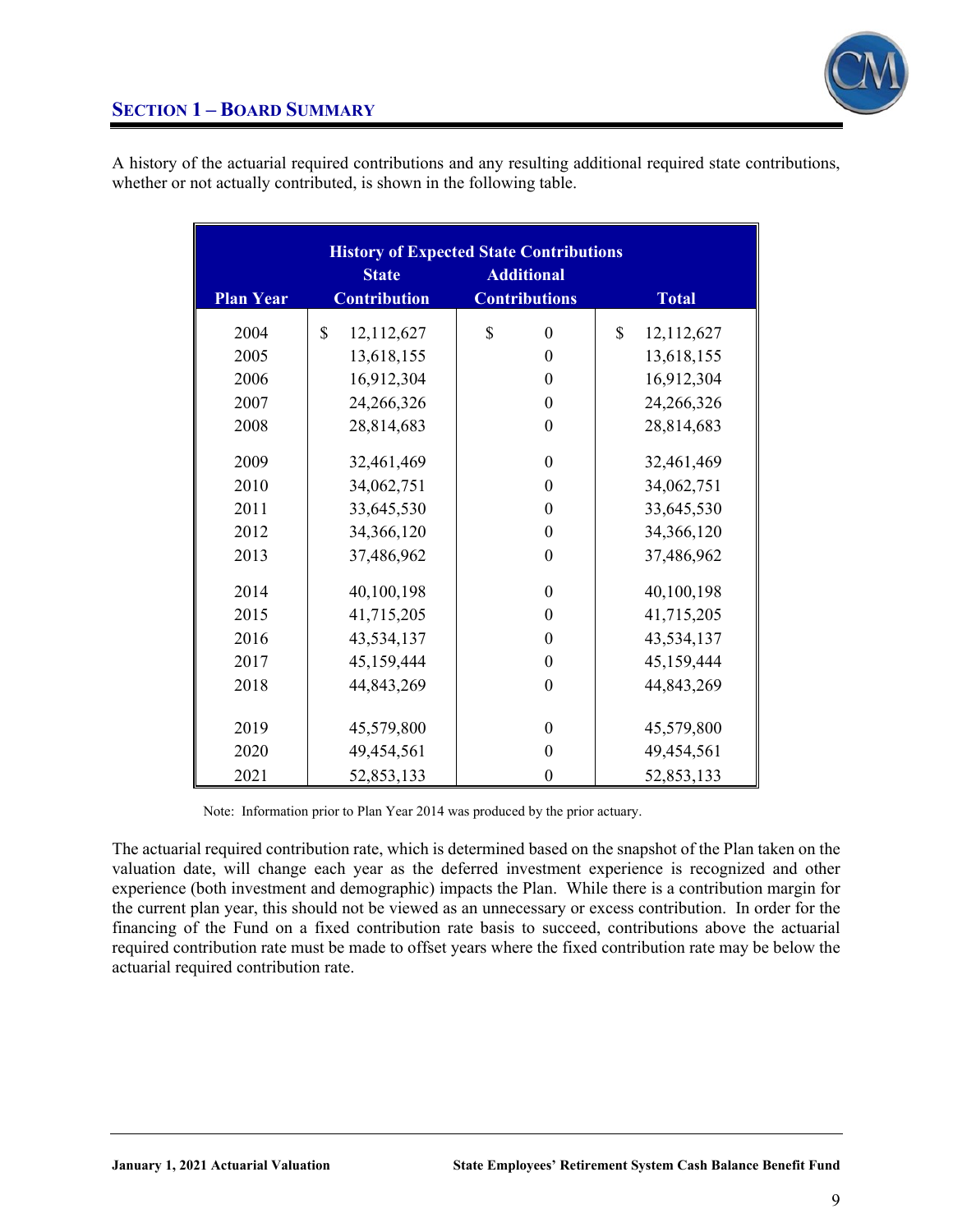

### **SECTION 1 – BOARD SUMMARY**

As the following graph shows, the statutory fixed contribution rate has exceeded the actuarial required contribution rate every year since the Plan was created in 2003.



### **DIVIDEND DETERMINATION**

State statutes provide that the Board may grant a dividend if the unfunded actuarial accrued liability is less than zero (actuarial assets exceed actuarial liability) and the dividend granted would not increase the actuarial contribution rate above 90% of the statutory contribution rate (black line in the graph above). The actuarial required contribution rate of 9.98% of pay is less than 90% of the statutory contribution rate of 12.29%, or 11.06%. This difference of 1.08% of pay is potentially available for benefit improvements under state statutes, if the Plan's funded ratio exceeds 100%.

In addition to the contribution rate requirement, the PERB's dividend policy also requires the funded ratio to exceed 100% on both the Funded Basis (actuarial accrued liability less actuarial assets) and a Current Value Basis (total accumulated benefit obligation less market value of assets). The January 1, 2021 actuarial valuation indicates that the funded ratios are 104.1% and 112.5%, respectively. **Therefore, the Plan has met all of the requirements in the current valuation and a dividend may be granted (maximum dividend of 5.55%).** However, based on the Board's policy, the dividend plus the annual interest credit for the year cannot exceed the assumed rate of return (7.50% for 2020) unless a majority of the full Board agrees. The annual interest credit for 2020 was 5.00%, so a dividend in excess of 2.50% would exceed 7.50% and require a majority vote of the full Board. See Table 14 for more detail on the criteria for granting a dividend.

Each year after the annual actuarial valuation results are received, the Board determines, based on the recommendation of the actuary, if a dividend can be paid. The amount of dividend, if any, is based on the criteria in the Board policy.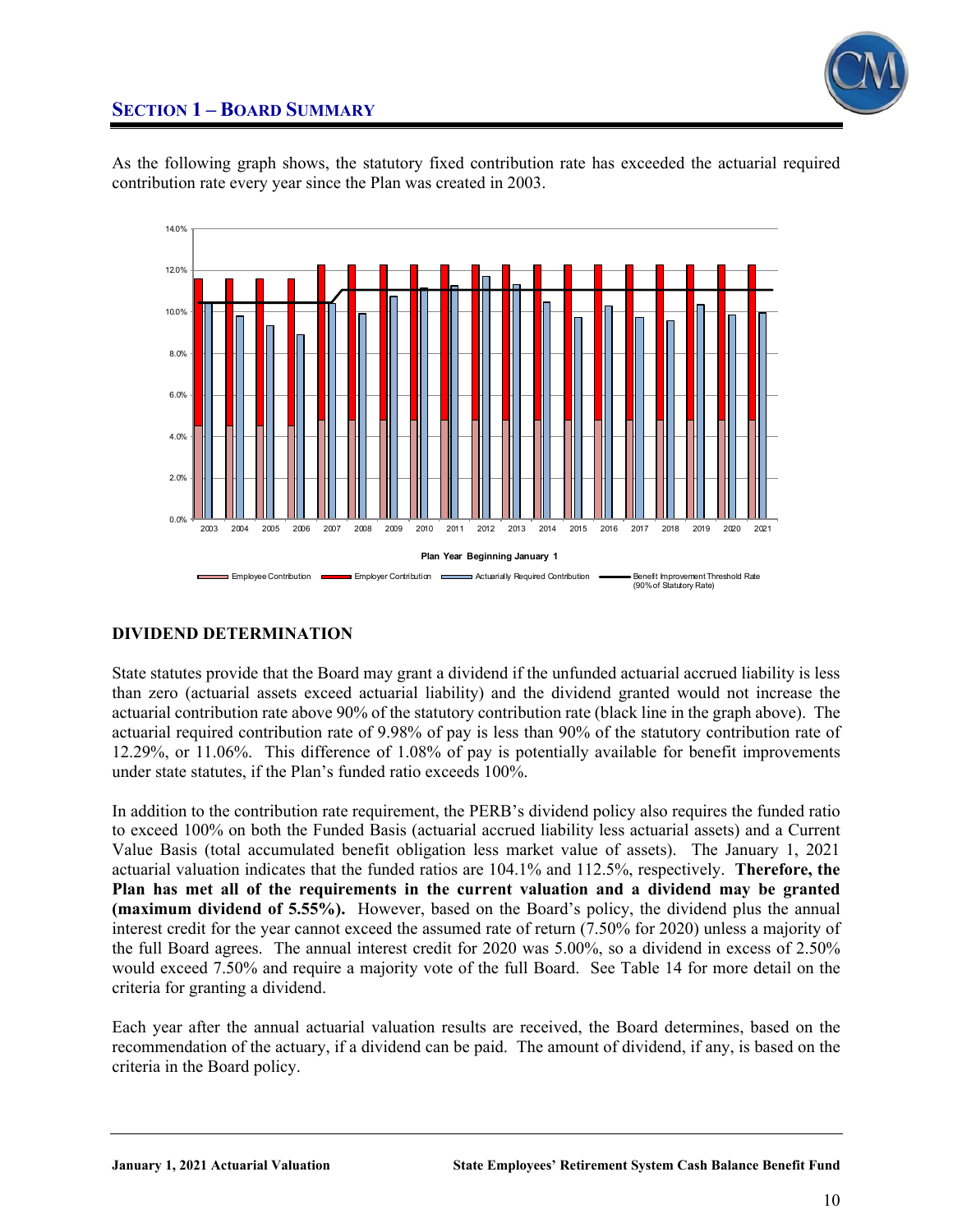

### **SECTION 1 – BOARD SUMMARY**

One of the criteria for granting a dividend is based on the Accumulated Benefit Obligation, a liability measurement based on the account balances for those not in pay status and the present value of future benefits as of the valuation date for those receiving benefits. This measure is intended to provide information regarding the Cash Balance Plan's funded status on an immediate, current-value basis and to provide comparability to individual account plans. This liability measure is not used in developing the funding numbers for the Plan, but it is used in determining the amount of dividend as well as whether a dividend can be granted. The Current Value funded ratio for the current and prior year is shown in the following table.

| <b>Funded Status</b>             | <b>January 1, 2021</b> |                 |    | <b>January 1, 2020</b> |
|----------------------------------|------------------------|-----------------|----|------------------------|
| <b>Cash Balance Accounts</b>     |                        |                 |    |                        |
| (a) Actives                      | \$                     | 990,766,781     | \$ | 960,403,931            |
| (b) Inactives                    |                        | 330,056,424     |    | 288,034,127            |
| (c) Total                        | S                      | 1,320,823,205   | \$ | 1,248,438,058          |
| 2. Present Value of Benefits for |                        |                 |    |                        |
| Retirees and Beneficiaries       |                        | 450, 310, 795   |    | 408,221,113            |
| 3. Total Accumulated Benefit     |                        |                 |    |                        |
| Obligation                       | S                      | 1,771,134,000   | S  | 1,656,659,171          |
| 4. Market Value of Assets        |                        | 1,991,720,438   |    | 1,789,743,277          |
| 5. Deficit/(Reserve) $[3 - 4]$   | \$                     | (220, 586, 438) | S  | (133,084,106)          |
| 6. Funded Percentage on Market   |                        |                 |    |                        |
| Value of Assets $[4/3]$          |                        | 112.5%          |    | 108.0%                 |

The criteria used to determine the amount of any dividend that can be granted includes:

A. The plan must maintain the 90% Benefit Threshold Rate after granting any dividend.

| 1. Statutory Contribution Rate (Total)                                 | 12.29% |
|------------------------------------------------------------------------|--------|
| 2. Required Threshold for Benefit Improvement $(90\% \text{ of } (1))$ | 11.06% |
| 3. Actuarial Required Contribution                                     | 9.98%  |
| 4. Rate Sufficiency/(Deficiency)<br>$ 2 - 3 $                          | 1.08%  |

B. There must be a minimum 100% Funded Ratio on both the Funded Basis and the Current Value Basis, both before and after the dividend is granted.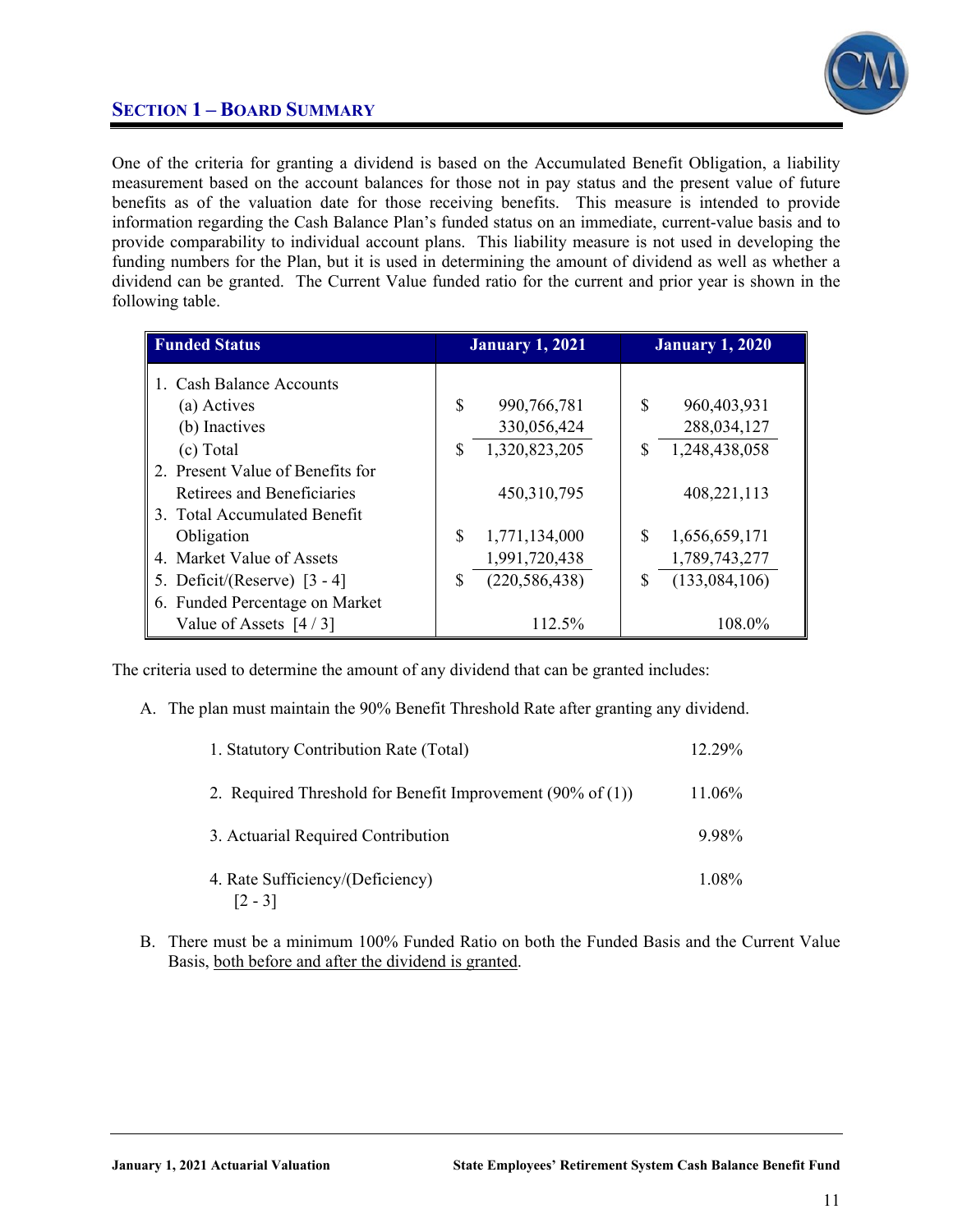

|                                                    | <b>Funded Basis</b> | <b>Current Value Basis</b> |
|----------------------------------------------------|---------------------|----------------------------|
| January 1, 2021 Valuation Results Before Dividend: |                     |                            |
| (a) Liability                                      | \$1,795,412,351     | \$1,771,134,000            |
| (b) Assets                                         | 1,868,791,699       | 1,991,720,438              |
| (c) $(Deficit)/Reserve$ [(b) - (a)]                | \$73,379,348        | \$220,586,438              |
| (d) Funded Ratio $[(b) / (a)]$                     | $104.1\%$           | $112.5\%$                  |
|                                                    |                     |                            |
| Funded Ratio After Maximum Dividend:               | $100.0\%$           | 108.0%                     |

- C. No dividend will be granted for a year where the annual interest credit rate exceeds the actuarial valuation interest rate.
- D. The dividend plus the annual interest credit during the year cannot exceed the assumed rate of return (7.50% in 2020) unless a majority of the full Board agrees.

A typical retirement plan faces many different risks. The term "risk" is most commonly associated with an outcome with undesirable results. However, in the actuarial world risk can be translated as uncertainty. The actuarial valuation process uses many actuarial assumptions to project how future contributions and investment returns will meet the cash flow needs for future benefit payments. Of course, we know that actual experience will not unfold exactly as anticipated by the assumptions and that uncertainty, whether favorable or unfavorable, creates risk. Actuarial Standard of Practice Number 51 defines risk as the potential of actual future measurements to deviate from expected results due to actual experience that is different than the actuarial assumptions. Risk evaluation is an important part of managing a defined benefit plan. Please see Section 6 of this report for an in-depth discussion of the specific risks facing the State Employees' Retirement System Cash Balance Benefit Fund.

As we prepare this report, the world is starting to recover from the Covid-19 pandemic. We have considered available information, but do not believe there is sufficient data yet to warrant the modification of any of our assumptions at this time. We will continue to monitor the situation and advise the Board in the future of any adjustment we believe would be appropriate.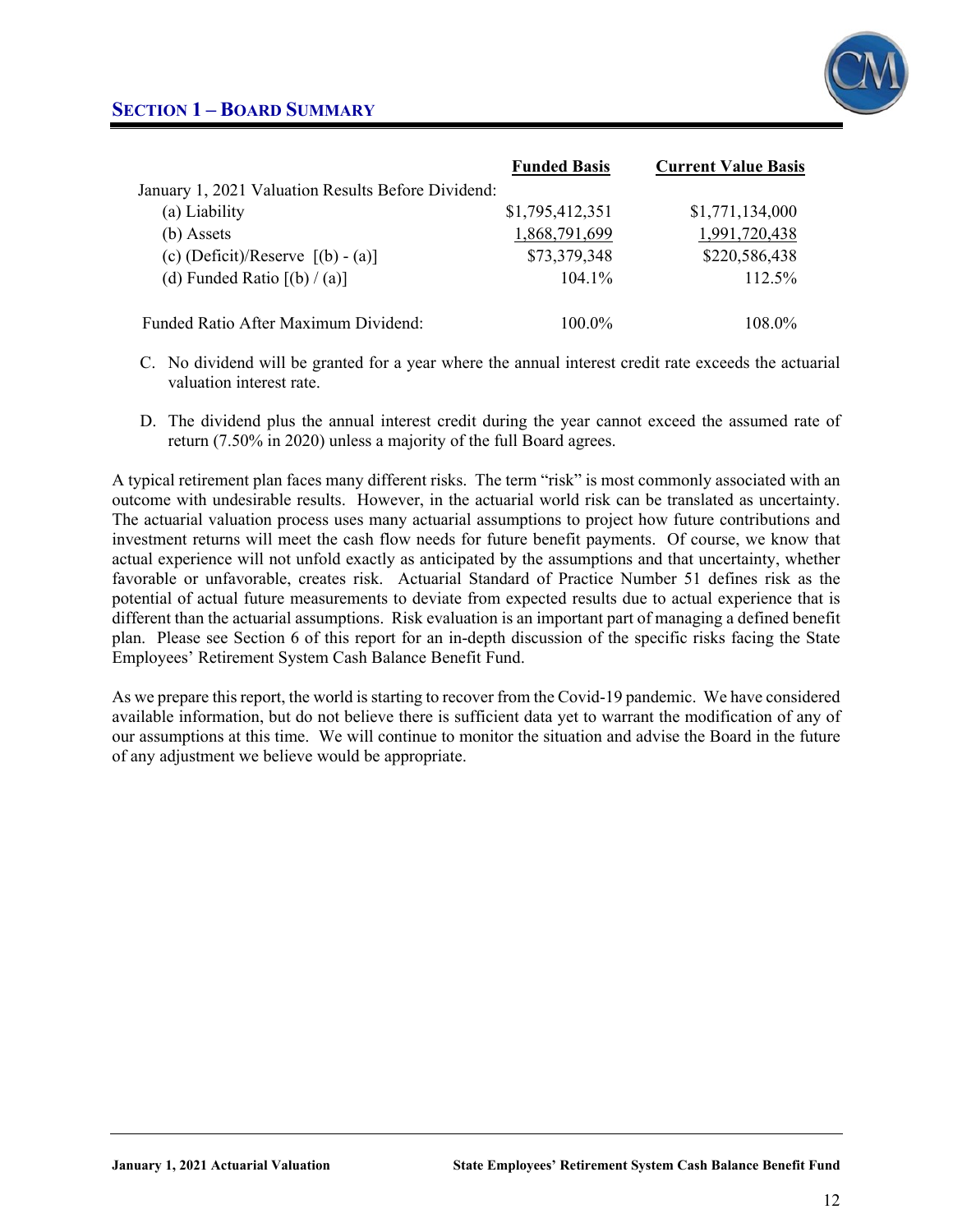

### **SUMMARY OF PRINCIPAL RESULTS**

|                                                                                     | 1/1/2021<br>Valuation  |               | 1/1/2020<br>Valuation | % Change     |
|-------------------------------------------------------------------------------------|------------------------|---------------|-----------------------|--------------|
| 1. PARTICIPANT DATA                                                                 |                        |               |                       |              |
| Number of:                                                                          |                        |               |                       |              |
| <b>Active Members</b>                                                               | 13,917                 |               | 13,534                | 2.83%        |
| Retired Members and Beneficiaries                                                   | 2,360                  |               | 2,203                 | 7.13%        |
| Disabled Members                                                                    | 0                      |               | $\theta$              | N/A          |
| <b>Inactive Members</b>                                                             | 9,470                  |               | 8,958                 | 5.72%        |
| <b>Total Members</b>                                                                | 25,747                 |               | 24,695                | 4.26%        |
| Projected Annual Salaries of Active Members                                         | \$<br>705,837,784      | \$            | 660,450,870           | 6.87%        |
| Annual Retirement Payments for Retired<br>Members and Beneficiaries                 | \$<br>46,122,086       | <sup>\$</sup> | 42,233,144            | 9.21%        |
| 2. ASSETS AND LIABILITIES                                                           |                        |               |                       |              |
| a. Market Value of Assets                                                           | \$<br>1,991,720,438    | \$            | 1,789,743,277         | 11.29%       |
| b. Actuarial Value of Assets                                                        | 1,868,791,699          |               | 1,712,007,409         | 9.16%        |
| c. Total Actuarial Accrued Liability                                                | 1,795,412,351          |               | 1,669,035,171         | 7.57%        |
| d. Unfunded Actuarial Accrued Liability/(Surplus)<br>$[c - b]$                      | \$<br>(73,379,348)     | $\mathbb{S}$  | (42, 972, 238)        | 70.76%       |
| e. Funded Ratio (Actuarial Value of Assets)<br>[b / c]                              | 104.09%                |               | 102.57%               | 1.48%        |
| f. Funded Ratio (Market Value of Assets)<br>[a/c]                                   | 110.93%                |               | 107.23%               | 3.45%        |
| 3. CONTRIBUTION RATES AS A PERCENT OF PAYROLL                                       |                        |               |                       |              |
| Normal Cost<br><b>Administrative Expenses</b><br>Amortization of Unfunded Actuarial | 10.65%<br>0.21%        |               | 10.44%<br>N/A         | 2.01%<br>N/A |
| <b>Accrued Liability</b>                                                            | $(0.88\%)$             |               | $(0.56\%)$            | 57.14%       |
| <b>Actuarial Required Contribution Rate</b>                                         | 9.98%                  |               | 9.88%                 | 1.01%        |
| Member Contribution Rate                                                            | $(4.80\%)$             |               | $(4.80\%)$            | $0.00\%$     |
| Employer Contribution Rate*                                                         | $(7.49\%)$             |               | $(7.49\%)$            | $0.00\%$     |
| Contribution Shortfall/(Margin)                                                     | $(2.31\%)$             |               | $(2.41\%)$            | $(4.15\%)$   |
| <b>Additional State Contribution Amount</b>                                         | \$<br>$\boldsymbol{0}$ | \$            | $\boldsymbol{0}$      | N/A          |

\* 156% of member contribution rate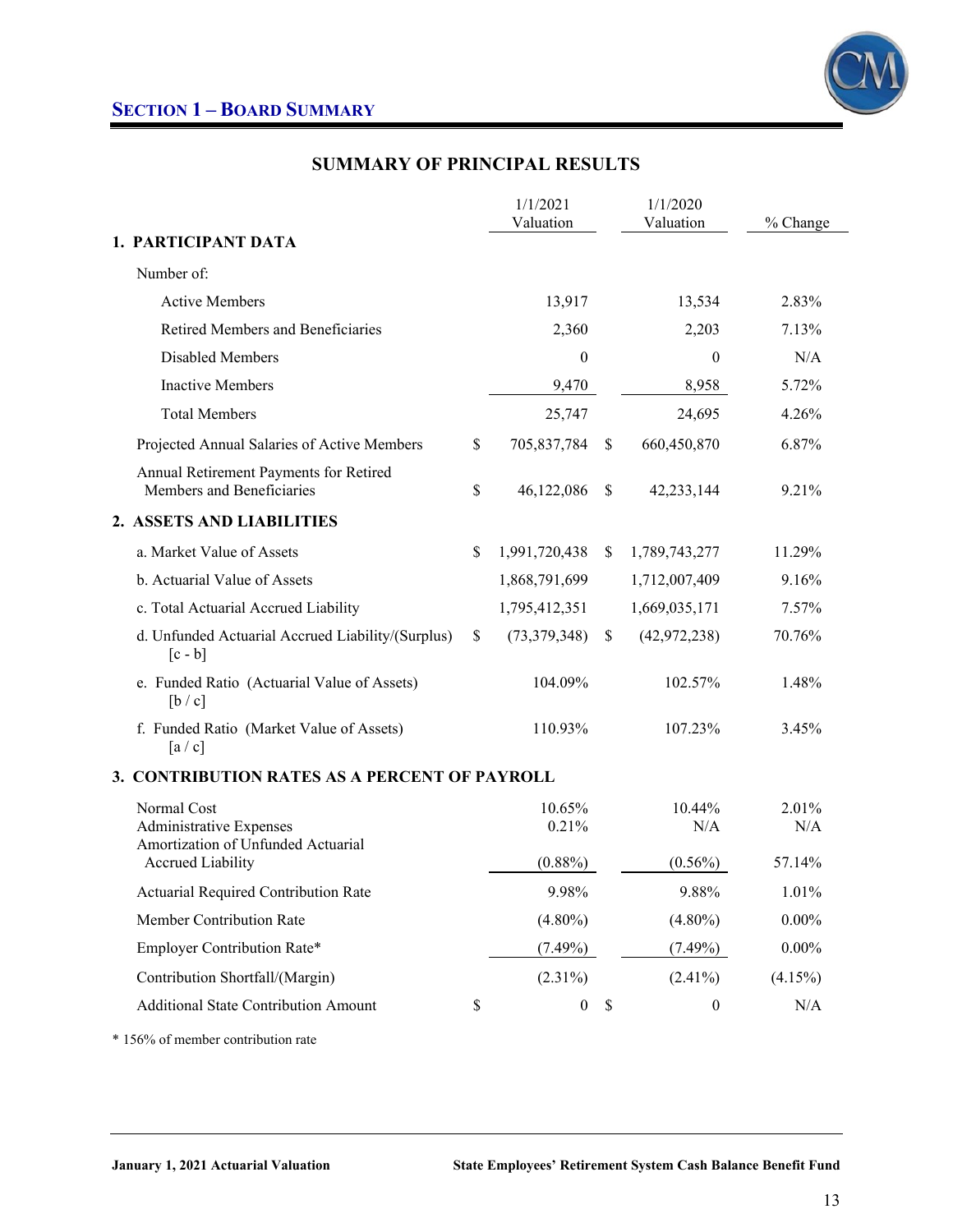



This report presents the actuarial valuation results of the State Employees' Retirement System Cash Balance Benefit Fund as of January 1, 2021. This valuation was prepared at the request of the Public Employees Retirement Board of the Nebraska Public Employees Retirement System.

Please pay particular attention to our actuarial certification letter, where the guidelines employed in the preparation of this report are outlined. We also comment on the sources and reliability of both the data and the actuarial assumptions upon which our findings are based. Those comments are the basis for our certification that this report is complete and accurate to the best of our knowledge and belief.

A summary of the findings which result from this valuation is presented in the previous section. Section 3 describes the assets and investment experience of the State Employees' Retirement System Cash Balance Benefit Fund. Sections 4 and 5 describe how the obligations of the Plan are to be met under the actuarial cost method in use. Section 6 includes risk considerations related to the State Employees' Retirement System Cash Balance Benefit Fund. Section 7 includes other information for financial reporting.

This report includes several appendices:

- Appendix A Schedules of valuation data classified by various categories of members.
- Appendix B A summary of the current benefit structure, as determined by the provisions of governing law on January 1, 2021.
- Appendix C A summary of the actuarial methods and assumptions used to estimate liabilities and determine contribution rates.
- Appendix D A glossary of actuarial terms.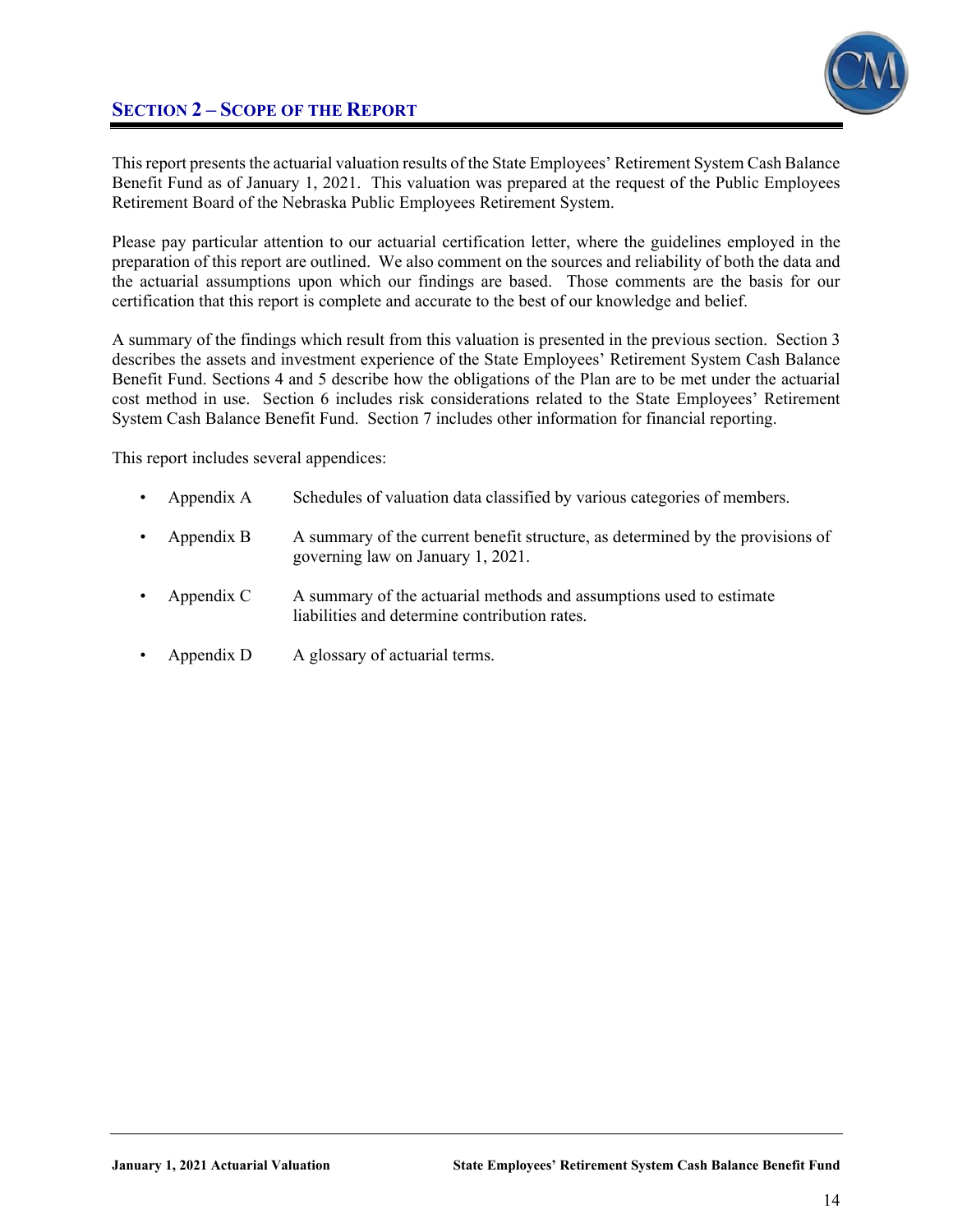### **SECTION 3 – ASSETS**



In many respects, an actuarial valuation can be thought of as an inventory process. The inventory is taken as of the actuarial valuation date, which for this valuation is January 1, 2021. On that date, the assets available for the payment of benefits are appraised. The assets are compared with the liabilities of the Plan, which are generally in excess of assets. The actuarial process then leads to a method of determining the contributions needed by members and the employer in the future to balance the Fund assets and liabilities.

#### **Market Value of Assets**

The current market value represents the "snapshot" or "cash-out" value of the Plan assets as of the valuation date. In addition, the market value of assets provides a basis for measuring investment performance from time to time. Table 1 is a comparison of Plan assets at market value as of December 31, 2020 and December 31, 2019, in total and by investment category. Table 2 summarizes the change in the market value of assets from December 31, 2019 to December 31, 2020.

#### **Actuarial Value of Assets**

Neither the market value of assets, representing a "cash-out" value of State Employees' Retirement System Cash Balance Benefit Fund assets, nor the book values of assets, representing the cost of investments, may be the best measure of the Plan's ongoing ability to meet its obligations.

To arrive at a suitable value of assets for the actuarial valuation, a technique for determining the actuarial value of assets is used which dampens swings in the market value while still indirectly recognizing market values. Under the asset smoothing methodology, the difference between the actual and assumed investment return on the market value of assets is recognized evenly over a five-year period.

Table 3 shows the development of the actuarial value of assets (AVA) as of the valuation date.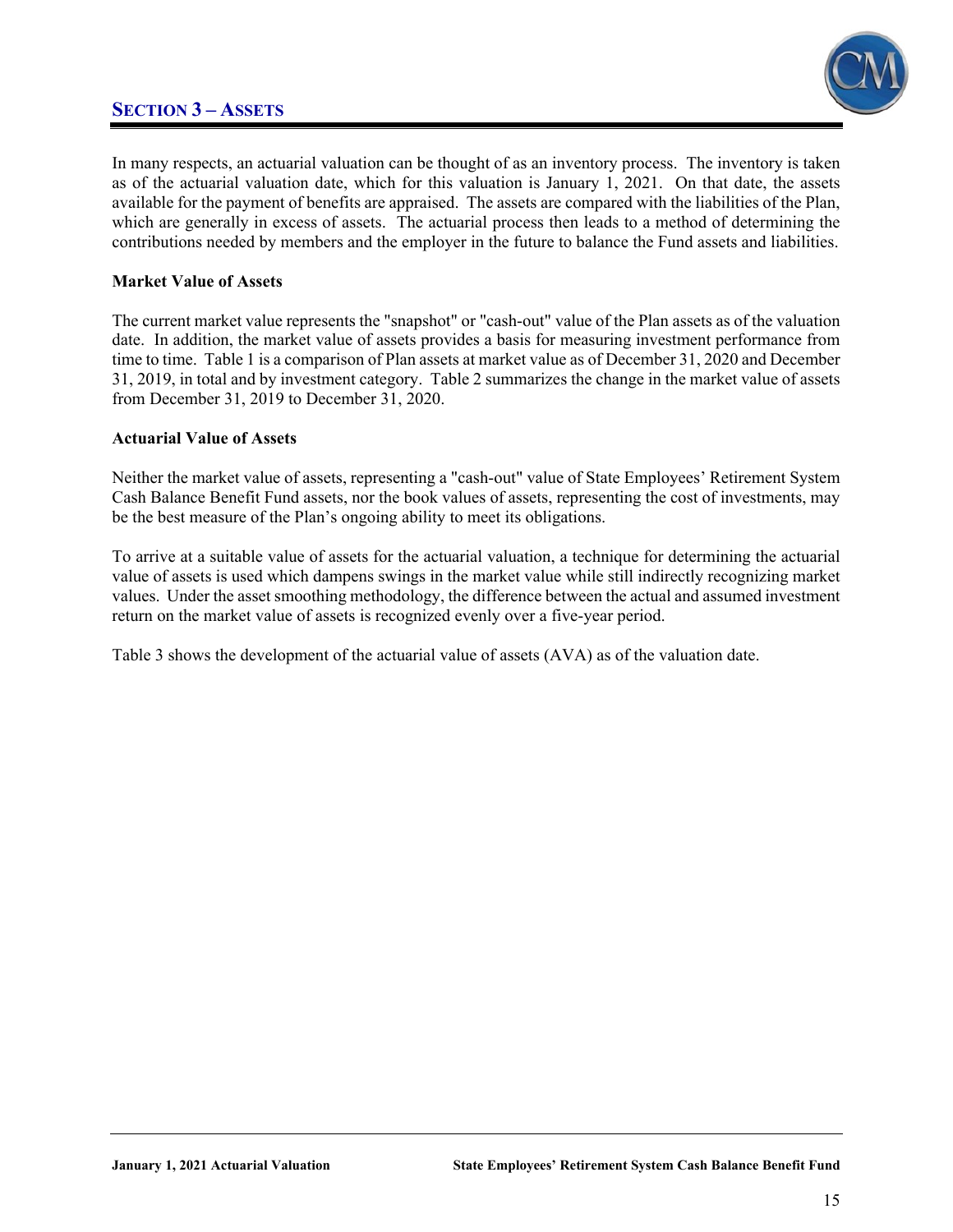

### **MARKET VALUE OF ASSETS by Investment Category**

|                                                                   | December 31, 2020 |    | December 31, 2019 |
|-------------------------------------------------------------------|-------------------|----|-------------------|
| 1. Cash and Equivalents                                           | \$<br>355,303     | \$ | 237,006           |
| 2. Investments                                                    | 2,027,924,645     |    | 1,838,952,364     |
| 3. Receivables and Prepaids                                       | 101,724,690       |    | 90,451,987        |
| 4. Accounts Payable                                               | (138, 284, 200)   |    | (139,898,080)     |
| 5. Net Assets Available for Pension Benefits<br>$[1 + 2 + 3 + 4]$ | 1,991,720,438     |    | 1,789,743,277     |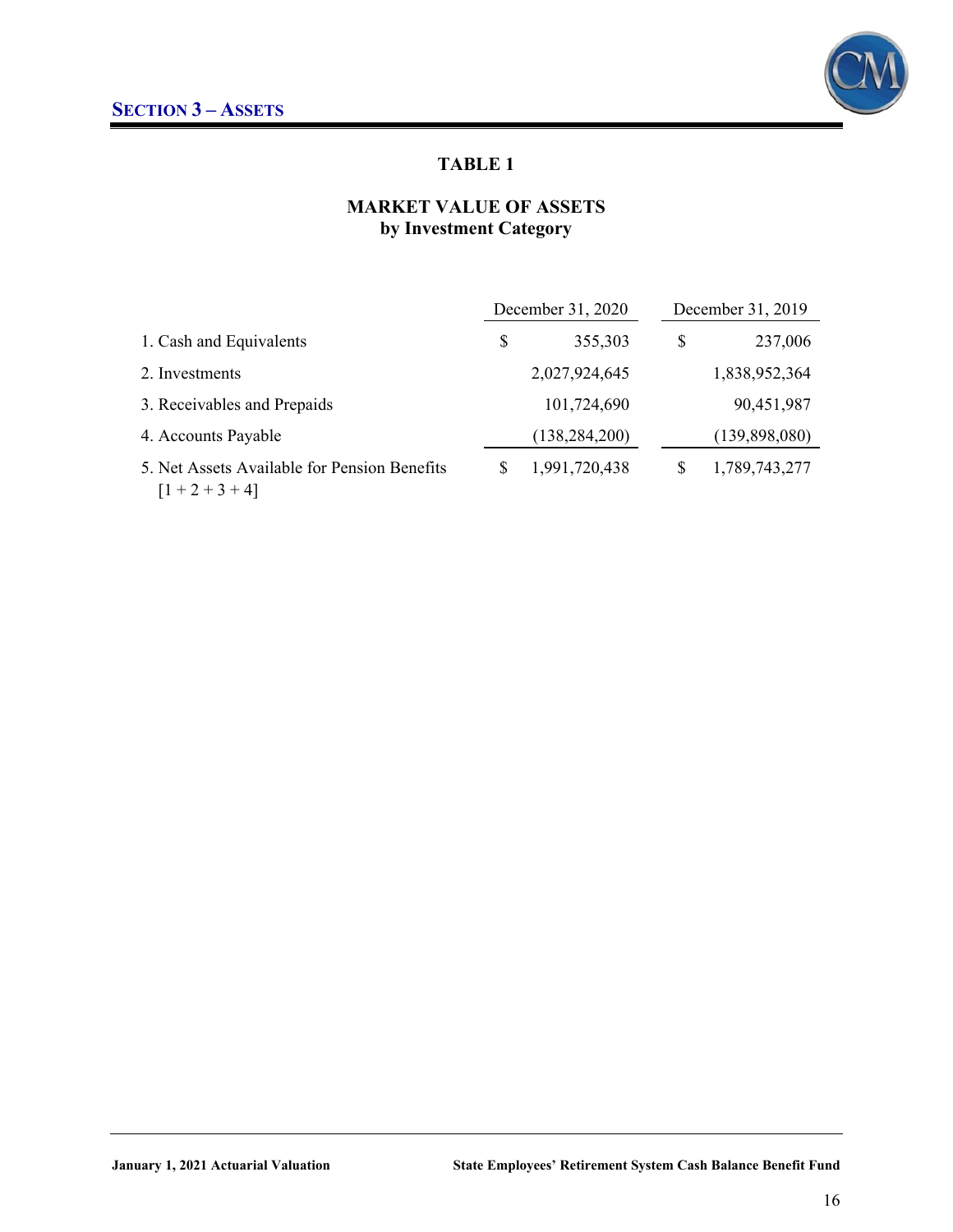

### **CHANGE IN MARKET VALUE OF ASSETS**

|                                                                                                                          |          | December 31, 2020                       | <b>December 31, 2019</b> |                                            |
|--------------------------------------------------------------------------------------------------------------------------|----------|-----------------------------------------|--------------------------|--------------------------------------------|
| 1. Beginning Market Value of Assets                                                                                      | \$       | 1,789,743,277                           | \$                       | 1,533,143,166                              |
| 2. Contributions<br>(a) Member (includes purchased service)<br>(b) Employer<br>(c) State appropriations<br>(d) Total     | \$<br>\$ | 33,007,021<br>51,505,962<br>84,512,983  | \$<br>\$                 | 31,334,445<br>48,889,798<br>80,224,243     |
| 3. Transfers Between Plans<br>(a) From Defined Contribution Plans<br>(b) Between Cash Balance Plans<br>(c) Net Transfers | \$<br>\$ | 9,317,802<br>9,317,802                  | \$<br>\$                 | 5,371,677<br>$\boldsymbol{0}$<br>5,371,677 |
| 4. Receivable Transfer from Defined Contribution<br><b>Benefit Fund</b>                                                  | \$       | $\boldsymbol{0}$                        | \$                       | $\boldsymbol{0}$                           |
| 5. Expenditures<br>(a) Benefit payments and refunds<br>(b) Administrative expenses<br>(c) Total                          | \$<br>\$ | 112,330,647<br>1,519,944<br>113,850,591 | \$<br>\$                 | 113,827,088<br>1,373,893<br>115,200,981    |
| 6. Net Investment Income                                                                                                 | \$       | 221,996,967                             | \$                       | 286, 205, 172                              |
| 7. Ending Market Value of Assets<br>$[1 + 2(d) + 3(c) + 4 - 5(c) + 6]$                                                   | \$       | 1,991,720,438                           | \$                       | 1,789,743,277                              |
| 8. Rate of Return on Market Value of Assets*                                                                             |          | 12.5%                                   |                          | 18.9%                                      |

\*Estimated rate of return is as reported to the Nebraska Investment Council.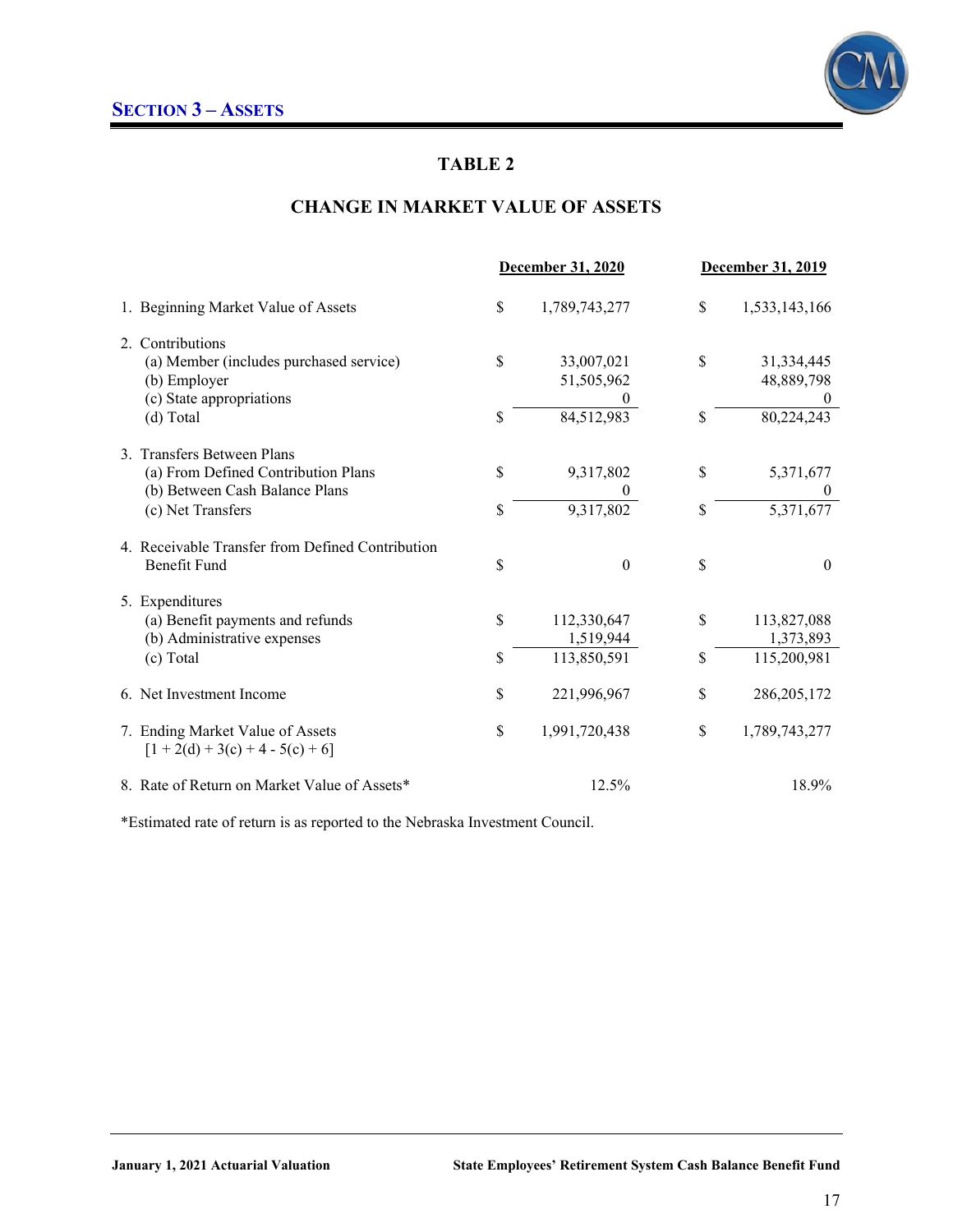

### **DEVELOPMENT OF ACTUARIAL VALUE OF ASSETS**

|                                                                                                     | <b>Year End</b> |                                               |          |                                             |          |                                             |          |                                                        |
|-----------------------------------------------------------------------------------------------------|-----------------|-----------------------------------------------|----------|---------------------------------------------|----------|---------------------------------------------|----------|--------------------------------------------------------|
|                                                                                                     |                 | 12/31/2017                                    |          | 12/31/2018                                  |          | 12/31/2019                                  |          | 12/31/2020                                             |
| 1. Actuarial Value of Assets,<br>Beginning of Year                                                  | \$              | 1,443,560,434                                 | \$       | 1,565,494,675                               | \$       | 1,619,367,286                               | \$       | 1,712,007,409                                          |
| 2. Unrecognized Return<br>Beginning of Year                                                         | \$              | (27, 473, 786)                                | \$       | 70,379,206                                  | \$       | (86, 224, 120)                              | \$       | 77,735,868                                             |
| 3. Contributions During Year<br>(a) Member<br>(b) Employer<br>(c) State appropriations<br>(d) Total | \$<br>\$        | 29,127,571<br>45, 437, 713<br>0<br>74,565,284 | \$<br>\$ | 29,854,372<br>46,580,471<br>0<br>76,434,843 | \$<br>\$ | 31,334,445<br>48,889,798<br>0<br>80,224,243 | \$<br>\$ | 33,007,021<br>51,505,962<br>$\mathbf{0}$<br>84,512,983 |
| 4. Net Transfers                                                                                    | \$              | 3,591,366                                     | \$       | 7,735,118                                   | \$       | 5,371,677                                   | \$       | 9,317,802                                              |
| 5. Receivable Transfer from Defined<br><b>Contribution Benefit Fund</b>                             | \$              | $\mathbf{0}$                                  | \$       | $\theta$                                    | \$       | $\theta$                                    | \$       | $\theta$                                               |
| 6. Benefit Payments During Year                                                                     | \$              | 94,358,979                                    | \$       | 121,911,299                                 | \$       | 113,827,088                                 | \$       | 112,330,647                                            |
| 7. Expected Investment Income on<br>$(1), (2), (3), (4)$ and $(6)$ at 7.50%*                        | \$              | 109,130,590                                   | \$       | 121,300,827                                 | \$       | 113,946,207                                 | \$       | 133,549,543                                            |
| 8. Actual Return on Market Value,<br>Net of All Expenses                                            | \$              | 235,989,562                                   | \$       | (64,989,377)                                | \$       | 284,831,279                                 | \$       | 220,477,023                                            |
| 9. Return to be Spread,<br>End of Year<br>$[8 - 7]$                                                 | \$              | 126,858,972                                   | \$       | (186, 290, 204)                             | \$       | 170,885,072                                 | \$       | 86,927,480                                             |

\*7.75% for Year End 12/31/2017.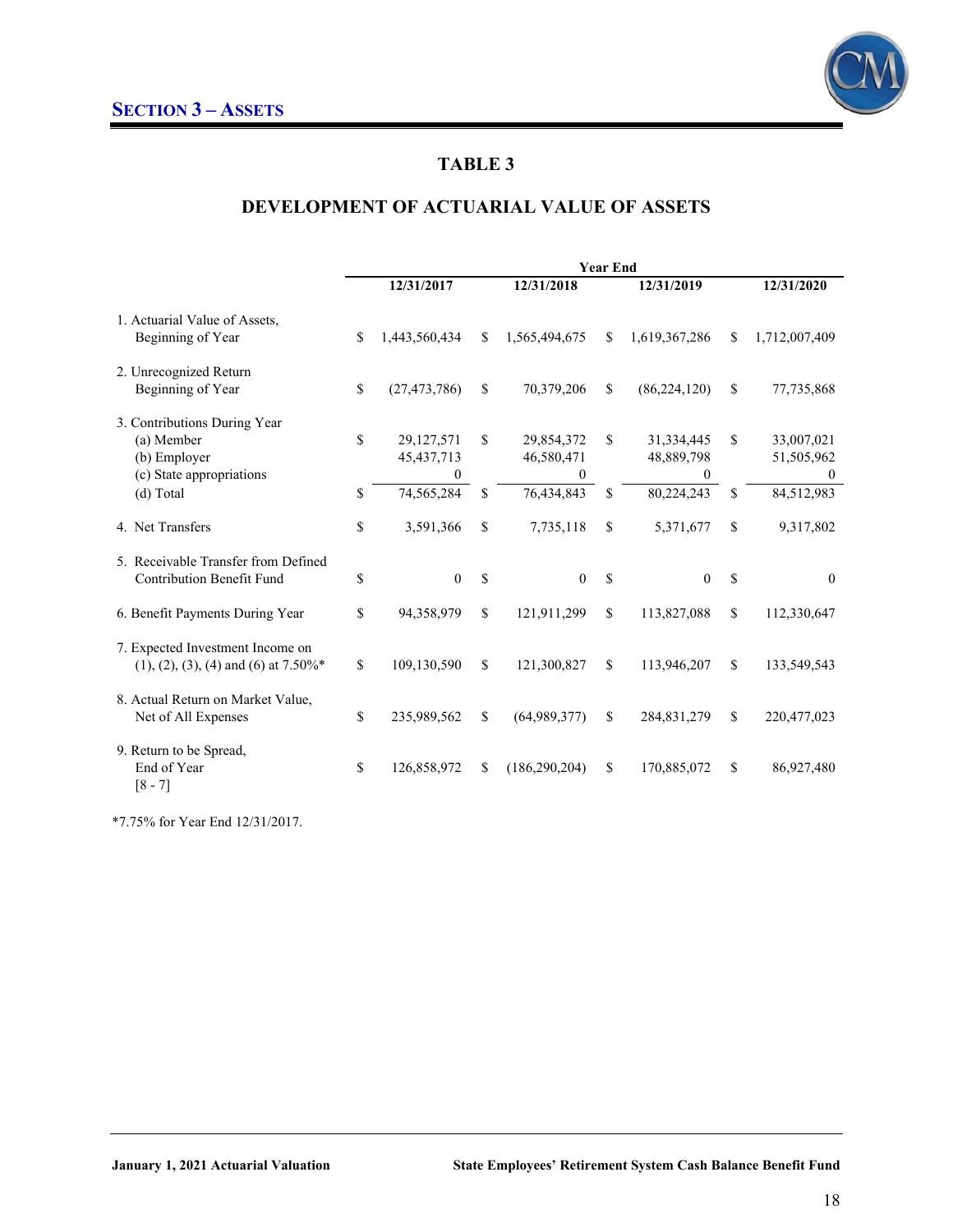

### **TABLE 3 (continued)**

10. Return to be Spread

|                                                                           | Return to be                                  | Unrecognized | Unrecognized   |  |  |  |  |
|---------------------------------------------------------------------------|-----------------------------------------------|--------------|----------------|--|--|--|--|
| Year                                                                      | Spread                                        | Percent      | Return         |  |  |  |  |
| 2020                                                                      | \$86,927,480                                  | 80%          | \$69,541,984   |  |  |  |  |
| 2019                                                                      | 170,885,072                                   | 60%          | 102,531,043    |  |  |  |  |
| 2018                                                                      | (186, 290, 204)                               | 40%          | (74, 516, 082) |  |  |  |  |
| 2017                                                                      | 126,858,972                                   | 20%          | 25,371,794     |  |  |  |  |
|                                                                           |                                               |              | \$122,928,739  |  |  |  |  |
| \$1,991,720,438<br>11. Total Market Value of Assets as of January 1, 2021 |                                               |              |                |  |  |  |  |
| 12. Total Actuarial Value of Assets as of January 1, 2021<br>$[11 - 10]$  | \$1,868,791,699                               |              |                |  |  |  |  |
| 13. Asset Ratios                                                          |                                               |              |                |  |  |  |  |
| (a) Actuarial Value to Market Value $[12/11]$                             | 93.83%                                        |              |                |  |  |  |  |
|                                                                           | (b) Market Value to Actuarial Value $[11/12]$ |              | 106.58%        |  |  |  |  |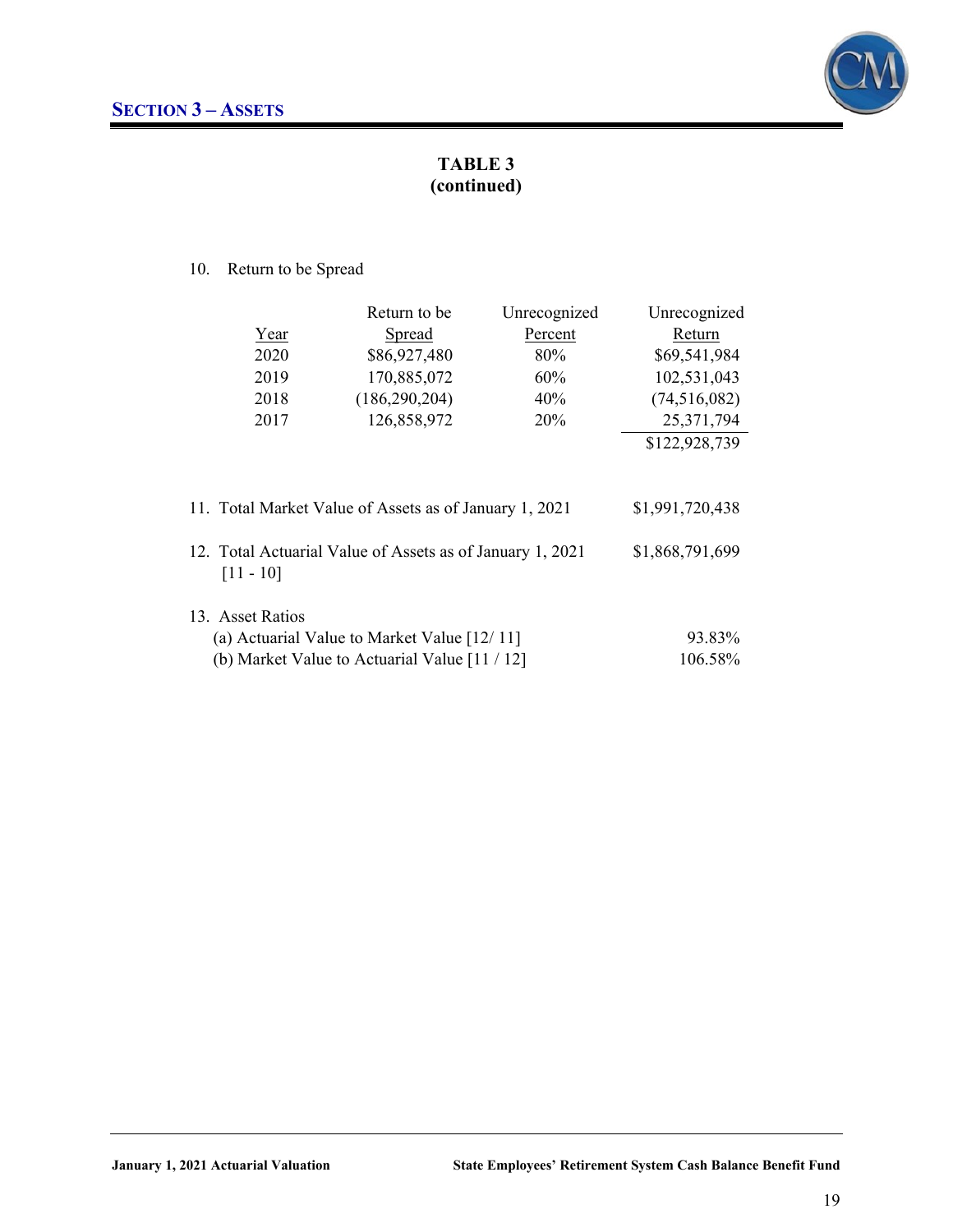### **SECTION 4 – SYSTEM LIABILITIES**



In the previous section, an actuarial valuation was compared with an inventory process, and an analysis was given of the inventory of assets of the State Employees' Retirement System Cash Balance Benefit Fund as of the valuation date, January 1, 2021. In this section, the discussion will focus on the commitments (future benefit payments) of the Plan, which are referred to as its liabilities.

Table 4 contains an analysis of the actuarial present value of all future benefits (PVFB) for contributing members, inactive members, retirees and their beneficiaries.

The liabilities summarized in Table 4 include the actuarial present value of all future benefits expected to be paid with respect to each member. For an active member, this value includes the measurement of both benefits already earned and future benefits to be earned. For all members, active and retired, the value extends over benefits earnable and payable for the rest of their lives and for the lives of the surviving beneficiaries.

All liabilities reflect the benefit provisions in place as of January 1, 2021.

#### **Actuarial Accrued Liability**

A fundamental principle in financing the liabilities of a retirement program is that the cost of its benefits should be related to the period in which benefits are earned, rather than to the period of benefit distribution. An actuarial cost method is a mathematical technique that allocates the present value of future benefits into annual costs. In order to do this allocation, it is necessary for the funding method to "breakdown" the present value of future benefits into two components:

- (1) that which is attributable to the past and
- (2) that which is attributable to the future.

Actuarial terminology calls the part attributable to the past the "past service liability" or the "actuarial accrued liability." The portion allocated to the future is known as the present value of future normal costs, with the specific piece of it allocated to the current year being called the "normal cost." Table 5 contains the calculation of actuarial accrued liability for the State Employees' Retirement System Cash Balance Benefit Fund. By statute, the Entry Age Normal actuarial cost method is used to develop the actuarial accrued liability.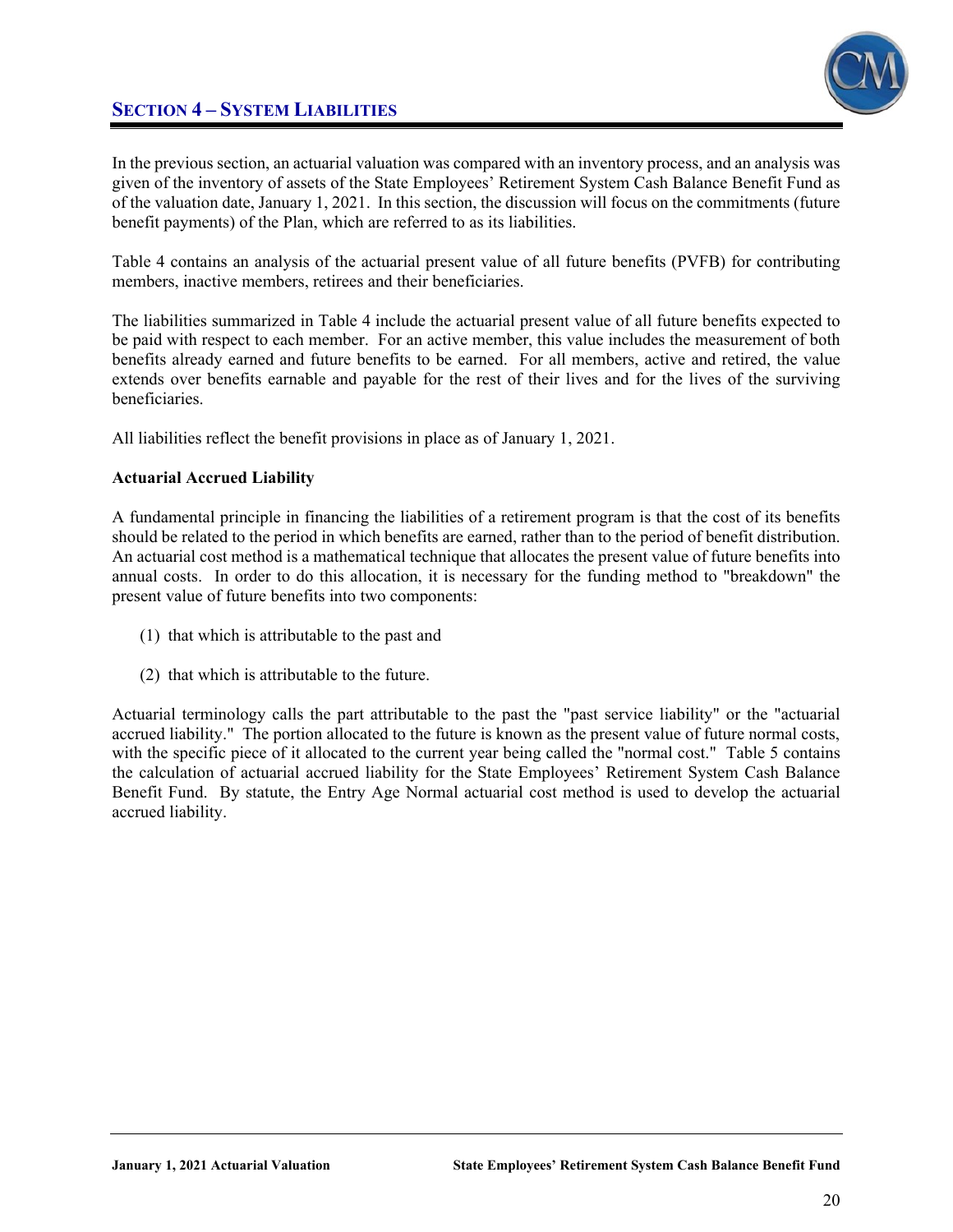

### **PRESENT VALUE OF FUTURE BENEFITS (PVFB) AS OF JANUARY 1, 2021**

### 1. Active Employees

| (a) Retirement<br>(b) Withdrawal<br>(c) Death<br>(d) Total                | \$<br>\$ | 1,265,634,407<br>274,653,648<br>25,188,729<br>1,565,476,784 |
|---------------------------------------------------------------------------|----------|-------------------------------------------------------------|
| 2. Inactive Vested Members                                                |          | 318, 334, 563                                               |
| 3. Inactive Nonvested Members                                             |          | 11,721,861                                                  |
| 4. Disabled Members                                                       |          | $\theta$                                                    |
| 5. Retirees                                                               |          | 432,718,995                                                 |
| 6. Beneficiaries                                                          |          | 17,591,800                                                  |
| 7. Total Present Value of Future Benefits<br>$[1(d) + 2 + 3 + 4 + 5 + 6]$ | \$       | 2,345,844,003                                               |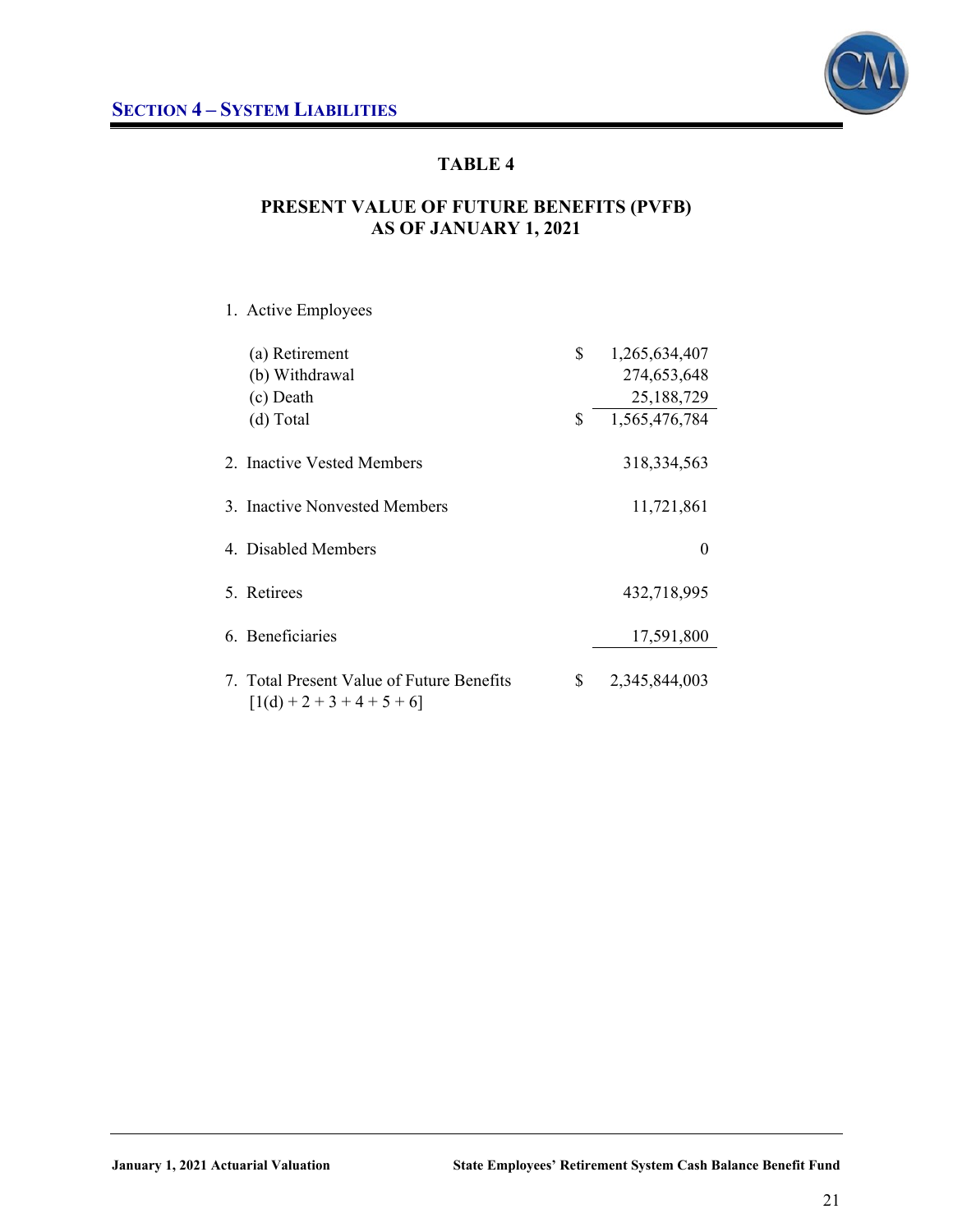

### **ACTUARIAL ACCRUED LIABILITY AS OF JANUARY 1, 2021**

| 1. Present Value of Future Benefits<br>for Active Members      | \$             | 1,565,476,784 |
|----------------------------------------------------------------|----------------|---------------|
| 2. Present Value of Future Normal<br>Costs for Active Members  | \$             | 550,431,652   |
| 3. Actuarial Accrued Liability for<br>Active Members [1 - 2]   | \$             | 1,015,045,132 |
| 4. Actuarial Accrued Liability for<br>Inactive Members         | \$             | 780, 367, 219 |
| 5. Total Actuarial Accrued Liability<br>$[3 + 4]$              | \$             | 1,795,412,351 |
| 6. Actuarial Value of Assets                                   | S              | 1,868,791,699 |
| 7. Unfunded Actuarial Accrued Liability/(Surplus)<br>$ 5 - 6 $ | $\mathbb{S}^-$ | (73,379,348)  |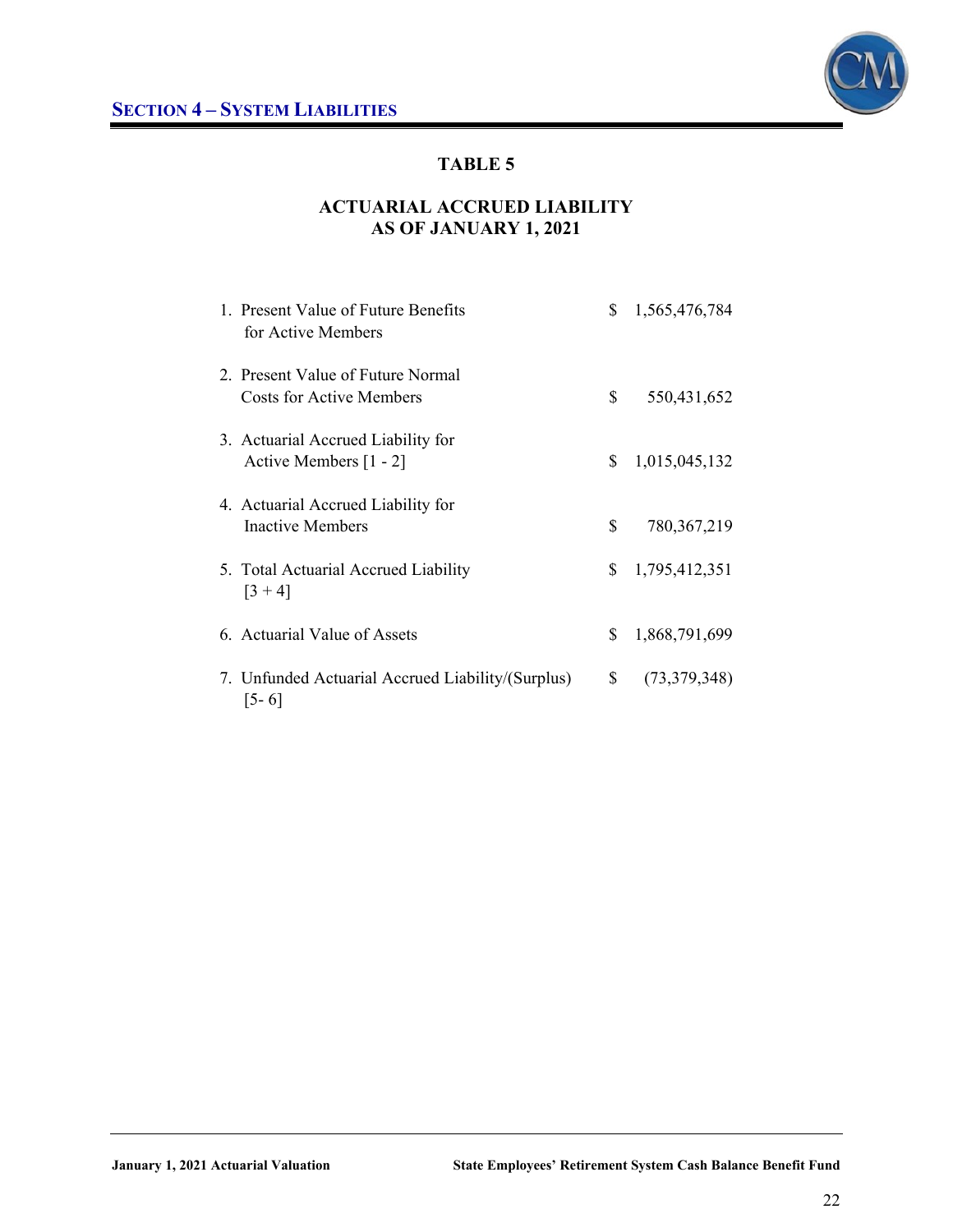### **ACTUARIAL BALANCE SHEET**

#### ASSETS

|              |                                                | \$                 | 1,868,791,699 |
|--------------|------------------------------------------------|--------------------|---------------|
|              |                                                |                    | (73,379,348)  |
|              |                                                | \$                 | 550,431,652   |
|              |                                                | \$                 | 2,345,844,003 |
|              |                                                |                    |               |
|              |                                                |                    |               |
| $\mathbb{S}$ | 1,265,634,407                                  |                    |               |
|              | 274,653,648                                    |                    |               |
|              | 25,188,729                                     |                    |               |
|              |                                                | $\mathbb{S}$       | 1,565,476,784 |
|              |                                                |                    | 330,056,424   |
|              |                                                |                    | 450,310,795   |
|              |                                                | \$                 | 2,345,844,003 |
|              | Unfunded Actuarial Accrued Liability/(Surplus) | <b>LIABILITIES</b> |               |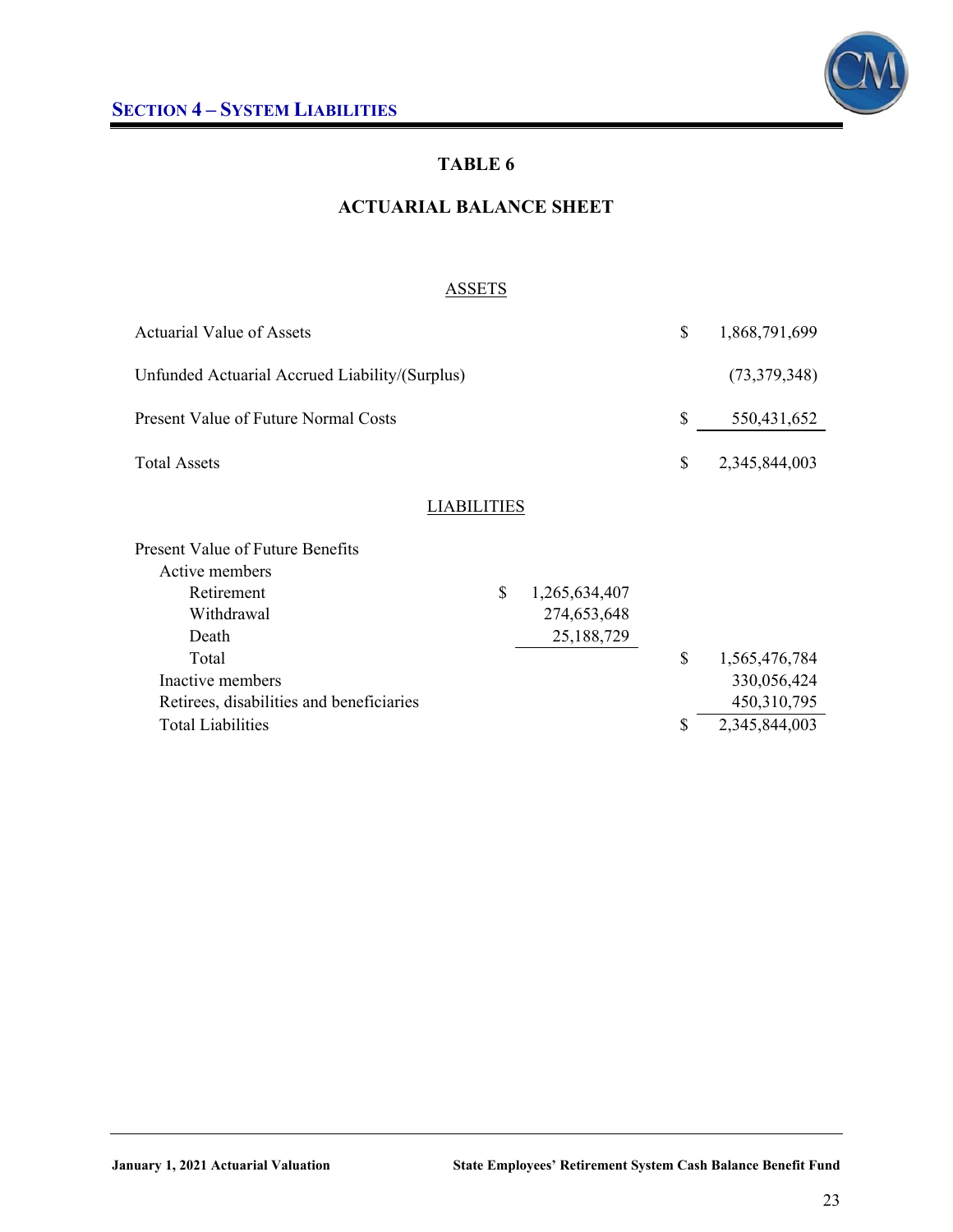

### **ACTUARIAL GAIN/(LOSS)**

### **Liabilities**

| 1.            | Actuarial Accrued Liability as of January 1, 2020                                       | \$            | 1,669,035,171   |
|---------------|-----------------------------------------------------------------------------------------|---------------|-----------------|
| 2.            | Normal Cost During 2020                                                                 |               | 62,107,664      |
| 3.            | Benefit Payments During Plan Year Ending December 31, 2020                              |               | (112, 330, 647) |
| 4.            | Transfers from Defined Contribution Plan                                                |               | 9,317,802       |
| 5.            | Interest on Items 1 - 4 at 7.50%                                                        |               | 126,042,567     |
| 6.            | Dividend Granted in 2020                                                                |               | 33,745,768      |
| 7.            | <b>Assumption Changes</b>                                                               |               | 21,516,477      |
| 8.            | Expected Actuarial Accrued Liability as of January 1, 2021                              | \$            | 1,809,434,802   |
| 9.            | Actuarial Accrued Liability as of January 1, 2021                                       | \$            | 1,795,412,351   |
| <b>Assets</b> |                                                                                         |               |                 |
|               | 10. Actuarial Value of Assets as of January 1, 2020                                     | \$            | 1,712,007,409   |
|               | 11. Contributions During Plan Year Ending December 31, 2020                             |               | 84,512,983      |
|               | 12. Benefit Payments During Plan Year Ending December 31, 2020                          |               | (112, 330, 647) |
|               | 13. Transfers from Defined Contribution Plan                                            |               | 9,317,802       |
|               | 14. Interest at 7.50%                                                                   |               | 127,719,353     |
|               | 15. Expected Actuarial Value of Assets as of January 1, 2021                            | \$            | 1,821,226,900   |
|               | 16. Actuarial Value of Assets as of January 1, 2021                                     | $\mathcal{S}$ | 1,868,791,699   |
|               | Gain / (Loss)                                                                           |               |                 |
|               | 17. Actuarial Gain / (Loss) on Liabilities<br>$[8 - 9]$                                 | \$            | 14,022,451      |
|               | 18. Actuarial Gain / (Loss) on Assets<br>$[16 - 15]$                                    | $\mathbb{S}$  | 47,564,799      |
|               | 19. Total Actuarial Gain / (Loss) for Plan Year Ending December 31, 2020<br>$[17 + 18]$ | \$            | 61,587,250      |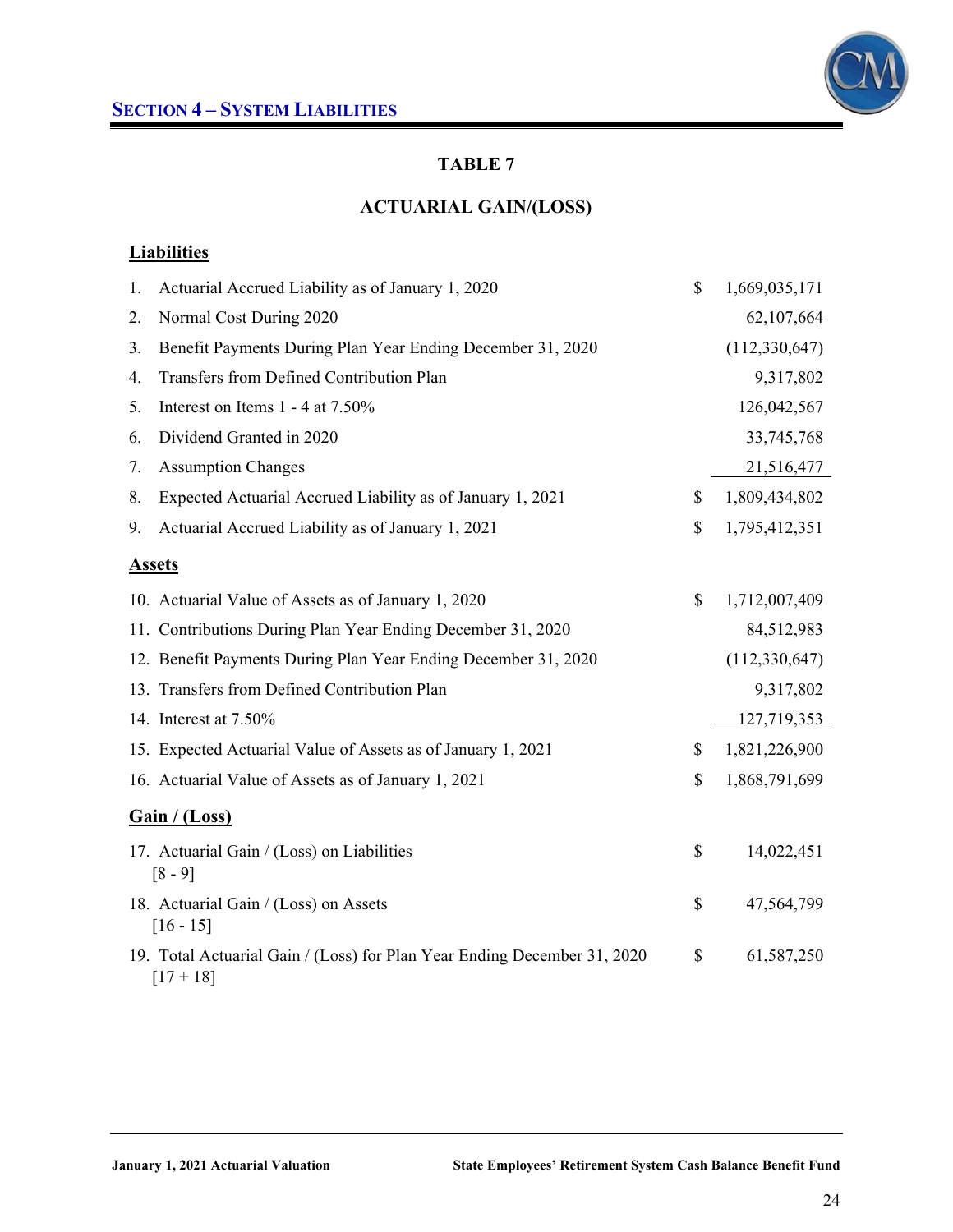

### **GAIN/(LOSS) ANALYSIS BY SOURCE**

| <b>Liability Sources</b>     | Gain/(Loss)      |
|------------------------------|------------------|
| Retirement                   | \$<br>409,000    |
| Termination                  | 852,000          |
| Disability                   | $\theta$         |
| Mortality                    | 1,051,000        |
| Salary                       | (486,000)        |
| New Entrants/Rehires         | (6,290,000)      |
| Interest Credit              | 13,870,000       |
| DC Transfers Upon Retirement | 4,100,000        |
| Miscellaneous                | 516,000          |
| Total Liability Gain/(Loss)  | \$<br>14,022,000 |
| Asset Gain/(Loss)            | \$<br>47,565,000 |
| Net Actuarial Gain/(Loss)    | \$<br>61,587,000 |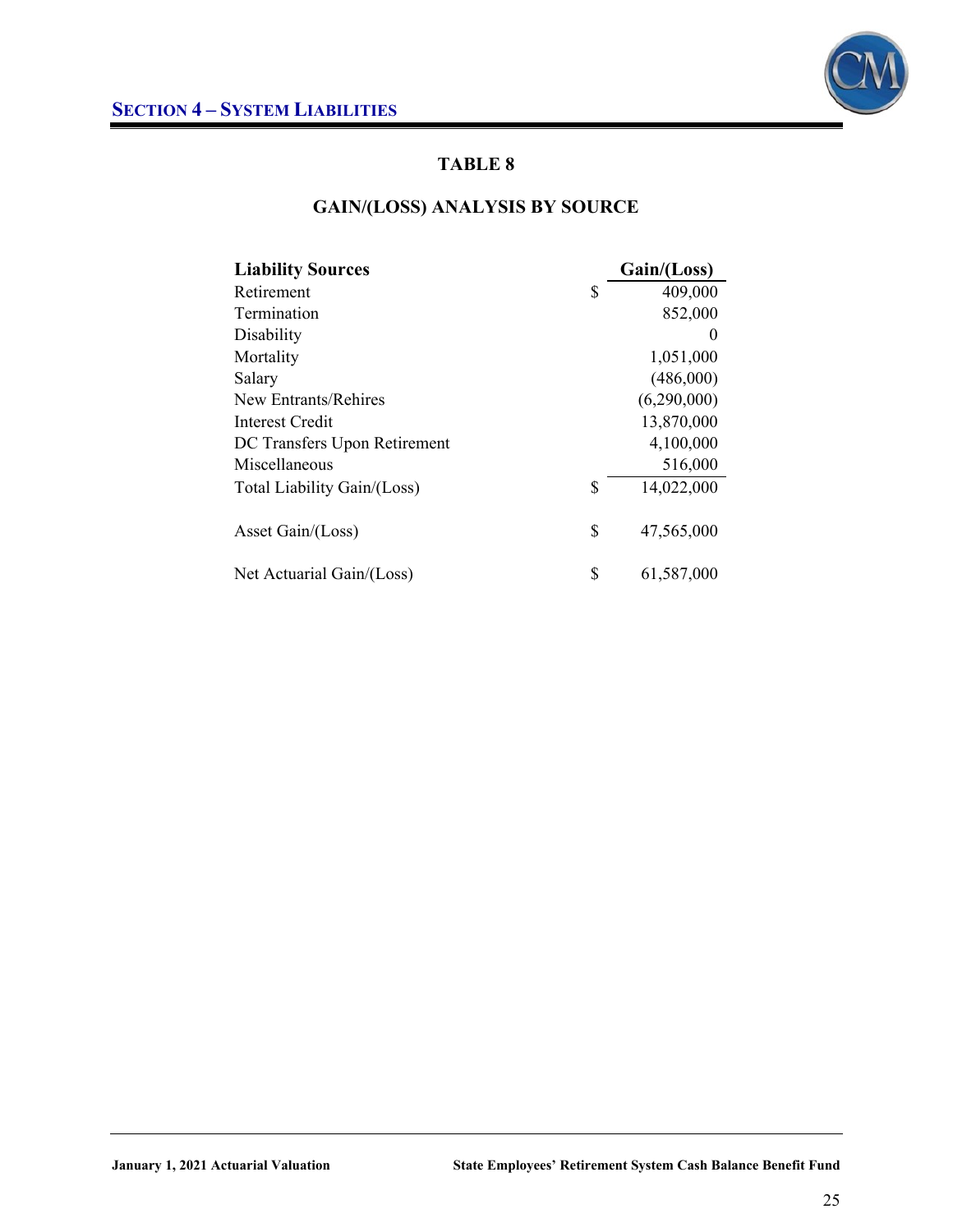

### **PROJECTED BENEFIT PAYMENTS AS OF JANUARY 1, 2021**

| <b>Plan Year Ending</b><br>December 31, | <b>Retired and Disabled</b><br><b>Members</b> and<br><b>Active Employees</b><br><b>Beneficiaries</b><br><b>Total</b> |             |    |            |    |             |  |
|-----------------------------------------|----------------------------------------------------------------------------------------------------------------------|-------------|----|------------|----|-------------|--|
| 2021                                    | \$                                                                                                                   | 80,913,000  | \$ | 46,315,000 | \$ | 127,228,000 |  |
| 2022                                    |                                                                                                                      | 86,431,000  |    | 45,898,000 |    | 132,329,000 |  |
| 2023                                    |                                                                                                                      | 91,823,000  |    | 45,342,000 |    | 137,165,000 |  |
| 2024                                    |                                                                                                                      | 96,340,000  |    | 44,770,000 |    | 141,110,000 |  |
| 2025                                    |                                                                                                                      | 97,419,000  |    | 43,742,000 |    | 141,161,000 |  |
| 2026                                    |                                                                                                                      | 99,532,000  |    | 42,842,000 |    | 142,374,000 |  |
| 2027                                    |                                                                                                                      | 101,724,000 |    | 42,110,000 |    | 143,834,000 |  |
| 2028                                    |                                                                                                                      | 102,854,000 |    | 41,088,000 |    | 143,942,000 |  |
| 2029                                    |                                                                                                                      | 104,176,000 |    | 40,048,000 |    | 144,224,000 |  |
| 2030                                    |                                                                                                                      | 105,315,000 |    | 38,801,000 |    | 144,116,000 |  |
| 2031                                    |                                                                                                                      | 106,189,000 |    | 37,417,000 |    | 143,606,000 |  |
| 2032                                    |                                                                                                                      | 107,588,000 |    | 36,164,000 |    | 143,752,000 |  |
| 2033                                    |                                                                                                                      | 108,523,000 |    | 34,579,000 |    | 143,102,000 |  |
| 2034                                    |                                                                                                                      | 110,783,000 |    | 32,813,000 |    | 143,596,000 |  |
| 2035                                    |                                                                                                                      | 113,090,000 |    | 30,817,000 |    | 143,907,000 |  |
| 2036                                    |                                                                                                                      | 116,428,000 |    | 29,060,000 |    | 145,488,000 |  |
| 2037                                    |                                                                                                                      | 119,280,000 |    | 27,495,000 |    | 146,775,000 |  |
| 2038                                    |                                                                                                                      | 122,022,000 |    | 25,816,000 |    | 147,838,000 |  |
| 2039                                    |                                                                                                                      | 125,349,000 |    | 24,033,000 |    | 149,382,000 |  |
| 2040                                    |                                                                                                                      | 128,634,000 |    | 21,923,000 |    | 150,557,000 |  |
| 2041                                    |                                                                                                                      | 132,021,000 |    | 20,270,000 |    | 152,291,000 |  |
| 2042                                    |                                                                                                                      | 135,543,000 |    | 18,803,000 |    | 154,346,000 |  |
| 2043                                    |                                                                                                                      | 139,651,000 |    | 17,310,000 |    | 156,961,000 |  |
| 2044                                    |                                                                                                                      | 143,782,000 |    | 15,805,000 |    | 159,587,000 |  |
| 2045                                    |                                                                                                                      | 148,121,000 |    | 14,305,000 |    | 162,426,000 |  |
| 2046                                    |                                                                                                                      | 151,970,000 |    | 12,831,000 |    | 164,801,000 |  |
| 2047                                    |                                                                                                                      | 156,357,000 |    | 11,398,000 |    | 167,755,000 |  |
| 2048                                    |                                                                                                                      | 159,454,000 |    | 10,024,000 |    | 169,478,000 |  |
| 2049                                    |                                                                                                                      | 162,612,000 |    | 8,724,000  |    | 171,336,000 |  |
| 2050                                    |                                                                                                                      | 165,189,000 |    | 7,511,000  |    | 172,700,000 |  |

Note: Cash flows are the expected future non-discounted payments to current members. These amounts assume members terminating before retirement eligibility will elect a lump sum distribution of their cash balance account. 50% of members eligible for retirement will elect a monthly annuity, payable for life with 5 years certain, and 50% will elect a lump sum distribution of their cash balance account. These numbers exclude refund payouts to any current vested or nonvested inactives.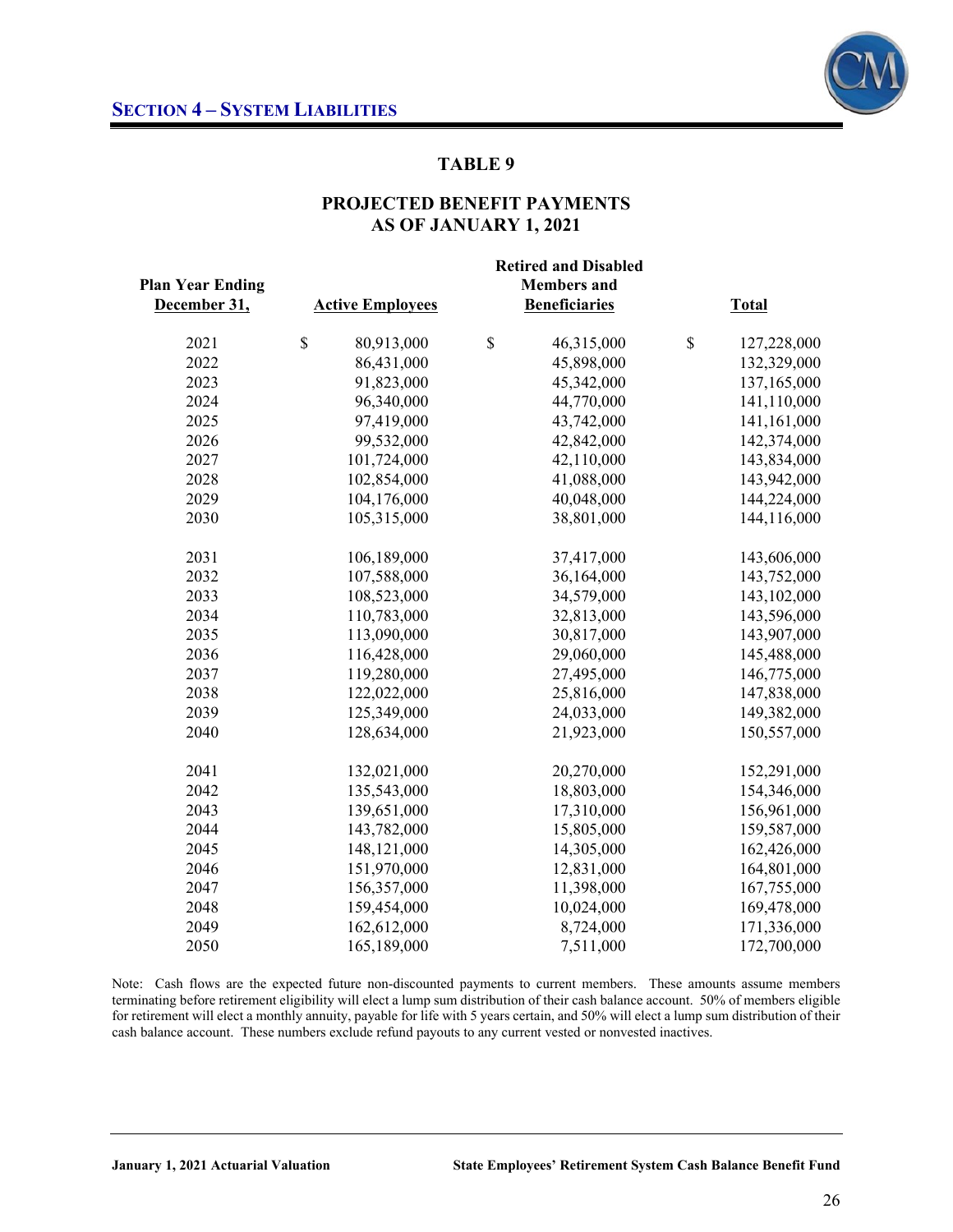

### **SECTION 5 – EMPLOYER CONTRIBUTIONS**

The previous two sections were devoted to a discussion of the assets and liabilities of the State Employees' Retirement System Cash Balance Benefit Fund. A comparison of Tables 3 and 4 indicates that current assets fall short of meeting the present value of future benefits (total liability). This is expected in all but a completely closed fund, where no further contributions are anticipated. In an active system, there will almost always be a difference between the actuarial value of assets and total liabilities. This deficiency has to be made up by future contributions and investment returns. An actuarial valuation sets out a schedule of future contributions that will deal with this deficiency in an orderly fashion.

The method used to determine the incidence of the contributions in various years is called the actuarial cost method. Under an actuarial cost method, the contributions required to meet the difference between current assets and current liabilities are allocated each year between two elements: (1) the normal cost rate and (2) the unfunded actuarial accrued liability contribution rate.

The term "fully funded" is often applied to a system in which contributions at the normal cost rate are sufficient to pay for the benefits of existing employees as well as for those of new employees. More often than not, systems are not fully funded, either because of past benefit improvements that have not been completely funded or because of actuarial deficiencies that have occurred because experience has not been as favorable as anticipated by the actuarial assumptions. Under these circumstances, an unfunded actuarial accrued liability (UAAL) exists. Likewise, when the actuarial value of assets is greater than the actuarial accrued liability, a surplus exists.

#### **Description of Contribution Rate Components**

The Entry Age Normal (EAN) actuarial cost method is used for the valuation. Under that method, the normal cost for each year from entry age to assumed exit age is a constant percentage of the member's year by year projected compensation. The portion of the present value of future benefits not provided by the present value of future normal costs is the actuarial accrued liability. The unfunded actuarial accrued liability/(surplus) represents the difference between the actuarial accrued liability and the actuarial value of assets as of the valuation date. The unfunded actuarial accrued liability is calculated each year and reflects experience gains and losses.

In general, contributions are computed in accordance with a level percent-of-payroll funding objective. The contribution rate based on the January 1, 2021 actuarial valuation will be used to determine the actuarial required employer contribution rate to the State Employees' Retirement System Cash Balance Benefit Fund for the plan year ending December 31, 2021. Any additional State contributions are expected to be deposited on July 1, 2022 (State fiscal year 2023). In this context, the term "contribution rate" means the percentage, which is applied to a particular active member payroll to determine the actual employer contribution amount (i.e., in dollars) for the group.

#### **Contribution Rate Summary**

In Table 10, the amortization payment related to the unfunded actuarial accrued liability/(surplus), as of January 1, 2021, is developed. Table 11 develops the actuarial required contribution rate for the State Employees' Retirement System Cash Balance Benefit Fund and the amount of any additional required State contributions.

The contribution rates shown in this report are based on the actuarial assumptions and cost methods described in Appendix C.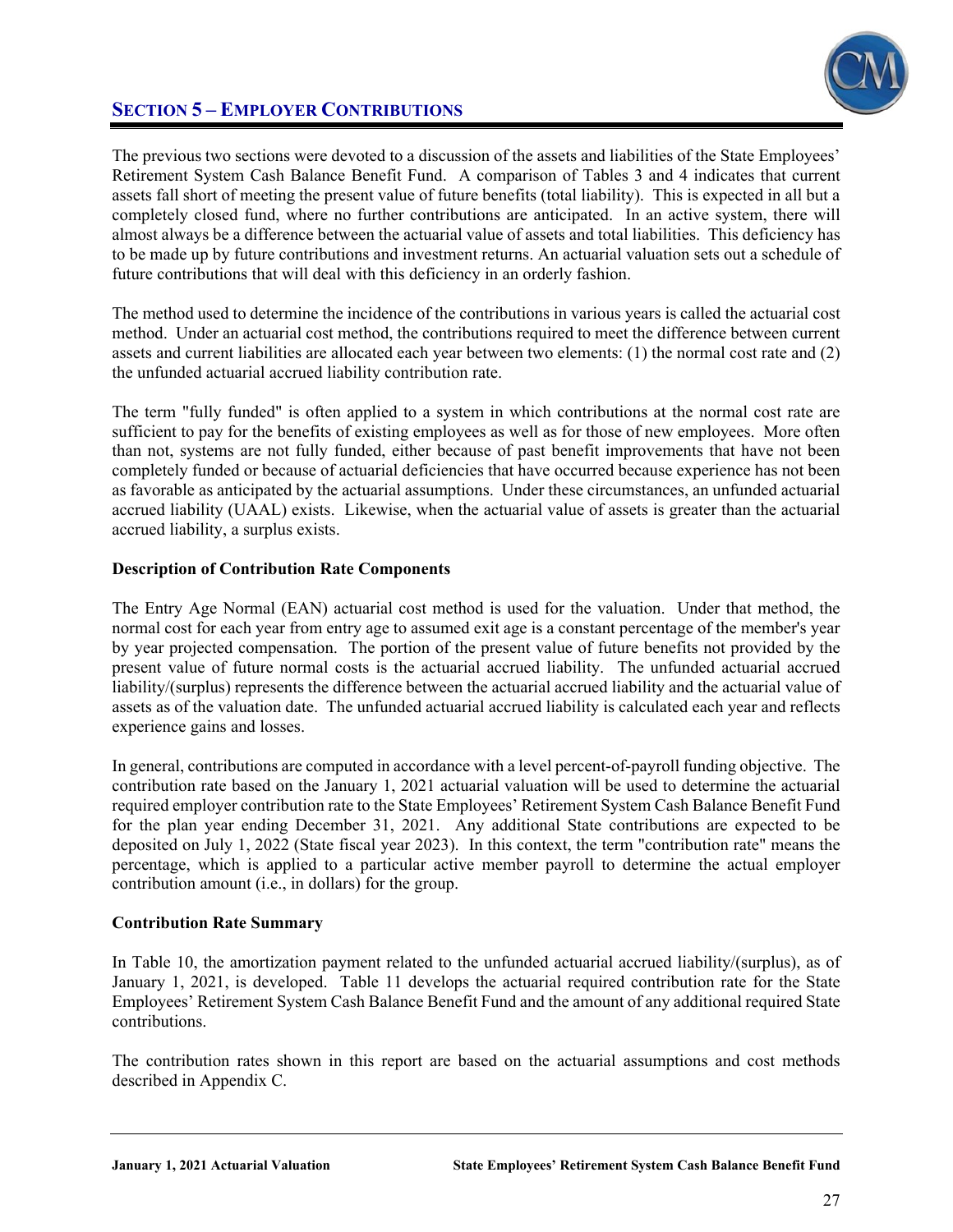

### **SCHEDULE OF AMORTIZATION BASES**

| <b>Amortization Bases</b>                                | Original<br><b>Amount</b> | <b>January 1, 2021</b><br><b>Remaining</b><br><b>Payments</b> | Date of Last<br><b>Payment</b> | Outstanding<br><b>Balance as of</b><br><b>January 1, 2021</b> | <b>Annual</b><br>Contribution* |
|----------------------------------------------------------|---------------------------|---------------------------------------------------------------|--------------------------------|---------------------------------------------------------------|--------------------------------|
| 2021 Unfunded Actuarial Accrued<br><b>Liability Base</b> | (73,379,348)              | 25                                                            | 1/1/2046                       | (73,379,348)                                                  | (6,243,933)                    |
| <b>Total</b>                                             |                           |                                                               |                                | (73,379,348)<br>S                                             | (6,243,933)<br>S               |
|                                                          |                           |                                                               |                                |                                                               |                                |

\* Contribution amount reflects mid-year timing.

| 1. Total UAAL Amortization Payments     | -SS           | (6,243,933) |
|-----------------------------------------|---------------|-------------|
| 2. Projected Payroll for 2021 Plan Year | $\mathcal{S}$ | 705.837.784 |
| 3. UAAL Amortization Payment Rate       |               | $(0.88\%)$  |

Per State Statute Sect. 84-1319 (4)(b), because the UAAL as of January 1, 2021 is zero or less than zero, all prior amortization bases are considered fully funded and the UAAL is reinitialized.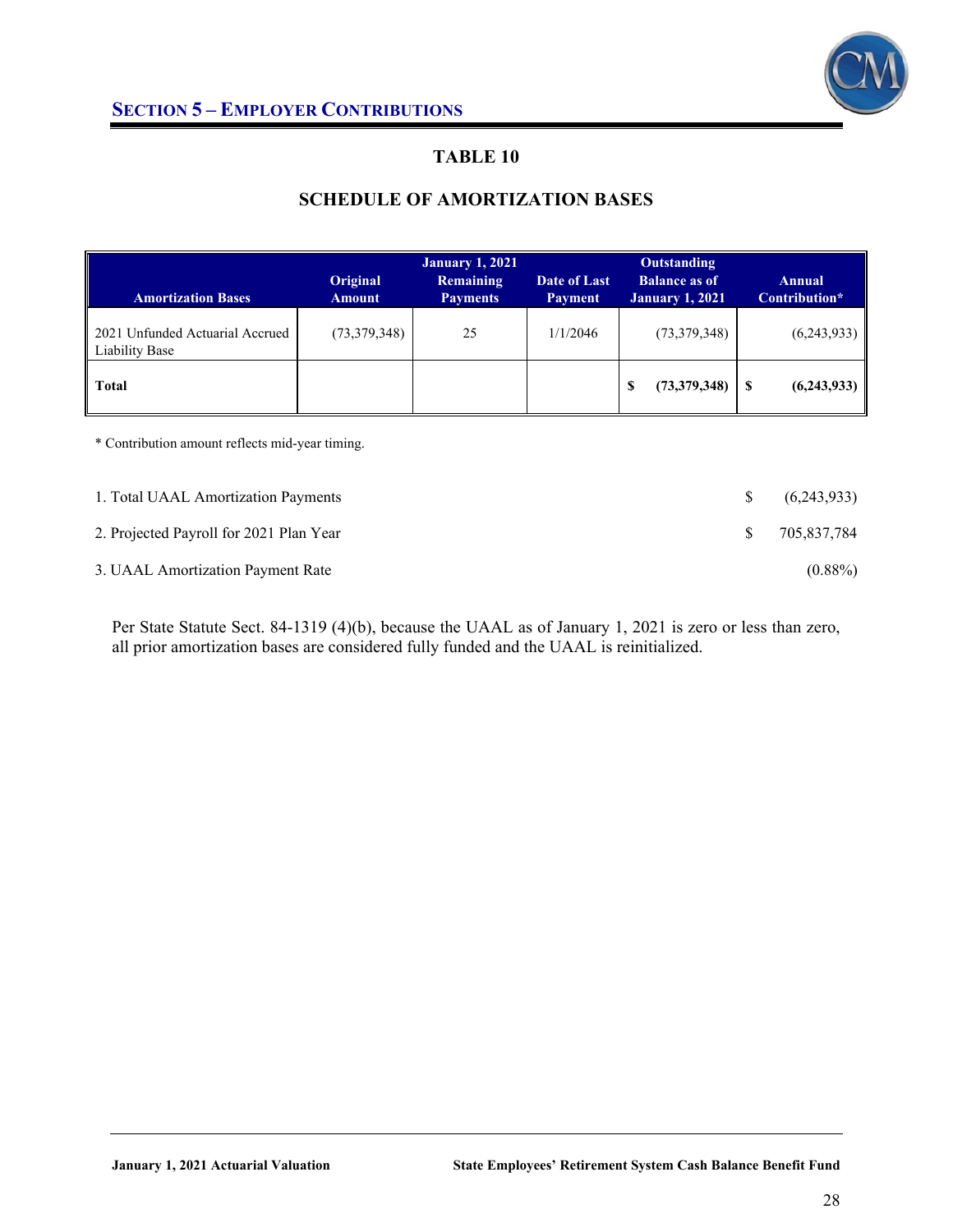

### **ACTUARIAL REQUIRED CONTRIBUTION RATE and DEVELOPMENT OF ADDITIONAL STATE CONTRIBUTION**

| 1. Normal Cost                                                                                       |                  |
|------------------------------------------------------------------------------------------------------|------------------|
| (a) Amount                                                                                           | \$<br>67,722,356 |
| (b) Expected pay for current actives                                                                 | 635,901,826      |
| (c) Normal Cost Rate as % of pay                                                                     | 10.65%           |
| 2. Administrative Expenses                                                                           | 0.21%            |
| 3. Amortization Cost                                                                                 |                  |
| (a) Amount                                                                                           | (6,243,933)      |
| (b) Expected pay for all actives                                                                     | 705,837,784      |
| (c) Amortization Rate as % of pay                                                                    | $(0.88\%)$       |
| 4. Total Actuarial Required Contribution Rate<br>$[1(c) + 2 + 3(c)]$                                 | 9.98%            |
| 5. Statutory Contribution Rates                                                                      |                  |
| (a) Member                                                                                           | 4.80%            |
| (b) Employer (156% of Member)                                                                        | 7.49%            |
| (c) Total                                                                                            | 12.29%           |
| 6. Additional Required State Contribution<br>$[4 - 5(c)$ , not less than $0.00\%$ ]                  | $0.00\%$         |
| 7. Expected pay for all actives during 2021                                                          | 705,837,784      |
| 8. Additional Required State Contribution for FYE 2023<br>$[6 * 7 * 1.073^{5},$ but not less than 0] | \$<br>$\theta$   |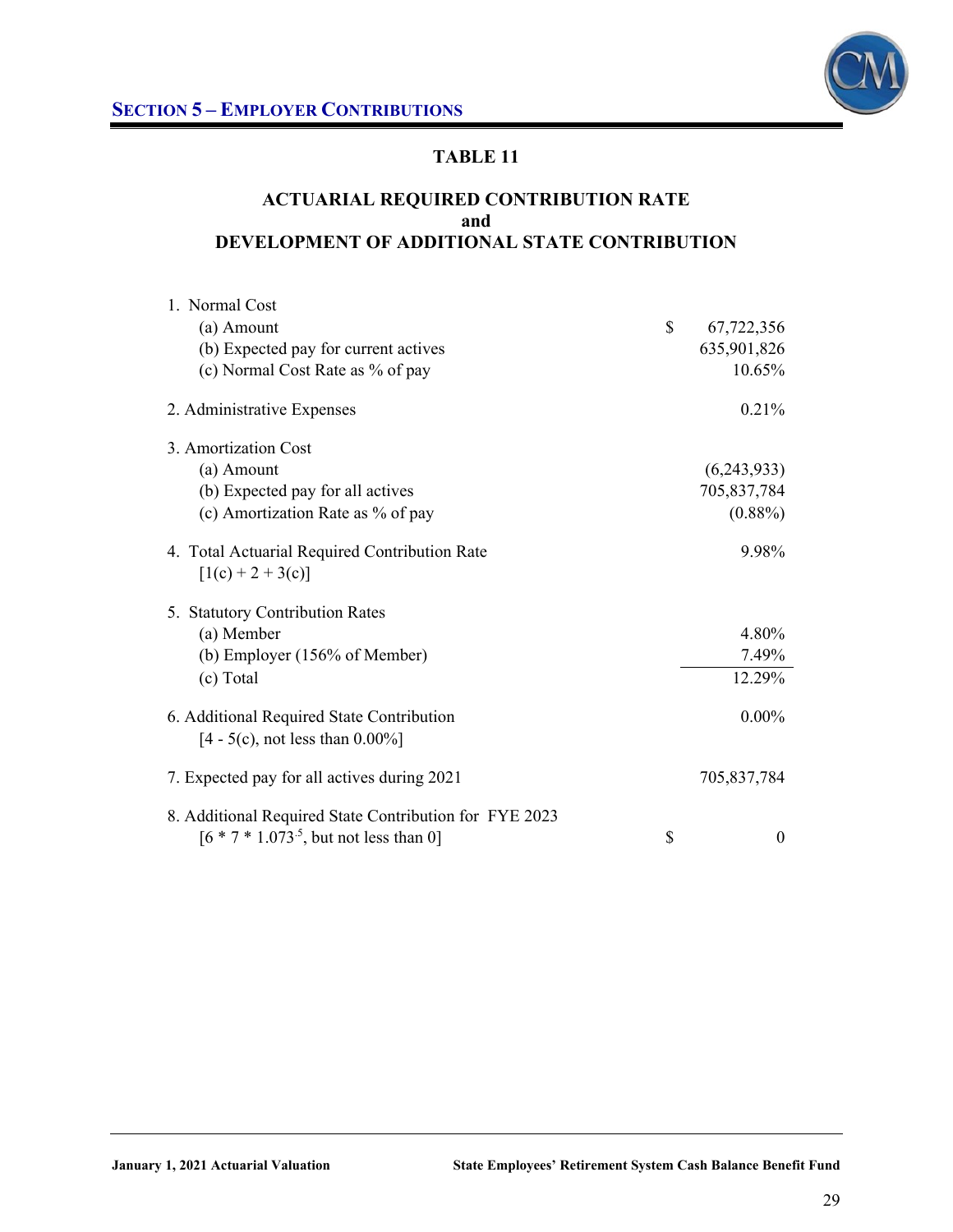

| Plan |                 | <b>Statutory Contribution Rate</b> |              | <b>Actuarial</b> | Margin/     |
|------|-----------------|------------------------------------|--------------|------------------|-------------|
| Year | <b>Employee</b> | <b>Employer</b>                    | <b>Total</b> | <b>Rate</b>      | (Shortfall) |
| 2003 | 4.54%           | 7.08%                              | 11.62%       | 10.47%           | 1.15%       |
| 2004 | 4.53%           | 7.07%                              | 11.60%       | 9.78%            | 1.82%       |
| 2005 | 4.53%           | 7.07%                              | 11.60%       | 9.37%            | 2.23%       |
| 2006 | 4.54%           | 7.08%                              | 11.62%       | 8.92%            | 2.70%       |
| 2007 | 4.80%           | 7.49%                              | 12.29%       | 10.40%           | 1.89%       |
| 2008 | 4.80%           | 7.49%                              | 12.29%       | 9.92%            | 2.37%       |
| 2009 | 4.80%           | 7.49%                              | 12.29%       | 10.77%           | 1.52%       |
| 2010 | 4.80%           | 7.49%                              | 12.29%       | 11.17%           | 1.12%       |
| 2011 | 4.80%           | 7.49%                              | 12.29%       | 11.28%           | 1.01%       |
| 2012 | 4.80%           | 7.49%                              | 12.29%       | 11.70%           | 0.59%       |
| 2013 | 4.80%           | 7.49%                              | 12.29%       | 11.32%           | 0.97%       |
| 2014 | 4.80%           | 7.49%                              | 12.29%       | 10.45%           | 1.84%       |
| 2015 | 4.80%           | 7.49%                              | 12.29%       | 9.72%            | $2.57\%$    |
| 2016 | 4.80%           | 7.49%                              | 12.29%       | 10.30%           | 1.99%       |
| 2017 | 4.80%           | 7.49%                              | 12.29%       | 9.73%            | 2.56%       |
| 2018 | 4.80%           | 7.49%                              | 12.29%       | 9.60%            | 2.69%       |
| 2019 | 4.80%           | 7.49%                              | 12.29%       | 10.34%           | 1.95%       |
| 2020 | 4.80%           | 7.49%                              | 12.29%       | 9.88%            | 2.41%       |
| 2021 | 4.80%           | 7.49%                              | 12.29%       | 9.98%            | 2.31%       |

### **HISTORICAL CONTRIBUTION RATES**

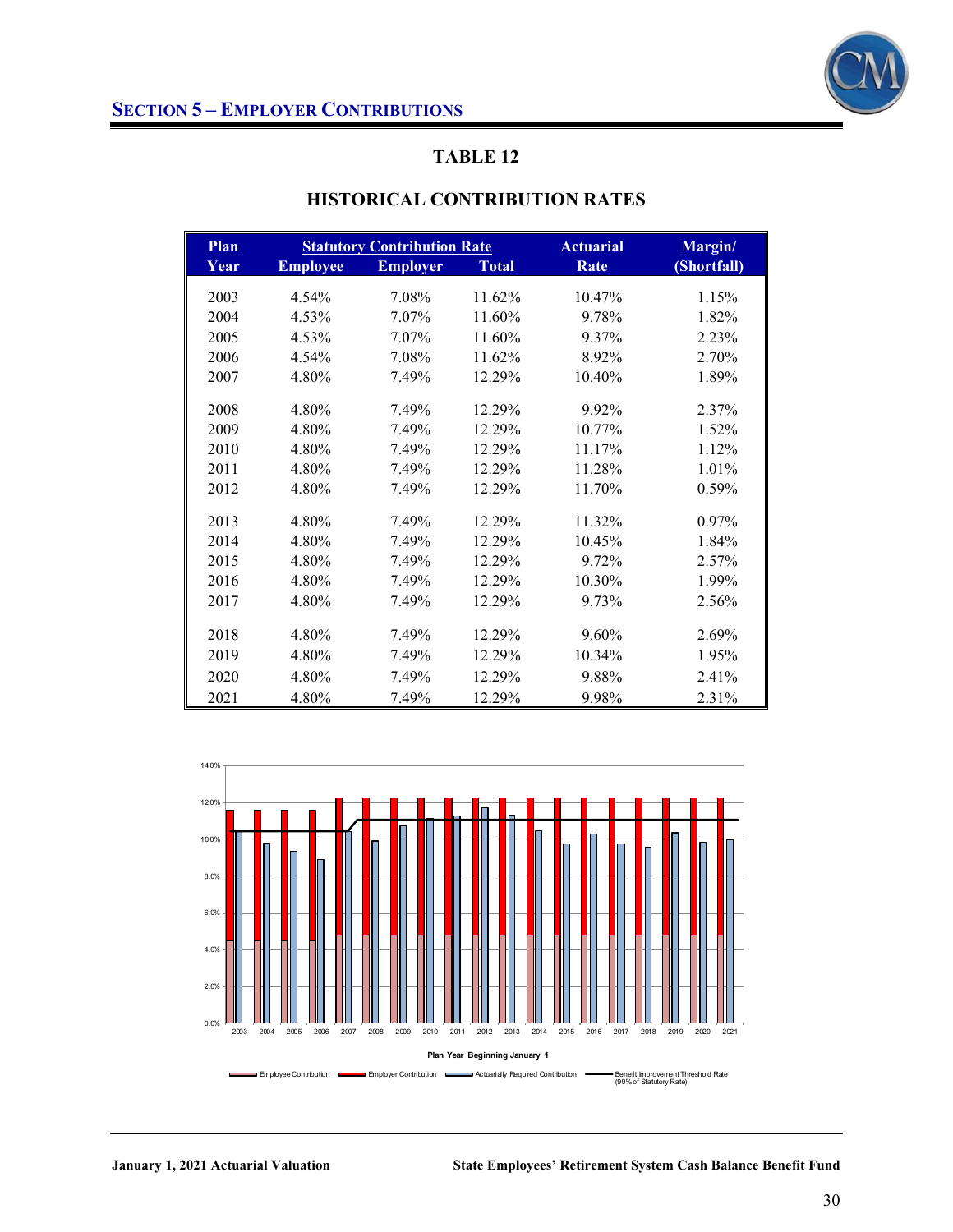

### **FUNDING EXCESS AVAILABLE FOR BENEFIT IMPROVEMENT**

| 1. Total Statutory Contribution Rate                                                                                   | 12.29%             |
|------------------------------------------------------------------------------------------------------------------------|--------------------|
| 2. Benefit Improvement Threshold Rate $(90\% \text{ of } (1))$                                                         | 11.06%             |
| 3. Actuarially Required Contribution Rate                                                                              | 9.98%              |
| 4. Unfunded Actuarial Accrued Liability                                                                                | S.<br>(73,379,348) |
| 5. Requirements for Using Excess for Benefit Improvements<br>a. Rate Sufficiency: $(3) < (2)$<br>b. No UAAL: $(4) < 0$ | Yes<br><b>Yes</b>  |
| 6. Funding Excess Available for Benefit Improvements<br>As a rate of Pay: $(2) - (3)$ , not less than 0%               | 1.08%              |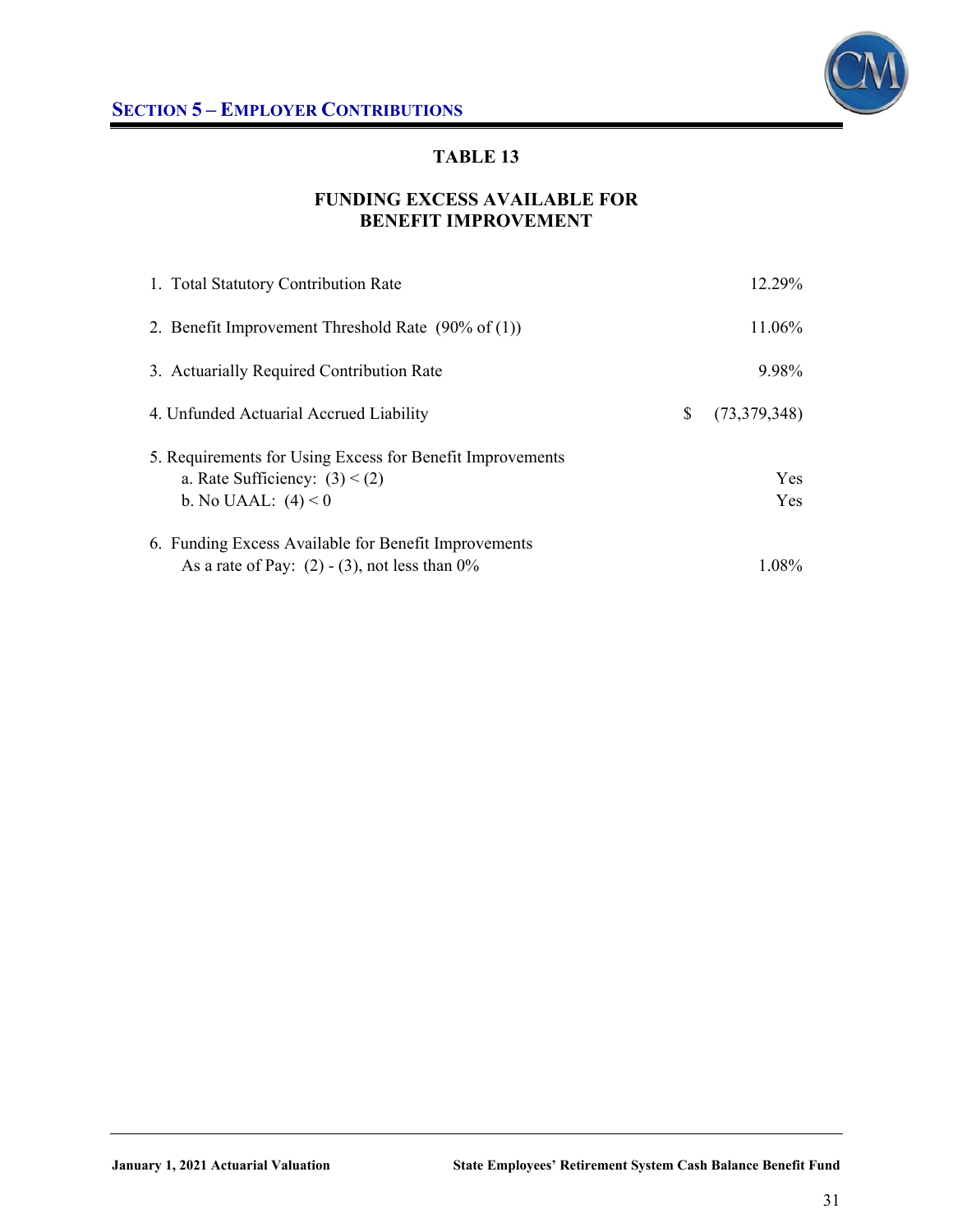

 $C$ urrent  $V_0$ lue

### **TABLE 14**

### **DIVIDEND DETERMINATION**

Each year after the annual actuarial valuation results are received, the Board determines, based on the recommendation of the actuary, if a benefit improvement can be made. If it is determined that the benefit improvement should be a dividend payment to individual member Cash Balance accounts and that sufficient reserves exist, the dividend granted must meet the following criteria:

- A. The plan must maintain the 90% Benefit Threshold Rate after granting any dividend.
- B. There must be a minimum 100% Funded Ratio on both the Funded Basis and the Current Value Basis, both before and after the dividend is granted.
- C. No dividend will be granted for a year where the annual interest credit rate exceeds the actuarial valuation investment return assumption.
- D. The dividend plus the annual interest credit during the year cannot exceed the assumed rate of return for the year unless by a majority vote of the full Board.
- 1. January 1, 2021 Valuation Results Before Dividend:

|                                                                                                                                                                                  |                     | Current value   |
|----------------------------------------------------------------------------------------------------------------------------------------------------------------------------------|---------------------|-----------------|
|                                                                                                                                                                                  | <b>Funded Basis</b> | <b>Basis</b>    |
| (a) Liability                                                                                                                                                                    | \$1,795,412,351     | \$1,771,134,000 |
| (b) Assets                                                                                                                                                                       | 1,868,791,699       | 1,991,720,438   |
| (c) $(Deficit)/Reserve$ [(b) - (a)]                                                                                                                                              | \$73,379,348        | \$220,586,438   |
| 2. Preliminary Amount Available for Dividend                                                                                                                                     |                     | \$73,379,348    |
| (Lesser of 1(c) on Funded Basis or Current Value Basis)                                                                                                                          |                     |                 |
| 3. Amount Available for Dividend Based on Benefit Threshold Rate                                                                                                                 |                     | \$73,379,348    |
| 4. Account Balances as of December 31, 2020                                                                                                                                      |                     | \$1,320,823,205 |
| 5. Maximum Dividend [3/4]                                                                                                                                                        |                     | 5.55%           |
| 6. Annual Interest Credit for 2020                                                                                                                                               |                     | 5.00%           |
| 7. 2020 Interest Credit Plus Maximum Dividend $[5 + 6]$                                                                                                                          |                     | 10.55%          |
| 8. January 1, 2021 Valuation Results After Maximum Dividend:                                                                                                                     |                     |                 |
| (a) Actuarial Contribution Rate After Maximum Dividend                                                                                                                           |                     | 10.86%          |
| (b) Benefit Improvement Threshold Rate                                                                                                                                           |                     | 11.06%          |
| (c) Is (a) $\leq$ (b)? [Criteria A]                                                                                                                                              |                     | <b>Yes</b>      |
| (d) Funded Ratio on a Funded Basis After Maximum Dividend                                                                                                                        |                     | 100.0%          |
| (e) Funded Ratio on a Current Value Basis                                                                                                                                        |                     | 108.0%          |
| (f) Are (d) and (e) both at least $100\%$ ? [Criteria B]                                                                                                                         |                     | Yes             |
| 9. Is (6) less than actuarial assumed interest rate $(7.50\%)$ ? [Criteria C]                                                                                                    |                     | <b>Yes</b>      |
| 10. Is (7) greater than actuarial assumed interest rate $(7.50\%)$ ? [Criteria D]<br>- Any dividend over 2.50% can only be granted subject to a majority vote of the full Board. |                     | Yes             |

- Any dividend over 2.50% can only be granted subject to a majority vote of the full Board.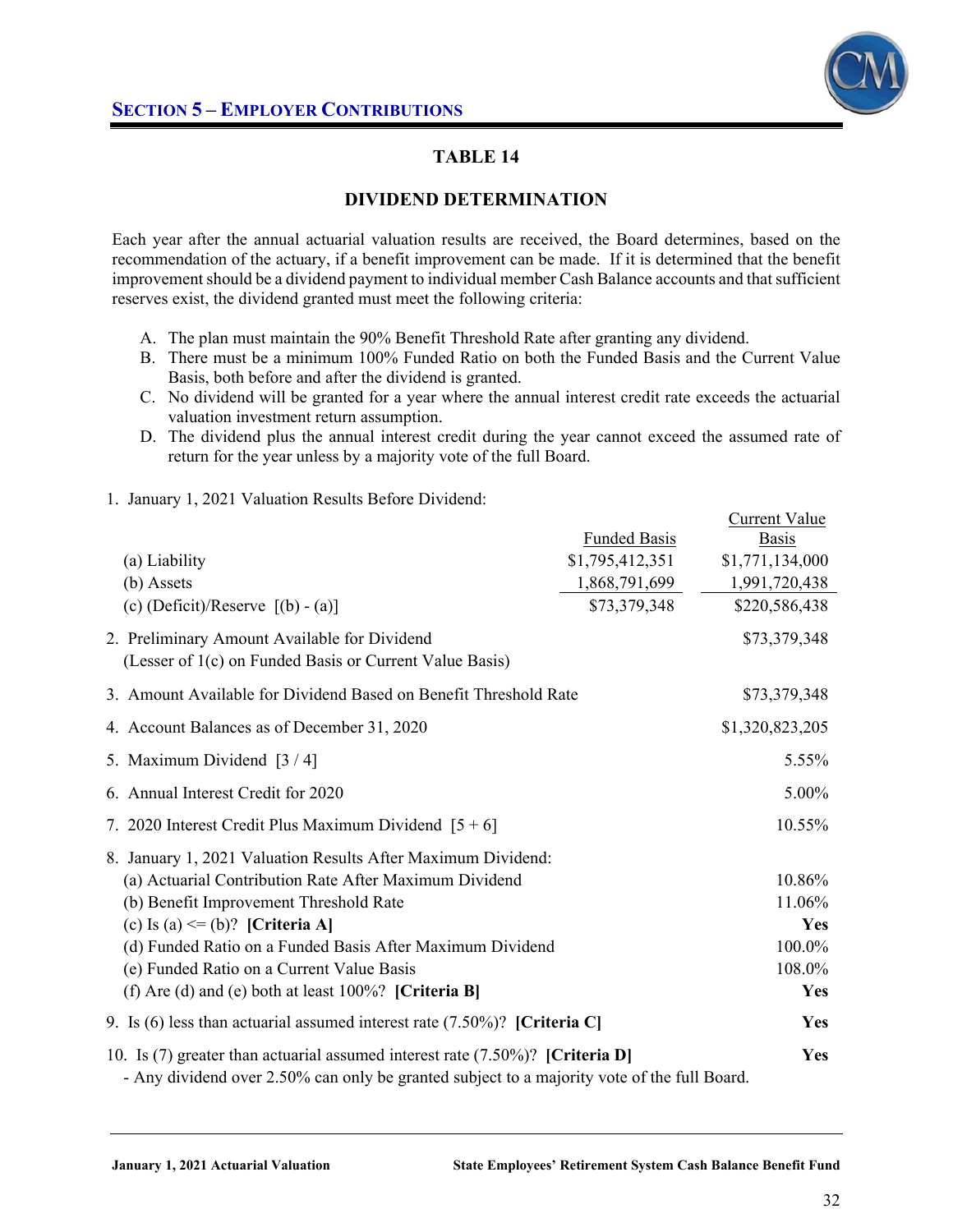

Actuarial Standards of Practice are issued by the Actuarial Standards Board and are binding on credentialed actuaries practicing in the United States. These standards generally identify what the actuary should consider, document and disclose when performing an actuarial assignment. In September 2017, Actuarial Standard of Practice Number 51, *Assessment and Disclosure of Risk in Measuring Pension Obligations*, (ASOP 51) was issued as final with application to measurement dates on or after November 1, 2018. This ASOP, which applies to funding valuations, actuarial projections, and actuarial cost studies of proposed plan changes, was first applicable for the January 1, 2019 actuarial valuation for the State Employees' Retirement System Cash Balance Benefit Fund (System).

A typical retirement plan faces many different risks. The term "risk" is most commonly associated with an outcome with undesirable results. However, in the actuarial world, risk can be translated as uncertainty. The actuarial valuation process uses many actuarial assumptions to project how future contributions and investment returns will meet the cash flow needs for future benefit payments. Of course, we know that actual experience will not unfold exactly as anticipated by the assumptions and that uncertainty, whether favorable or unfavorable, creates risk. ASOP 51 defines risk as the potential of actual future measurements to deviate from expected results due to actual experience that is different than the actuarial assumptions.

The various risk factors for a given plan can have a significant impact – positive or negative – on the actuarial projection of liability and the resulting contribution rates.

There are a number of risks inherent in the funding of any defined benefit plan. These include:

- economic risks, such as investment return and price inflation,
- demographic risks such as mortality, payroll growth, aging population including impact of baby boomers, and retirement ages,
- contribution risk, i.e., the potential for contribution rates to be too high for the plan sponsor/employer to pay and
- external risks such as the regulatory and political environment.

The Nebraska State Cash Balance Benefit Fund is somewhat unique in the public pension arena as there are very few standalone Cash Balance Plans that are sponsored by governmental employers. Most public defined benefit plans are traditional final average pay plans. The State Cash Balance Plan was created in 2003. Participants in the State Defined Contribution Plan at that time were allowed to elect coverage in the Cash Balance Plan and all new members became participants in the Cash Balance Plan. If members of the Defined Contribution Plan elected coverage in the Cash Balance Plan, their account balance in the Defined Contribution Plan was transferred to the Cash Balance Plan. As a result, the Cash Balance Plan was fully funded at inception, i.e., no unfunded actuarial accrued liability existed. In addition, the fixed employee and employer contribution rates at that time were higher than the actuarial contribution rate. As a result, the funded status of the Cash Balance Plan has remained very strong even with investment returns that have, at times, been lower than the actuarial assumption.

The following discussion addresses the qualitative analysis of key risks to funding the Plan.

#### *Actual vs Actuarial Contributions*

There is a direct correlation between healthy, well-funded retirement plans and consistent contributions at least equal to the full actuarial contribution rate each year. The employee and employer contribute a fixed contribution rate, set by statute. If those contribution rates are insufficient to fund the full actuarial contribution rate, the State is required by statute to make an additional contribution. Since the Plan was created, no additional State contributions have been necessary, but the statutory requirement to fund the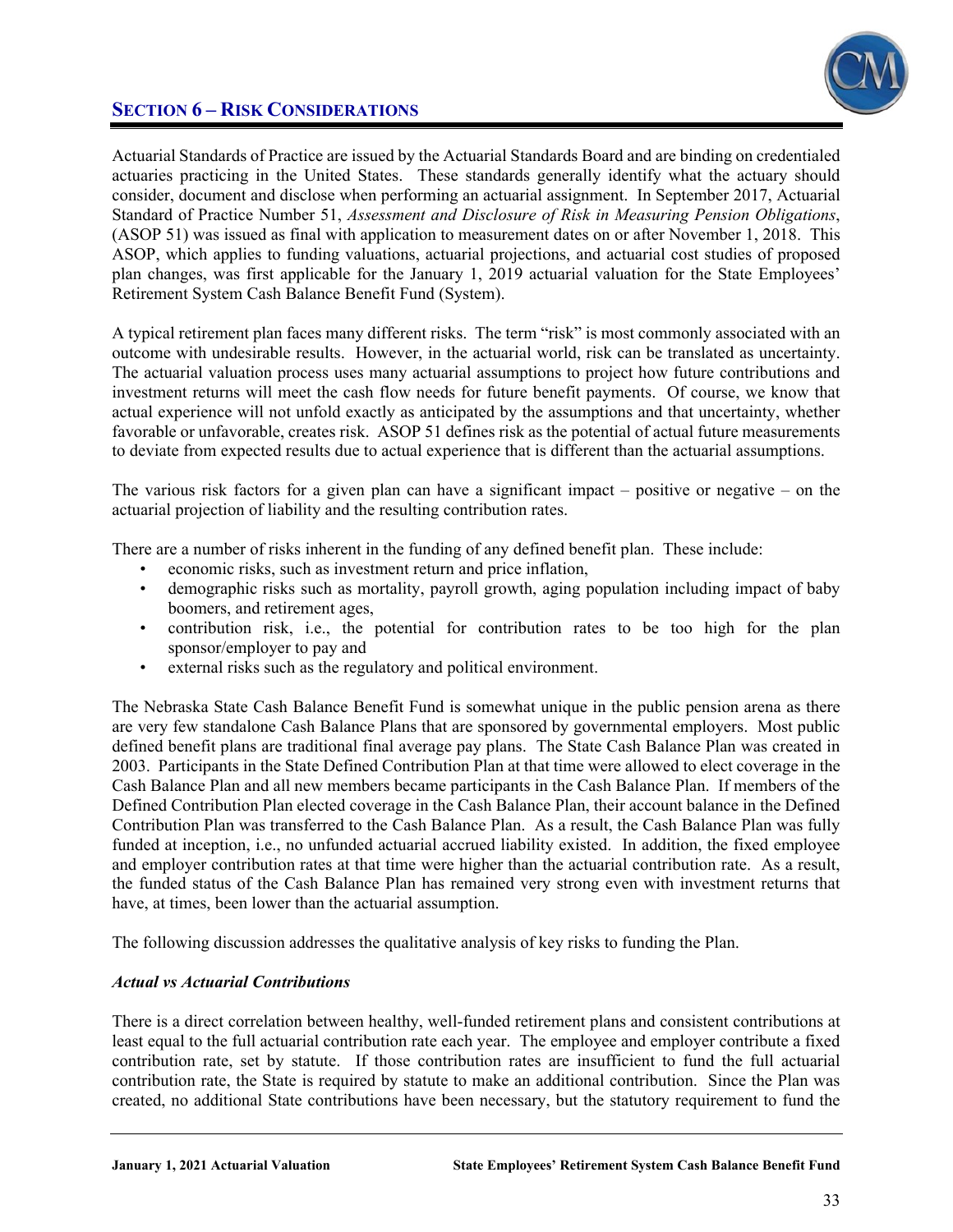

full actuarial contribution rate is a very strong positive factor in evaluating the risk associated with the Plan's future funding. As the following graph shows, the Plan has consistently contributed more than the actuarial contribution rate since inception in 2003.



#### **Investment Return Risk**

The most significant risk factor for the State Employees' Retirement System Cash Balance Benefit Fund is investment return because of the volatility of annual returns and the size of plan assets compared to payroll (see Table 15). A perusal of historical returns reveals that the actual return each year is rarely close to the average return for the same period and often varies significantly from the expected return.

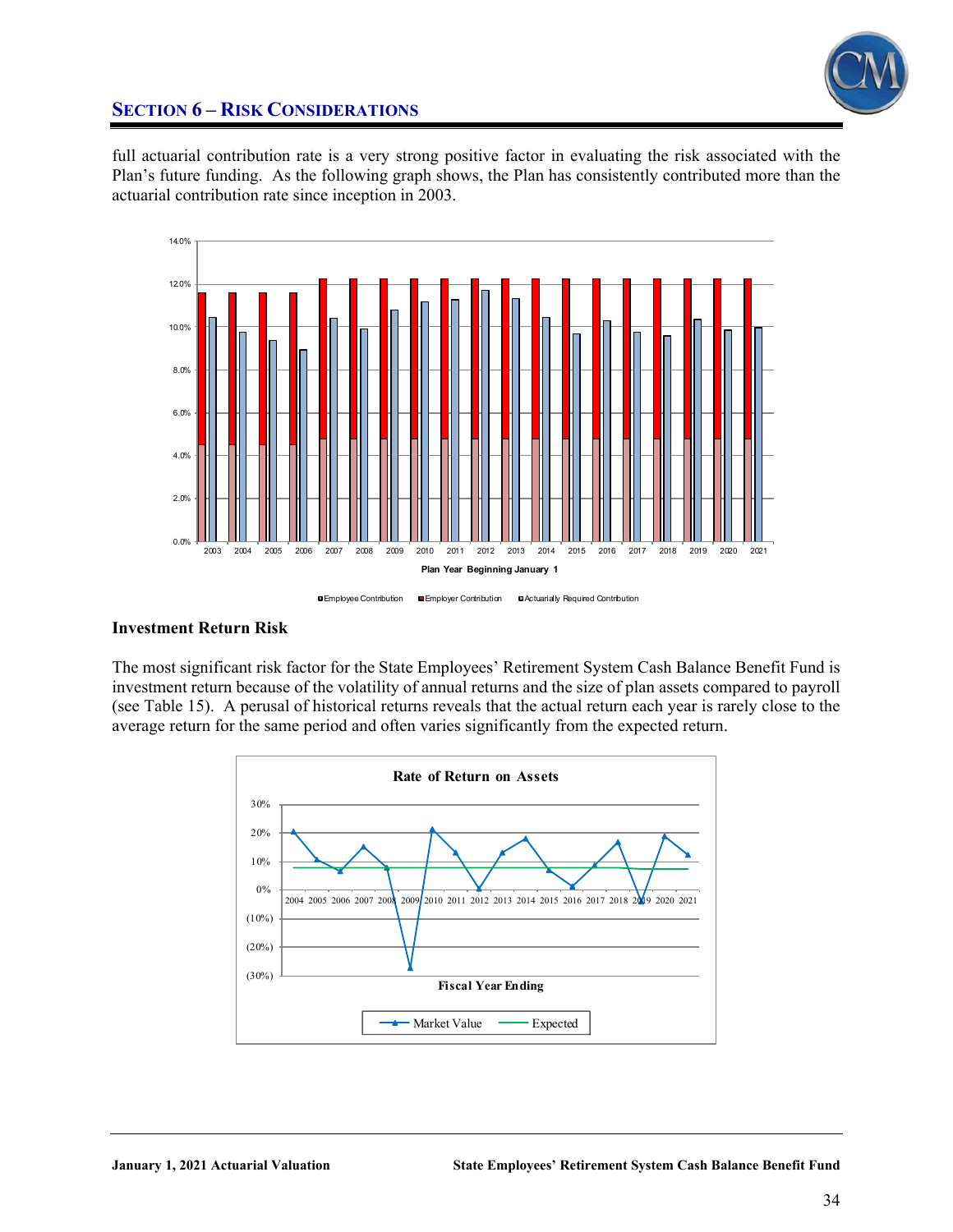This volatility is to be expected, given the underlying capital market assumptions and the Plan's asset allocation. However, that volatility in investment returns can lead to volatility in the actuarial contribution rate. The Plan uses an asset smoothing method that recognizes the difference between the actual and expected return on the market value of assets equally over five years. As that experience is recognized, the resulting actuarial gain/loss is amortized over 25 years. These actuarial methodologies help to mitigate the impact of the investment volatility, but movement in the actuarial contribution rate can still be significant if there is a large difference between the actual and expected return (such as occurred in 2008) or lower/higher than expected returns over a long, sustained period. However, one important consideration that has an offsetting impact on the impact of investment volatility is the dividend policy for the Nebraska State Cash Balance Plan. If returns are significantly below the expected return (in one year or over a period of years), the funded ratio of the Plan will decline. To the extent the funded ratio drops below 100%, no dividend will be granted by the Board (see discussion below for more details). This will tend to reduce the liabilities and have a positive impact on the Plan's funding and the actuarial contribution rate.

### *Interest Credits*

As a cash balance plan design, the plan provisions include the basis for the interest crediting rate that is paid on members' account balances each year. The interest crediting rate for the State Cash Balance Plan is variable since it is defined as the greater of (1) federal mid-term rate plus 1.5% or (2) 5.0%. The interest crediting rate will impact each member's account balance and, therefore, the benefit actually paid from the system.

Sustained low interest rates (as has been the case for the last decade) will tend to depress investment returns. As a result, the actual interest credits made to participant account balances have been lower than the longterm assumption used in the actuarial valuation. When this occurs, an actuarial gain is generated which tends to partially offset the actuarial loss due to investment returns.

In addition to the statutory interest crediting rate, the law provides that additional interest credits (called "dividends") may be credited to participant accounts under certain circumstances. The Nebraska State Cash Balance Plan has several guardrails in place to protect the funded status of the State Cash Balance Plan while providing benefit improvements to participants when appropriate. First, statutorily no benefit improvement can be granted unless the Plan is more than 100% funded and any improvement cannot result in an actuarial contribution rate that is more than 90% of the statutory contribution rate (employee plus employer). This requirement ensures that a contribution margin will still exist after the benefit improvement is granted. The Board's Dividend Policy sets additional criteria that must be met before a dividend maybe granted, with the intent of protecting the Plan's funding. The key requirement is that the Plan must be at least 100% funded, after the dividend is granted, on both a funded basis (actuarial assets/actuarial liability) and on a current value basis (market value of assets/market value of liabilities). These policies have served the State Cash Balance Plan well as dividends have been granted in nine of the 17 years prior to this valuation and may be granted this year as well, but the Plan remains fully funded on an actuarial basis.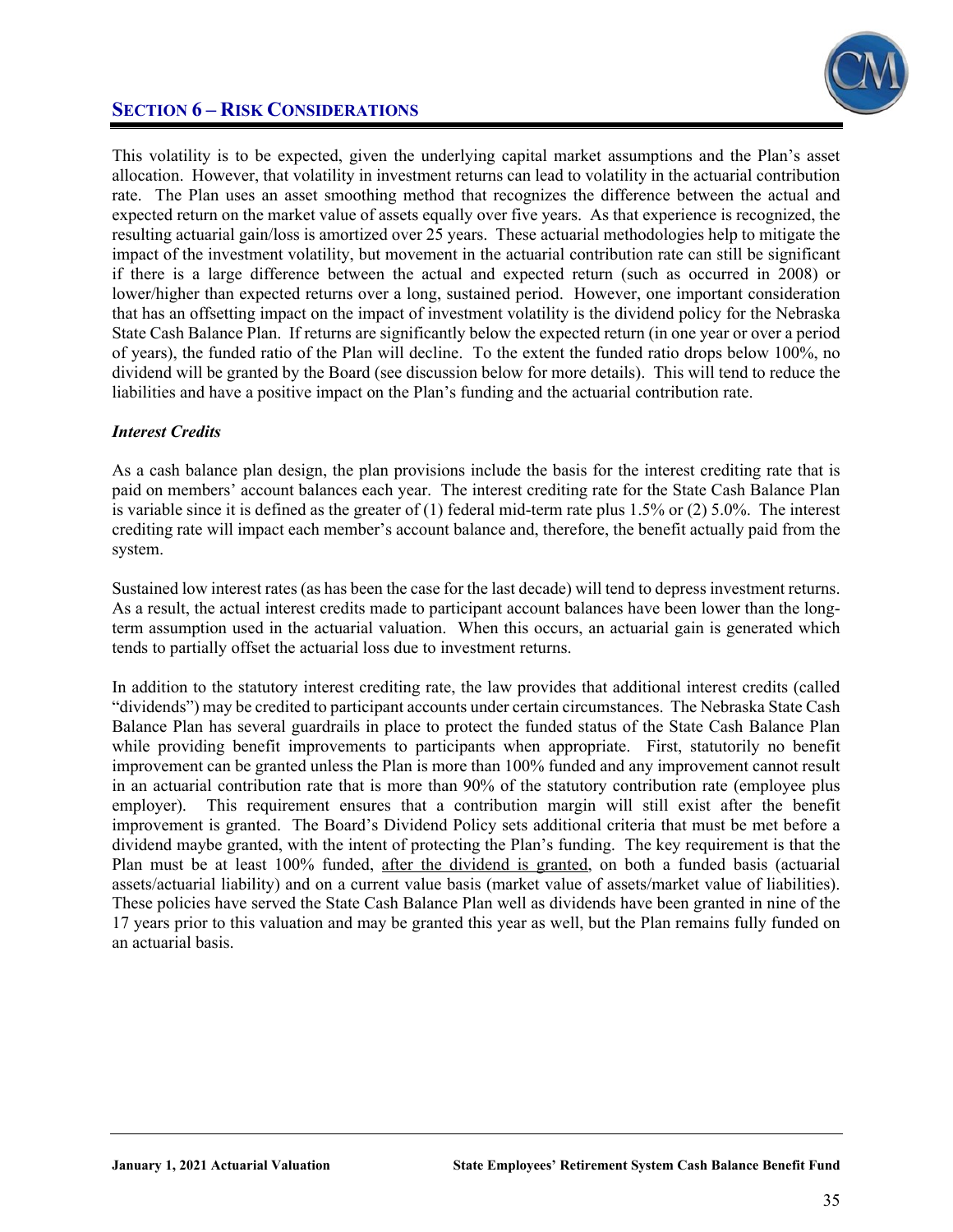



#### *Demographic Risks*

#### *Mortality*

A key demographic risk for all retirement systems, including the State Employees' Retirement System, is improvements in mortality (longevity) greater than anticipated. While the actuarial assumptions reflect small, continuous improvements in mortality experience over time and these assumptions are refined every experience study, the risk arises because there is a possibility of some sudden shift, perhaps from a significant medical breakthrough that could quickly increase liabilities. Likewise, there is some possibility of a significant public health crisis that could result in a significant number of additional deaths in a short time period, as experienced with the COVID-19 pandemic. This type of event is also significant, although more easily absorbed. While either of these events could happen, they tend to be infrequent and thus represent much less risk than the volatility associated with investment returns. The fact that a portion of Plan liability is paid as a lump sum minimizes the mortality risk for this Plan compared to more traditional plans with a final average pay plan design.

#### *Retirement Age and Election of Form of Payment*

For traditional final average pay defined benefit plans, the age at which members elect to retire can create significant actuarial gains/losses especially when there is subsidized early retirement benefits. For a cash balance plan, retirement at an earlier age automatically results in a lower benefit. The account value is smaller and the annuity factor is larger so the resulting benefit amount (account value divided by the annuity factor) is smaller. Essentially, the value of benefit is about the amount in the member's cash balance account. As a result, retirement age is not a significant risk for most cash balance plans.

The plan provisions of the State Cash Balance Plan provide that a member may elect to receive a full lump sum at retirement, an annuity (monthly benefit) based on the full account balance, or a combination of the two (partial lump sum and a reduced monthly benefit). If a member elects to receive a lump sum at retirement, the liability at that time is the lump sum payable and all future risk is removed from the Plan. However, if part/all of the member's benefit is paid as monthly income for life the amount of liability may be different than the account balance. In addition, there is both investment return and mortality risk associated with the member's election of an annuity option. To the extent members are given the option to select the form of payment, some degree of anti-selection against the Plan may exist as generally healthier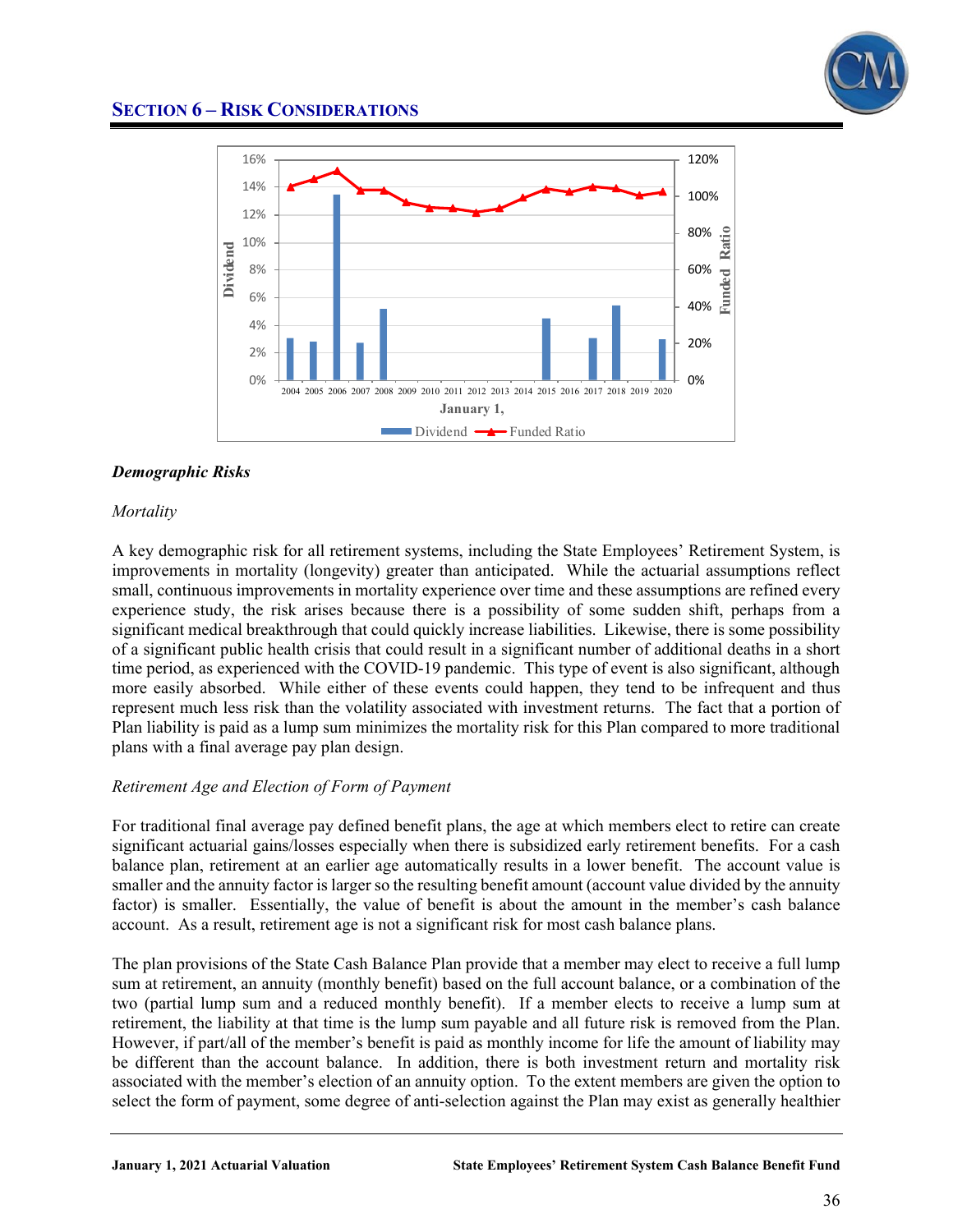

members will elect to receive benefits payable over their lifetime. If less healthy members elect to receive the lump sum and healthy members elect to receive benefits for life, it could result in higher liabilities.

Whether or not the Plan experiences anti-selection, the use of an assumption regarding the percentage of account balances at retirement that will be paid as lump sums versus monthly income introduces the potential for a difference in the actual versus expected behavior of members, i.e., it creates risk. Although actuarial gains or losses are to be expected, the magnitude of these amounts are not expected to be significant when compared to other experience (investment return and interest credits). Nonetheless, these election assumptions are included in the experience studies that are performed every four years so the existing assumptions can be changed when appropriate.

#### *Maturity Measurements*

The following exhibits summarize some historical information that helps indicate how certain key risk metrics have changed over time. This Plan is relatively "young", having been created in 2003. Most public retirement systems have been in existence at least 50 years. The three windows that permitted members of the Defined Contribution Plan to elect coverage in the Cash Balance Plan did have an impact on the maturity measures as illustrated on the next few pages.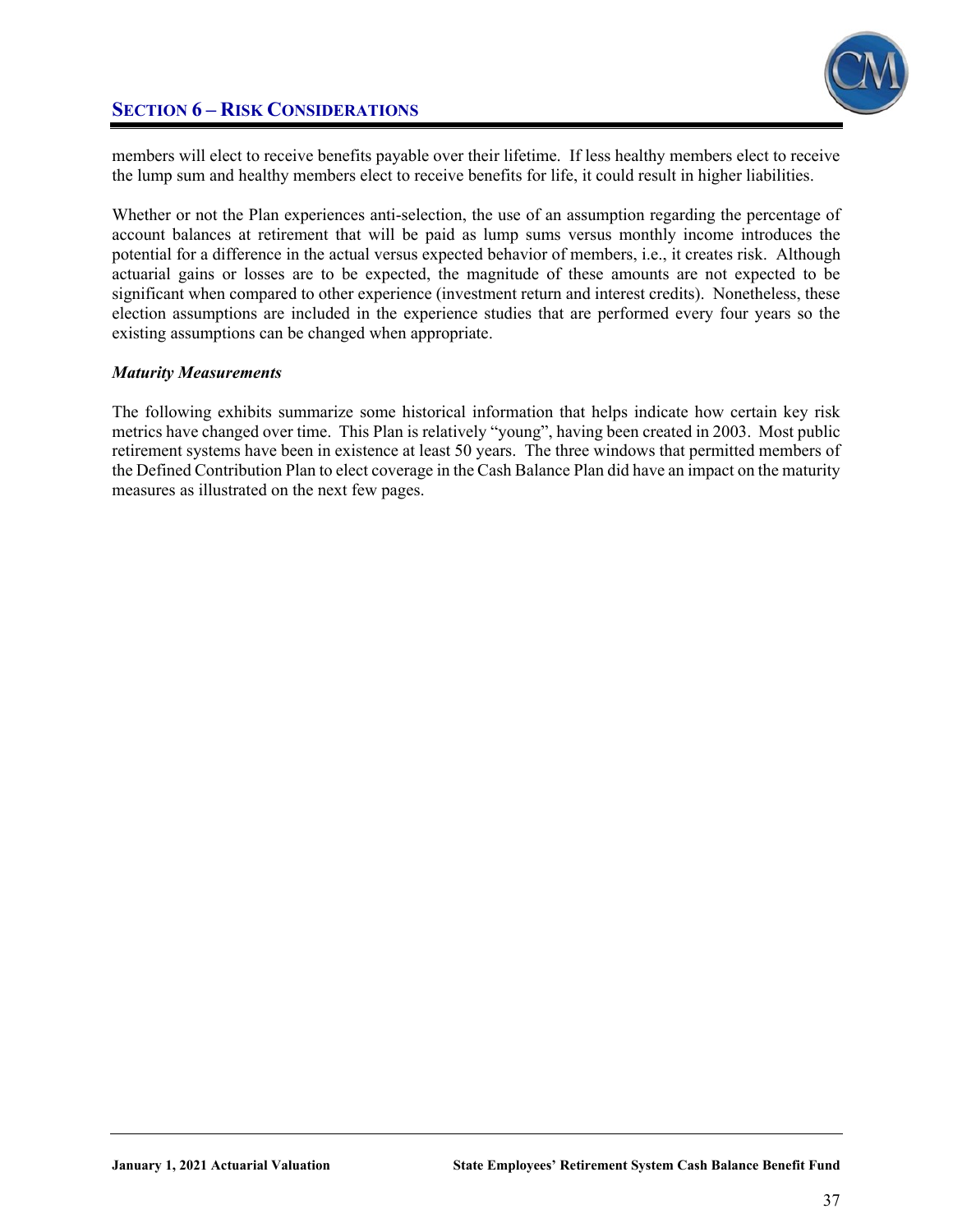

### **HISTORICAL ASSET VOLATILITY RATIOS**

As a retirement system matures, the size of the market value of assets increases relative to the covered payroll of active members, on which the System is funded. The size of the plan assets relative to covered payroll, sometimes referred to as the asset volatility ratio, is an important indicator of the contribution risk for the System. The higher this ratio, the more sensitive a plan's contribution rate is to investment return volatility. In other words, it will be harder to recover from investment losses with increased contributions.

| <b>Actuarial</b><br><b>Valuation</b><br><b>Date</b> | <b>Market</b><br><b>Value of</b><br><b>Assets</b> | <b>Covered</b><br><b>Payroll</b> | <b>Asset</b><br><b>Volatility</b><br><b>Ratio</b> | <b>Increase in ACR</b><br>with a Return 10%<br>Lower than Assumed* |
|-----------------------------------------------------|---------------------------------------------------|----------------------------------|---------------------------------------------------|--------------------------------------------------------------------|
| January 1, 2007                                     | \$421,242,149                                     | \$323,982,997                    | 1.30                                              | $1.11\%$                                                           |
| January 1, 2008                                     | 624,015,867                                       | 384,708,712                      | 1.62                                              | 1.38%                                                              |
| January 1, 2009                                     | 469,855,291                                       | 433,397,447                      | 1.08                                              | $0.92\%$                                                           |
| January 1, 2010                                     | 594,342,682                                       | 454,776,381                      | 1.31                                              | $1.11\%$                                                           |
| January 1, 2011                                     | 689, 162, 482                                     | 449,206,006                      | 1.53                                              | 1.30%                                                              |
| January 1, 2012                                     | 702,495,027                                       | 458,826,702                      | 1.53                                              | 1.30%                                                              |
| January 1, 2013                                     | 1,033,413,956                                     | 500,493,490                      | 2.06                                              | 1.75%                                                              |
| January 1, 2014                                     | 1,223,694,851                                     | 535,526,147                      | 2.29                                              | 1.95%                                                              |
| January 1, 2015                                     | 1,305,036,408                                     | 557,094,081                      | 2.34                                              | 1.99%                                                              |
| January 1, 2016                                     | 1,310,451,038                                     | 581, 385, 381                    | 2.25                                              | 1.91%                                                              |
| January 1, 2017                                     | 1,416,086,648                                     | 603,090,871                      | 2.35                                              | $2.00\%$                                                           |
| January 1, 2018                                     | 1,635,873,881                                     | 598,868,441                      | 2.73                                              | 2.32%                                                              |
| January 1, 2019                                     | 1,533,143,166                                     | 608,704,588                      | 2.52                                              | 2.14%                                                              |
| January 1, 2020                                     | 1,789,743,277                                     | 660,450,870                      | 2.71                                              | 2.31%                                                              |
| January 1, 2021                                     | 1,991,720,438                                     | 705,837,784                      | 2.82                                              | 2.40%                                                              |
|                                                     |                                                   |                                  |                                                   |                                                                    |

Note: Information before January 1, 2014 was produced by the prior actuary.

\* The impact of asset smoothing is not reflected in the impact on the Actuarial Contribution Rate (ACR). Current year assumptions and methods are applied for all years shown.

The assets at January 1, 2021 are 282% of payroll, so underperforming the investment return assumption by 10.00% (i.e., earn -2.70% for one year) creates an actuarial loss of \$199 million, 28.2% of payroll. While the actual impact of the return would be mitigated in the first year by the asset smoothing method and amortization of the UAAL, the actuarial contribution rate would increase by 2.40% over five years. This illustrates the significant risk associated with volatile investment returns.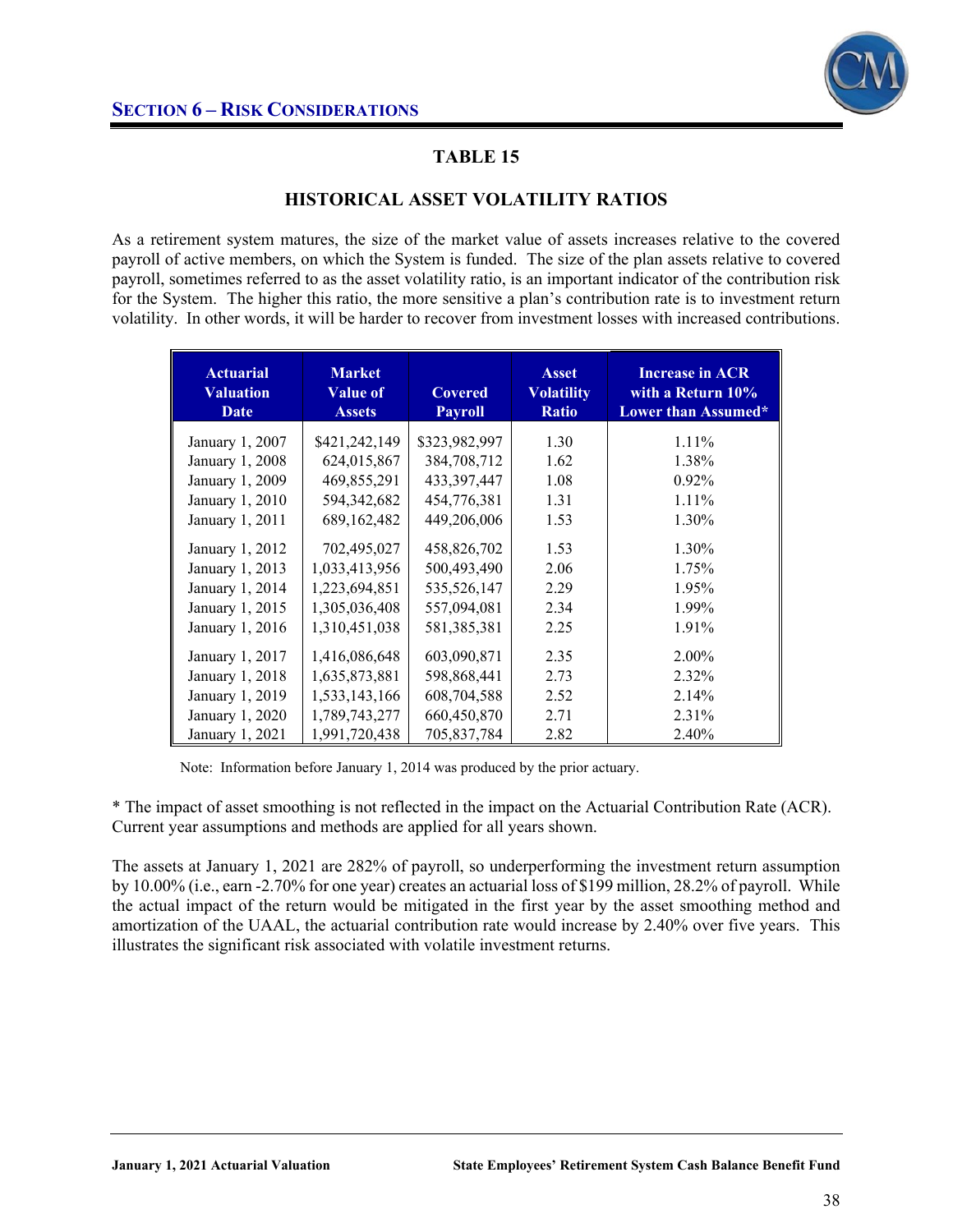

### **HISTORICAL CASH FLOWS**

Plans with negative cash flows will experience increased sensitivity to investment return volatility. Cash flows, for this purpose, are measured as contributions less benefit payments. If the System has negative cash flows and then experiences returns below the assumed rate, there are fewer assets to be reinvested to earn the higher returns that typically follow. This Plan is relatively "young" so negative cash flows are not a concern at this point in time.

|                   | <b>Market Value</b><br>of Assets |                      | <b>Benefit</b>  | <b>Net</b>       | <b>Net Cash Flow</b><br>as a Percent |
|-------------------|----------------------------------|----------------------|-----------------|------------------|--------------------------------------|
| <b>Year End</b>   | (MVA)                            | <b>Contributions</b> | <b>Payments</b> | <b>Cash Flow</b> | of MVA                               |
| December 31, 2006 | \$421,242,149                    | \$27,314,569         | \$21,347,497    | \$5,967,072      | $1.42\%$                             |
| December 31, 2007 | 624,015,867                      | 37,604,476           | 25,781,020      | 11,823,456       | 1.89%                                |
| December 31, 2008 | 469,855,291                      | 47,928,407           | 31,887,783      | 16,040,624       | $3.41\%$                             |
| December 31, 2009 | 594,342,682                      | 49,769,285           | 29,844,631      | 19,924,654       | 3.35%                                |
| December 31, 2010 | 689, 162, 482                    | 50,464,626           | 38,826,644      | 11,637,982       | 1.69%                                |
| December 31, 2011 | 702,495,027                      | 51,086,870           | 46,220,387      | 4,866,483        | $0.69\%$                             |
| December 31, 2012 | 1,033,413,956                    | 52,959,199           | 46,687,002      | 6,272,197        | 0.61%                                |
| December 31, 2013 | 1,223,694,851                    | 64,256,371           | 64,841,779      | (585, 408)       | $(0.05\%)$                           |
| December 31, 2014 | 1,305,036,408                    | 68,059,628           | 73,527,209      | (5,467,581)      | $(0.42\%)$                           |
| December 31, 2015 | 1,310,451,038                    | 71,138,427           | 85,278,057      | (14, 139, 630)   | $(1.08\%)$                           |
| December 31, 2016 | 1,416,086,648                    | 73,669,658           | 84,773,402      | (11, 103, 744)   | $(0.78\%)$                           |
| December 31, 2017 | 1,635,873,881                    | 74,565,284           | 94,358,979      | (19,793,695)     | $(1.21\%)$                           |
| December 31, 2018 | 1,533,143,166                    | 76,434,843           | 121,911,299     | (45, 476, 456)   | (2.97%)                              |
| December 31, 2019 | 1,789,743,277                    | 80,224,243           | 113,827,088     | (33,602,845)     | $(1.88\%)$                           |
| December 31, 2020 | 1,991,720,438                    | 84,512,983           | 112,330,647     | (27, 817, 664)   | $(1.40\%)$                           |

Note: Information before January 1, 2014 was produced by the prior actuary.

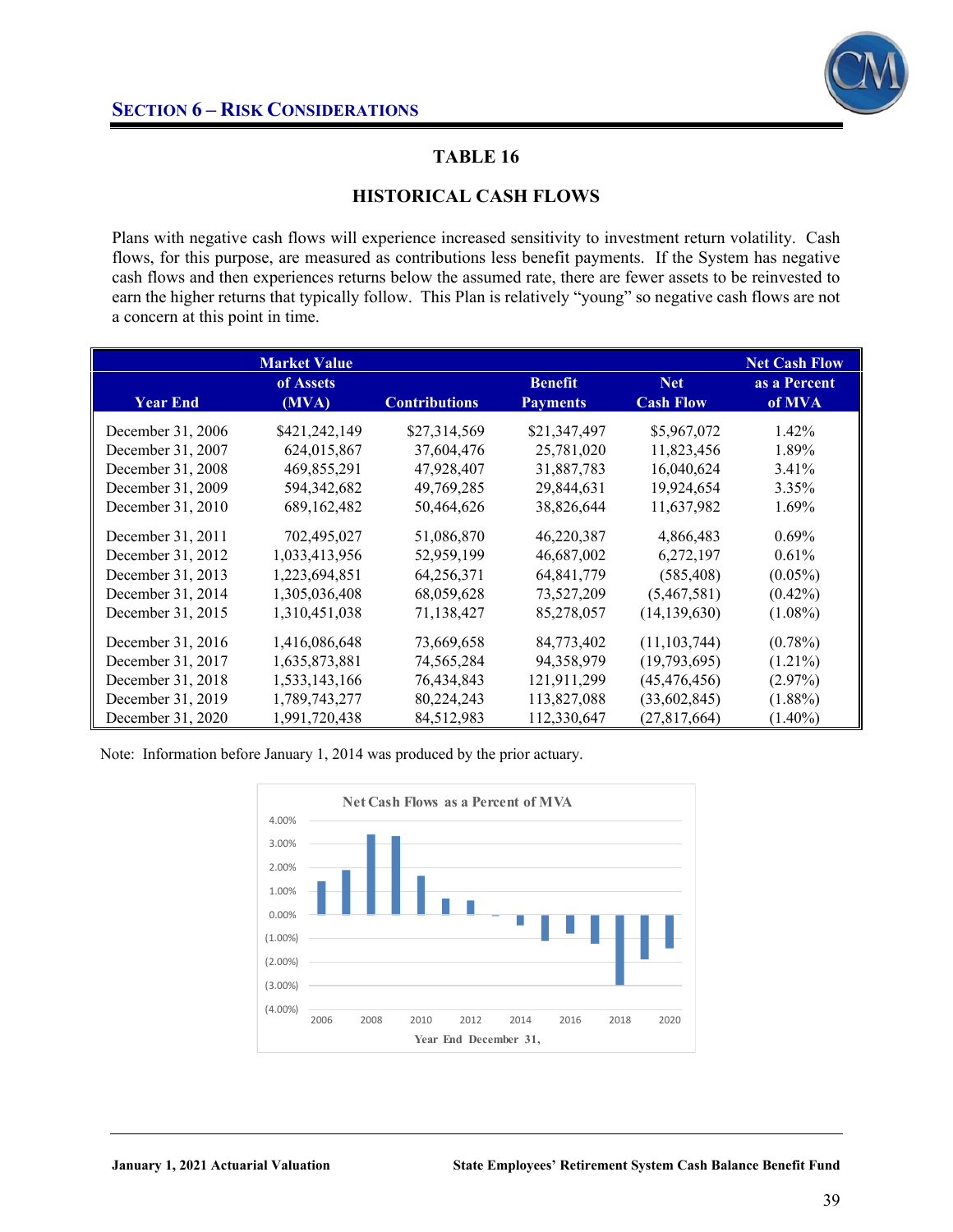

### **LIABILITY MATURITY MEASURES**

Most public sector retirement systems have been in operation for many years. As a result, they have aging plan populations, and in some cases declining active populations, resulting in an increasing ratio of retirees to active members and a growing percentage of retiree liability. As has been discussed earlier, the Nebraska State Plan was just created in 2003 so a much small portion of the total liability is due to retirees. In addition, the Plan offers members the option to elect payment of their retirement benefit as a lump sum which also reduces the amount of ongoing retiree liability.

| <b>Actuarial</b> | <b>Retiree</b>   | <b>Total Actuarial</b>   | <b>Retiree</b> | <b>Covered</b> |              |
|------------------|------------------|--------------------------|----------------|----------------|--------------|
| <b>Valuation</b> | <b>Liability</b> | <b>Accrued Liability</b> | Percentage     | <b>Payroll</b> | <b>Ratio</b> |
| Date             | (a)              | (b)                      | (a) / (b)      | (c)            | (b) / (c)    |
| January 1, 2007  | \$26,712,802     | \$379,734,639            | $7.0\%$        | \$323,982,997  | 1.17         |
| January 1, 2008  | 32,751,090       | 586,829,526              | $5.6\%$        | 384,708,712    | 1.53         |
| January 1, 2009  | 44,489,774       | 658,249,398              | $6.8\%$        | 433.397.447    | 1.52         |
| January 1, 2010  | 59,249,816       | 714,408,952              | 8.3%           | 454,776,381    | 1.57         |
| January 1, 2011  | 75,648,181       | 762,680,399              | 9.9%           | 449,206,006    | 1.70         |
| January 1, 2012  | 96,570,447       | 813,285,510              | 11.9%          | 458,826,702    | 1.77         |
| January 1, 2013  | 131,942,250      | 1,077,957,772            | 12.2%          | 500,493,490    | 2.15         |
| January 1, 2014  | 155,644,560      | 1,139,772,796            | 13.7%          | 535,526,147    | 2.13         |
| January 1, 2015  | 186,782,282      | 1,199,841,066            | 15.6%          | 557,094,081    | 2.15         |
| January 1, 2016  | 230,126,630      | 1,304,297,557            | 17.6%          | 581, 385, 381  | 2.24         |
| January 1, 2017  | 268,028,666      | 1,370,454,658            | 19.6%          | 603,090,871    | 2.27         |
| January 1, 2018  | 322,124,392      | 1,501,862,294            | 21.4%          | 598,868,441    | 2.51         |
| January 1, 2019  | 371,164,313      | 1,609,507,057            | 23.1%          | 608,704,588    | 2.64         |
| January 1, 2020  | 408,221,113      | 1,669,035,171            | 24.5%          | 660,450,870    | 2.53         |
| January 1, 2021  | 450,310,795      | 1,795,412,351            | 25.1%          | 705,837,784    | 2.54         |

Note: Information before January 1, 2014 was produced by the prior actuary.

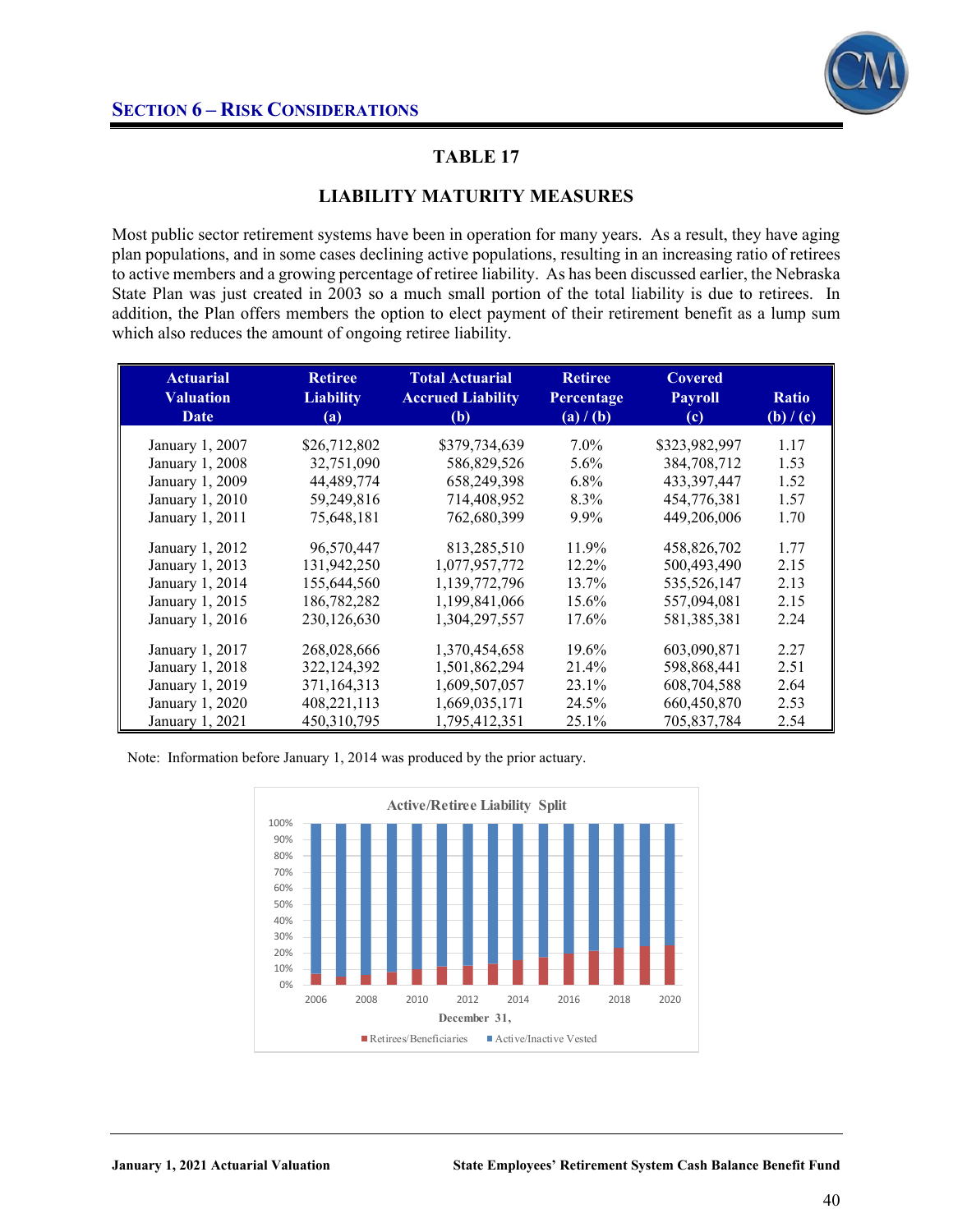| <b>Valuation</b><br><b>Date</b><br>January 1, | <b>Number of</b><br><b>Active</b><br><b>Members</b> | <b>Number of</b><br><b>Retired</b><br><b>Members</b> | Active/<br><b>Retired</b> |  |
|-----------------------------------------------|-----------------------------------------------------|------------------------------------------------------|---------------------------|--|
| 2007                                          | 9,051                                               | 263                                                  | 34.41                     |  |
| 2008                                          | 10,878                                              | 329                                                  | 33.06                     |  |
| 2009                                          | 11,323                                              | 420                                                  | 26.96                     |  |
| 2010                                          | 11,739                                              | 500                                                  | 23.48                     |  |
| 2011                                          | 11,200                                              | 599                                                  | 18.70                     |  |
| 2012                                          | 11,263                                              | 737                                                  | 15.28                     |  |
| 2013                                          | 11,956                                              | 910                                                  | 13.14                     |  |
| 2014                                          | 12,536                                              | 1,052                                                | 11.92                     |  |
| 2015                                          | 12,928                                              | 1,222                                                | 10.58                     |  |
| 2016                                          | 13,084                                              | 1,436                                                | 9.11                      |  |
| 2017                                          | 13,226                                              | 1,615                                                | 8.19                      |  |
| 2018                                          | 12,836                                              | 1,814                                                | 7.08                      |  |
| 2019                                          | 12,950                                              | 2,027                                                | 6.39                      |  |
| 2020                                          | 13,534                                              | 2,203                                                | 6.14                      |  |
| 2021                                          | 13,917                                              | 2,360                                                | 5.90                      |  |

### **HISTORICAL MEMBER COUNTS**

Note: Information before January 1, 2014 was produced by the prior actuary.

Ξ

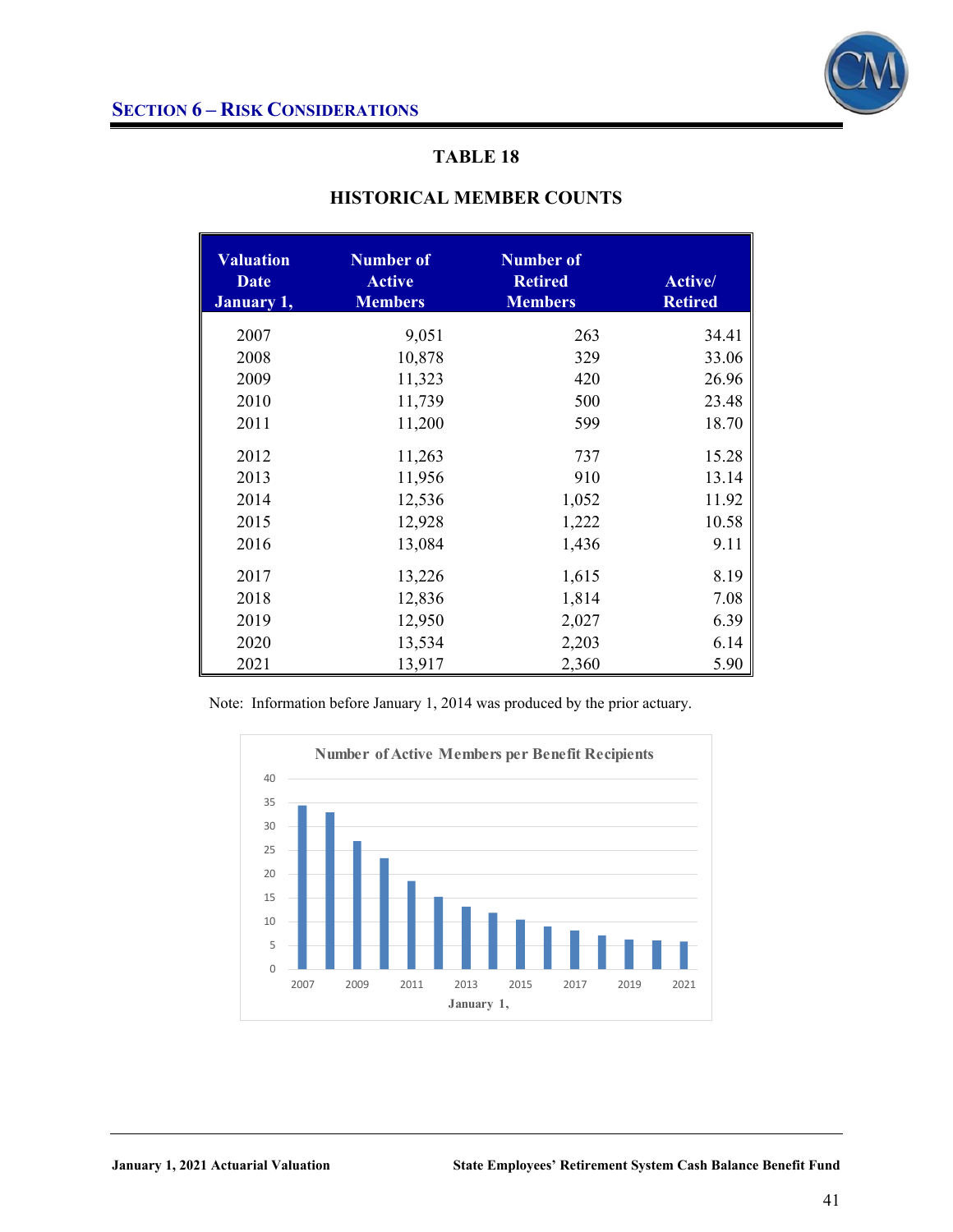### **COMPARISON OF VALUATION RESULTS UNDER ALTERNATE INVESTMENT RETURN ASSUMPTIONS (\$ in thousands)**

This exhibit compares the key January 1, 2021 valuation results under five (5) different investment return assumptions to illustrate the impact of different assumptions on the funding of the System. Note that only the investment return assumption is changed, as identified in the heading below. All other assumptions, including the assumed interest crediting rate, are unchanged for purposes of this analysis.

| <b>Investment Return Assumption</b>          |             |              |              |             |             |
|----------------------------------------------|-------------|--------------|--------------|-------------|-------------|
|                                              | $6.50\%$    | 7.00%        | 7.30%        | $7.60\%$    | 8.10%       |
| <b>Contributions</b>                         |             |              |              |             |             |
| Normal Cost Rate                             | 11.68%      | 11.01%       | 10.65%       | 10.31%      | 9.79%       |
| Administrative Expenses                      | 0.21%       | $0.21\%$     | 0.21%        | 0.21%       | 0.21%       |
| <b>UAAL</b> Amortization Rate                | 0.63%       | $(0.31\%)$   | $(0.88\%)$   | $(1.45\%)$  | $(2.39\%)$  |
| <b>Total Actuarial Required Contribution</b> | 12.52%      | 10.91%       | 9.98%        | 9.07%       | 7.61%       |
| <b>Member Contribution Rate</b>              | $(4.80\%)$  | $(4.80\%)$   | $(4.80\%)$   | $(4.80\%)$  | $(4.80\%)$  |
| <b>Employer Contribution Rate</b>            | $(7.49\%)$  | $(7.49\%)$   | $(7.49\%)$   | $(7.49\%)$  | $(7.49\%)$  |
| <b>Contribution Shortfall/(Margin)</b>       | 0.23%       | $(1.38\%)$   | $(2.31\%)$   | $(3.22\%)$  | $(4.68\%)$  |
| <b>Actuarial Value of Assets</b>             | \$1,868,792 | \$1,868,792  | \$1,868,792  | \$1,868,792 | \$1,868,792 |
| <b>Actuarial Accrued Liability</b>           | \$1,924,758 | \$1,841,742  | \$1,795,412  | \$1,751,491 | \$1,683,235 |
| <b>Unfunded Actuarial Accrued Liability</b>  | \$55,967    | $(\$27,050)$ | $(\$73,379)$ | (\$117,300) | (\$185,557) |
| <b>Funded Ratio</b>                          | 97.09%      | 101.47%      | 104.09%      | 106.70%     | 111.02%     |

Note: Numbers may not add due to rounding.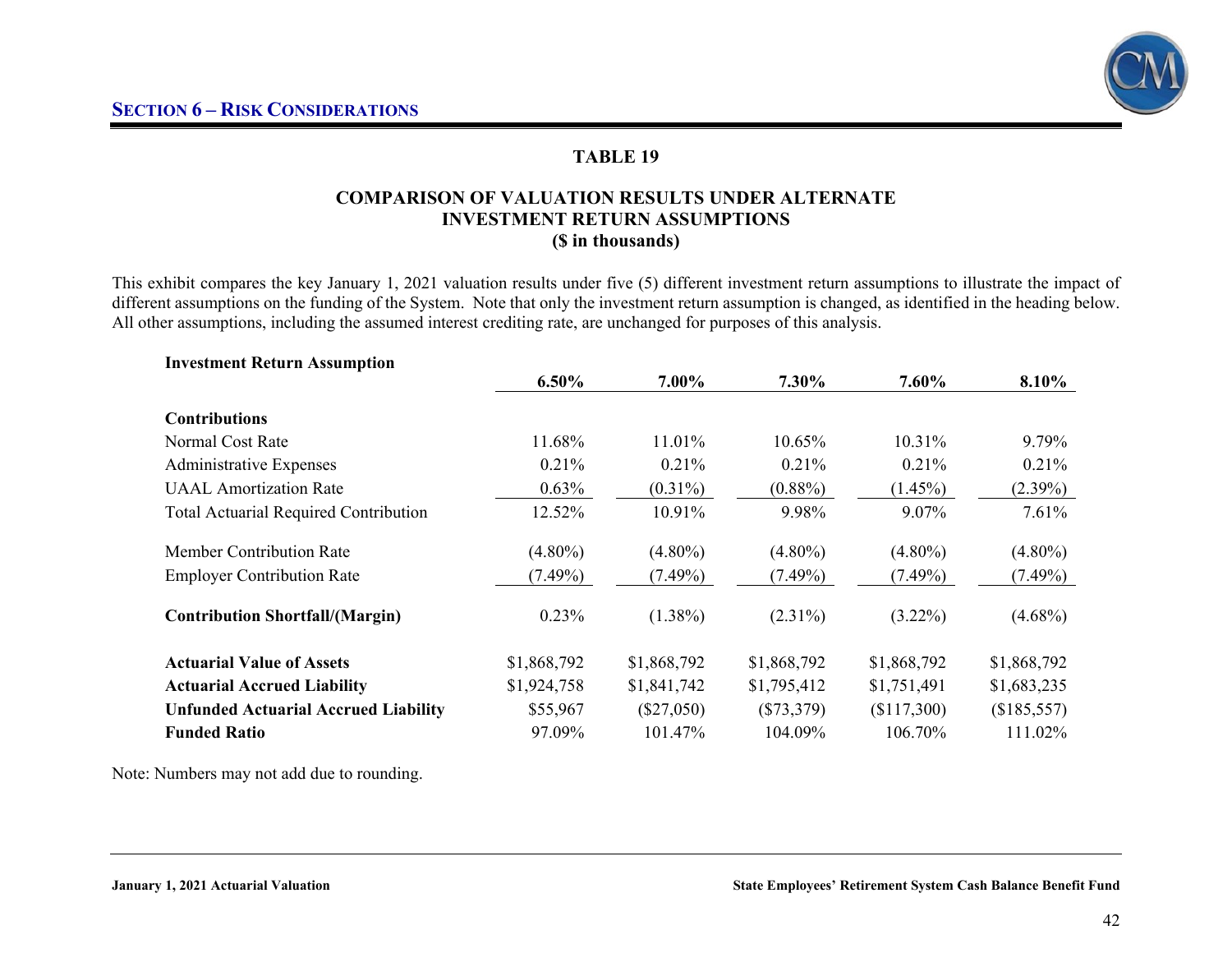

### **SECTION 7 – OTHER INFORMATION**

The actuarial accrued liability is a measure intended to help the reader assess (i) a retirement system's funded status on a going concern basis and (ii) progress being made toward accumulating the assets needed to pay benefits as due. Allocation of the actuarial present value of projected benefits between past and future service was based on service using the Entry Age Normal actuarial cost method. Entry age was established by subtracting credited service from current age on the valuation date. The Entry Age Normal actuarial accrued liability was determined as part of an actuarial valuation of the plan as of January 1, 2021. The actuarial assumptions used in determining the actuarial accrued liability can be found in Appendix C.

The Schedule of Funding Progress provides information about whether the financial strength of the Plan is improving or deteriorating over time.

The Schedule of Contributions from Employers and Other Contributing Entities provides historical information about the actuarial required contribution and the percentage of the actuarial required contribution that was actually contributed.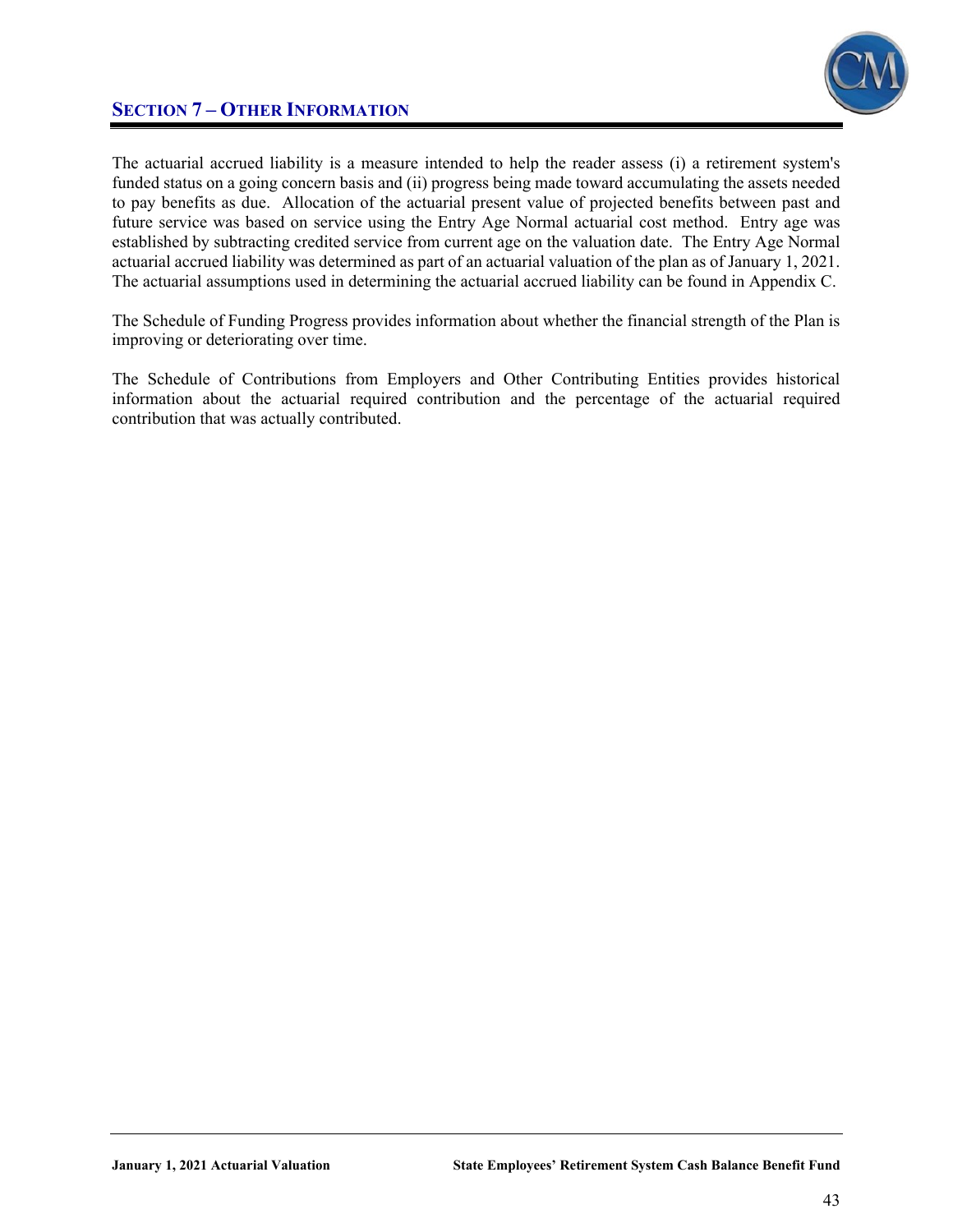

| <b>Actuarial</b><br><b>Valuation</b> | <b>Actuarial</b><br>Value of<br><b>Assets</b> | <b>Actuarial</b><br><b>Accrued</b><br><b>Liability</b><br>(AAL) | <b>Unfunded</b><br><b>Actuarial</b><br><b>Accrued</b><br><b>Liability</b><br>(UAAL) | <b>Funded</b><br>Ratio | <b>Covered</b><br><b>Payroll</b> | <b>UAAL</b><br>as a $\%$<br>of Covered<br><b>Payroll</b> |
|--------------------------------------|-----------------------------------------------|-----------------------------------------------------------------|-------------------------------------------------------------------------------------|------------------------|----------------------------------|----------------------------------------------------------|
| <b>Date</b>                          | (a)                                           | (b)                                                             | $(b - a)$                                                                           | (a/b)                  | $\left( \mathbf{c} \right)$      | $[(b - a) / c]$                                          |
|                                      |                                               |                                                                 |                                                                                     |                        |                                  |                                                          |
| January 1, 2003                      | \$216,677,627                                 | \$216,203,727                                                   | $(\$473,900)$                                                                       | 100.2%                 | \$135,913,965                    | $(0.3\%)$                                                |
| January 1, 2004                      | 254,175,882                                   | 241,192,355                                                     | (12, 983, 527)                                                                      | 105.4%                 | 171,324,288                      | $(7.6\%)$                                                |
| January 1, 2005                      | 297,573,422                                   | 272,300,201                                                     | (25, 273, 221)                                                                      | 109.3%                 | 192,618,880                      | $(13.1\%)$                                               |
| January 1, 2006                      | 342,729,602                                   | 300,852,371                                                     | (41, 877, 231)                                                                      | 113.9%                 | 238,874,344                      | $(17.5\%)$                                               |
| January 1, 2007                      | 392,442,206                                   | 379,734,639                                                     | (12,707,567)                                                                        | 103.3%                 | 323,982,997                      | $(3.9\%)$                                                |
| January 1, 2008                      | 606,552,428                                   | 586,829,526                                                     | (19, 722, 902)                                                                      | 103.4%                 | 384,708,712                      | $(5.1\%)$                                                |
| January 1, 2009                      | 637,539,094                                   | 658,249,398                                                     | 20,710,304                                                                          | 96.9%                  | 433, 397, 447                    | 4.8%                                                     |
| January 1, 2010                      | 670,591,669                                   | 714,408,952                                                     | 43,817,283                                                                          | 93.9%                  | 454,776,381                      | 9.6%                                                     |
| January 1, 2011                      | 714,131,805                                   | 762,680,399                                                     | 48,548,594                                                                          | 93.6%                  | 449,206,006                      | 10.8%                                                    |
| January 1, 2012                      | 743,970,954                                   | 813,285,510                                                     | 69,314,556                                                                          | 91.5%                  | 458,826,702                      | 15.1%                                                    |
| January 1, 2013                      | 1,009,414,476                                 | 1,077,957,772                                                   | 68,543,296                                                                          | 93.6%                  | 500,493,490                      | 13.7%                                                    |
| January 1, 2014                      | 1,130,203,298                                 | 1,139,772,796                                                   | 9,569,498                                                                           | 99.2%                  | 535,526,147                      | 1.8%                                                     |
| January 1, 2015                      | 1,246,042,982                                 | 1,199,841,066                                                   | (46,201,916)                                                                        | 103.9%                 | 557,094,081                      | $(8.3\%)$                                                |
| January 1, 2016                      | 1,337,161,184                                 | 1,304,297,557                                                   | (32, 863, 627)                                                                      | 102.5%                 | 581,385,381                      | $(5.7\%)$                                                |
| January 1, 2017                      | 1,443,560,434                                 | 1,370,454,658                                                   | (73, 105, 776)                                                                      | 105.3%                 | 603,090,871                      | $(12.1\%)$                                               |
| January 1, 2018                      | 1,565,494,675                                 | 1,501,862,294                                                   | (63, 632, 381)                                                                      | 104.2%                 | 598,868,441                      | $(10.6\%)$                                               |
| January 1, 2019                      | 1,619,367,286                                 | 1,609,507,057                                                   | (9,860,229)                                                                         | 100.6%                 | 608,704,588                      | $(1.6\%)$                                                |
| January 1, 2020                      | 1,712,007,409                                 | 1,669,035,171                                                   | (42, 972, 238)                                                                      | 102.6%                 | 660,450,870                      | $(6.5\%)$                                                |
| January 1, 2021                      | 1,868,791,699                                 | 1,795,412,351                                                   | (73, 379, 348)                                                                      | 104.1%                 | 705,837,784                      | $(10.4\%)$                                               |

Note: Information before January 1, 2014 was produced by the prior actuary.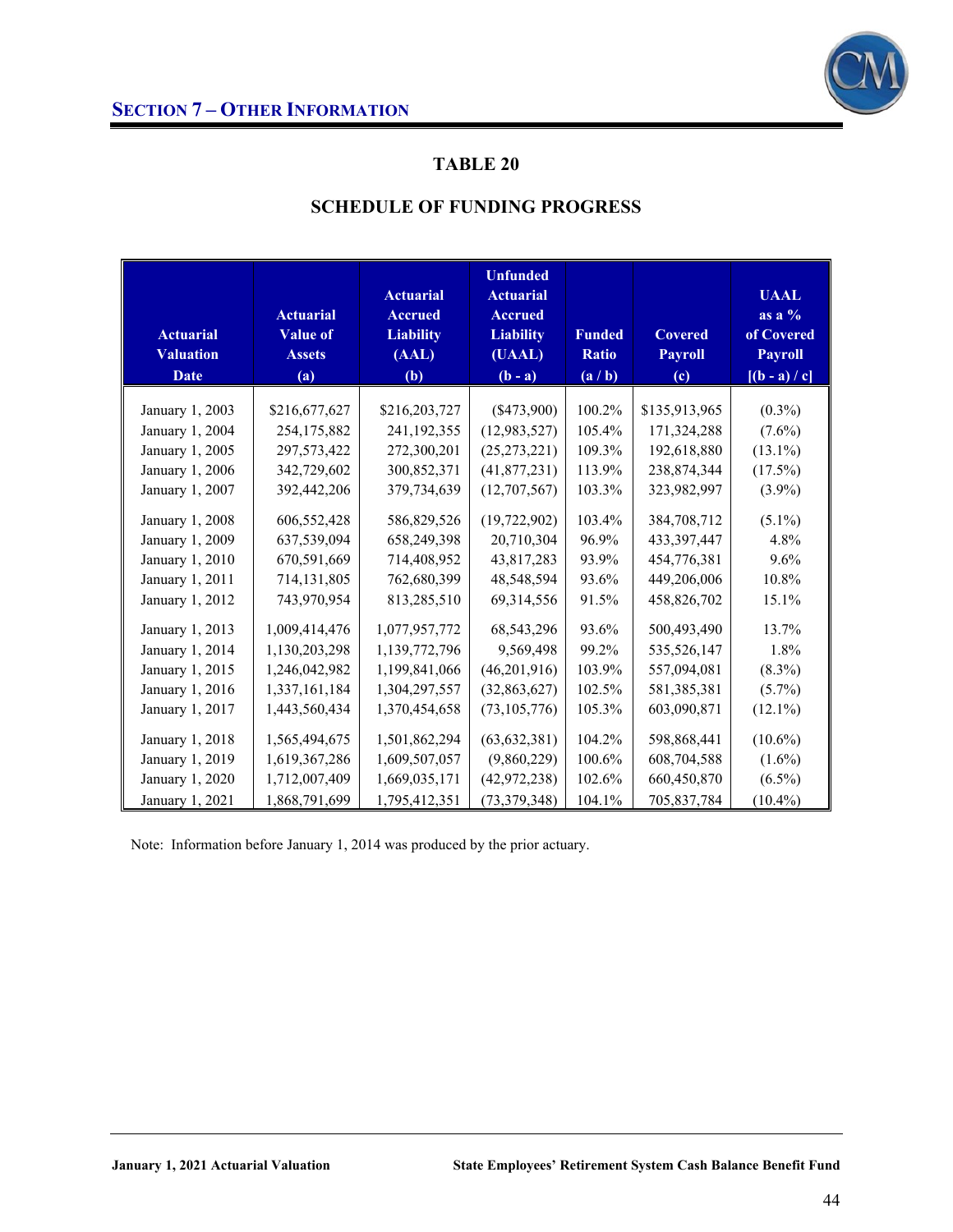

### **SCHEDULE OF CONTRIBUTIONS FROM EMPLOYERS AND OTHER CONTRIBUTING ENTITIES**

|                         |              | <b>State</b>      |              | <b>Percent</b>     |
|-------------------------|--------------|-------------------|--------------|--------------------|
| <b>Plan Year Ending</b> | <b>State</b> | <b>Additional</b> | <b>Total</b> | <b>Contributed</b> |
| December 31, 2002       | \$9,307,484  | \$0               | \$9,307,484  | 100%               |
| December 31, 2003       | 11,474,951   | $\mathbf{0}$      | 11,474,951   | 100%               |
| December 31, 2004       | 13,129,236   | $\mathbf{0}$      | 13,129,236   | 100%               |
| December 31, 2005       | 14,835,174   | $\boldsymbol{0}$  | 14,835,174   | 100%               |
| December 31, 2006       | 16,001,418   | $\theta$          | 16,001,418   | 100%               |
| December 31, 2007       | 22,913,163   | $\theta$          | 22,913,163   | 100%               |
| December 31, 2008       | 29,208,772   | $\theta$          | 29,208,772   | 100%               |
| December 31, 2009       | 30,321,032   | $\boldsymbol{0}$  | 30,321,032   | 100%               |
| December 31, 2010       | 30,679,003   | $\boldsymbol{0}$  | 30,679,003   | 100%               |
| December 31, 2011       | 31,088,483   | $\boldsymbol{0}$  | 31,088,483   | 100%               |
| December 31, 2012       | 32,096,097   | $\theta$          | 32,096,097   | 100%               |
| December 31, 2013       | 32,632,176   | $\boldsymbol{0}$  | 32,632,176   | 120%               |
| December 31, 2014       | 30,257,227   | $\boldsymbol{0}$  | 30,257,227   | 137%               |
| December 31, 2015       | 27,409,029   | $\boldsymbol{0}$  | 27,409,029   | 158%               |
| December 31, 2016       | 31,976,196   | $\theta$          | 31,976,196   | 140%               |
| December 31, 2017       | 29,732,380   | $\theta$          | 29,732,380   | 153%               |
| December 31, 2018       | 28,745,685   | $\theta$          | 28,745,685   | 162%               |
| December 31, 2019       | 33,722,234   | $\boldsymbol{0}$  | 33,722,234   | 145%               |
| December 31, 2020       | 33,550,904   | $\boldsymbol{0}$  | 33,550,904   | 154%               |

Note: Information prior to December 31, 2013 was produced by the prior actuary.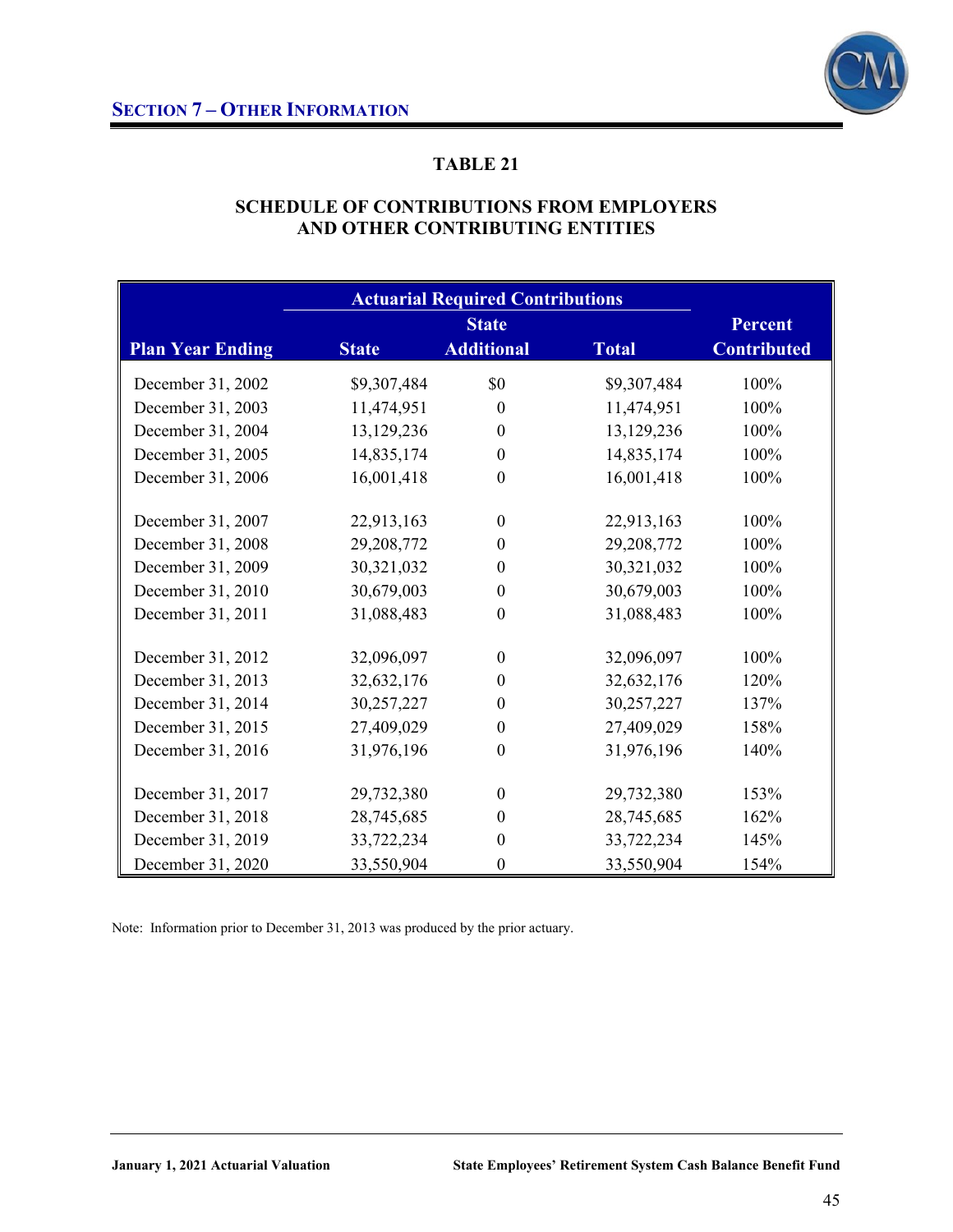

### **RECORD RECONCILIATION**

|                                                | <b>Active</b> | <b>Inactive</b> | Retirees,<br>Beneficiaries, |              |
|------------------------------------------------|---------------|-----------------|-----------------------------|--------------|
|                                                | Members*      | Members*        | and Disableds               | <b>Total</b> |
|                                                |               |                 |                             |              |
| <b>Total Number of Data Records</b>            |               |                 |                             |              |
| Submitted by NPERS                             | 23,913        | 15,820          | 3,168                       | 42,901       |
| Number of County records removed               | (7, 832)      | (4, 494)        | (801)                       | (13, 127)    |
| a) DC Participant                              | (1, 857)      | (1,296)         | 0                           | (3,153)      |
| b) Death                                       |               | $\Omega$        | 0                           |              |
| c) Assumed Inactive                            |               |                 |                             |              |
| - Benefits due                                 | (369)         | 369             | $^{(1)}$                    |              |
| - Cashed out                                   | $\theta$      | $\Omega$        | 0                           |              |
| d) Null Balance                                | (10)          | (703)           | $^{(1)}$                    | (713)        |
| e) Left Active Employment after Valuation Date | 72            | (72)            | (9)                         | (9)          |
| f) Also Listed as Retired                      | $\Omega$      | (154)           | 0                           | (154)        |
| g) Benefits Expired                            | 0             |                 | (11)                        | (11)         |
| h) QDRO spouse                                 | 0             | 0               | 0                           |              |
| i) Beneficiaries Due a Refund                  |               |                 | $_{0}$                      |              |
| j) Member Death - Certain Period Not Expired   |               | 0               | 8                           |              |
| k) Date of Death after Valuation Date          | $\mathbf{0}$  | 0               | 5                           | 5            |
| Net Change                                     | (9,990)       | (6,356)         | (808)                       | (17, 154)    |
| Number of Members Included in the              |               |                 |                             |              |
| Valuation as of January 1, 2021                | 13,917        | 9,470           | 2,360                       | 25,747       |

\* Based on data file received from Ameritas.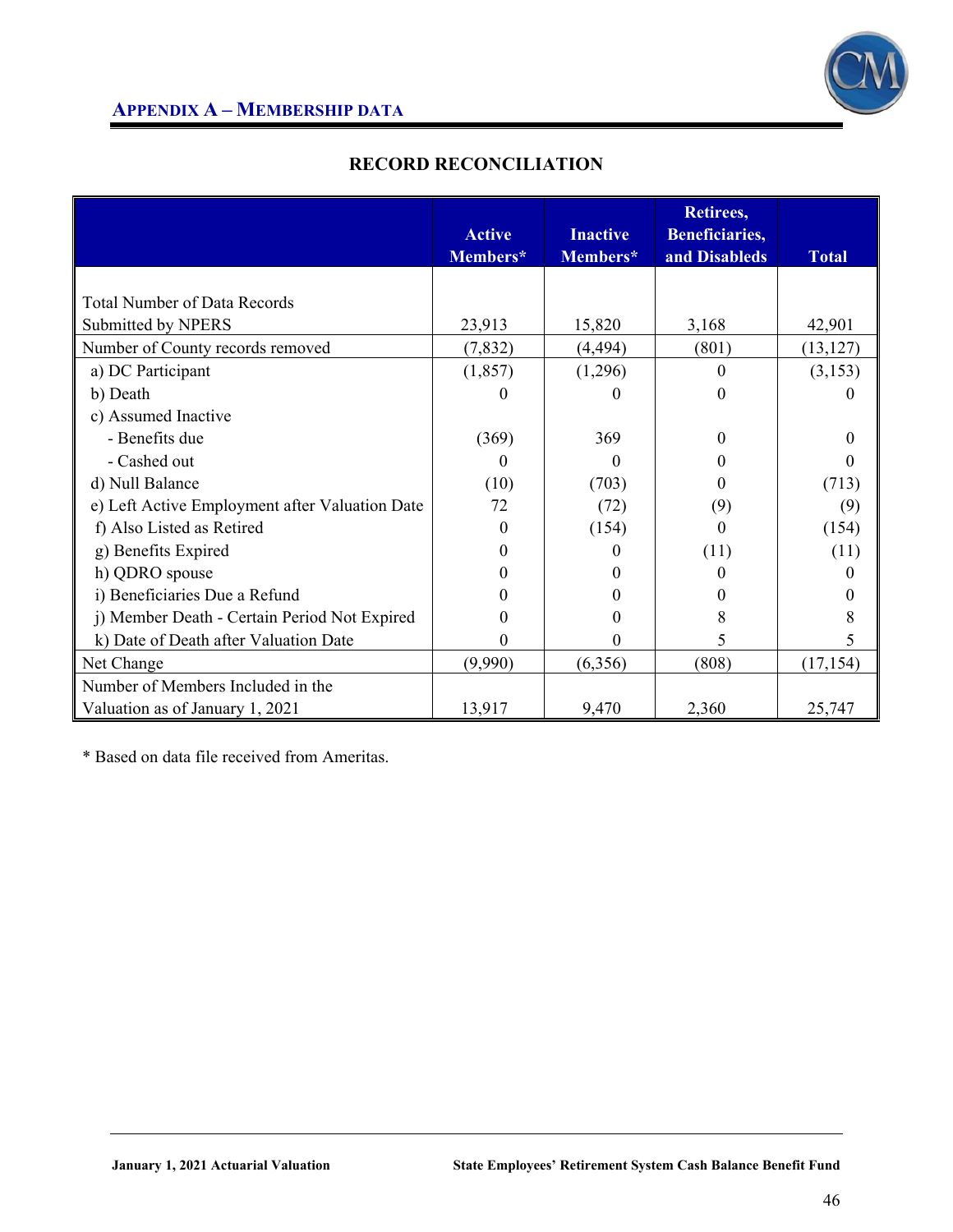

|                                    | <b>Active</b><br><b>Members</b> | <b>Inactive</b><br><b>Vested</b> | <b>Inactive</b><br><b>Non-vested</b> | <b>Retirees and</b><br><b>Beneficiaries</b> | <b>Total</b> |
|------------------------------------|---------------------------------|----------------------------------|--------------------------------------|---------------------------------------------|--------------|
| As of January 1, 2020              | 13,534                          | 3,472                            | 5,486                                | 2,203                                       | 24,695       |
| Changes in status                  |                                 |                                  |                                      |                                             |              |
| a) Retirement                      | (120)                           | (43)                             | 0                                    | 163                                         | $\Omega$     |
| b) Death                           | 0                               | (4)                              | 0                                    | (45)                                        | (49)         |
| c) Non-vested terminations         | (614)                           | $\Omega$                         | 614                                  | $\Omega$                                    | $\Omega$     |
| Vested terminations<br>d)          | (685)                           | 685                              | $\Omega$                             | $\theta$                                    | $\theta$     |
| Contribution refund<br>e)          | (614)                           | (388)                            | (550)                                | $\Omega$                                    | (1, 552)     |
| Beneficiaries in receipt<br>f)     | 0                               | 0                                | $\theta$                             | 38                                          | 38           |
| Disability retirements<br>g)       | $\Omega$                        | $\Omega$                         | 0                                    | $\theta$                                    | $\theta$     |
| Return to active service<br>h)     | 237                             | (86)                             | (151)                                | $\theta$                                    | $\theta$     |
| Expired benefits<br>$\mathbf{i}$   | 0                               | 0                                | $\theta$                             | (26)                                        | (26)         |
| Data adjustments<br>$\overline{1}$ | (5)                             | 0                                | (1)                                  | $\theta$                                    | (6)          |
| Total changes in status            | (1, 801)                        | 164                              | (88)                                 | 130                                         | (1, 595)     |
| Transferred from DC Plan           | $\theta$                        | $\theta$                         | $\Omega$                             | 27                                          | 27           |
| New entrants                       | 2,184                           | 66                               | 370                                  | $\theta$                                    | 2,620        |
| Net change                         | 383                             | 230                              | 282                                  | 157                                         | 1,052        |
| As of January 1, 2021              | 13,917                          | 3,702                            | 5,768                                | 2,360                                       | 25,747       |

### **MEMBER DATA RECONCILIATION**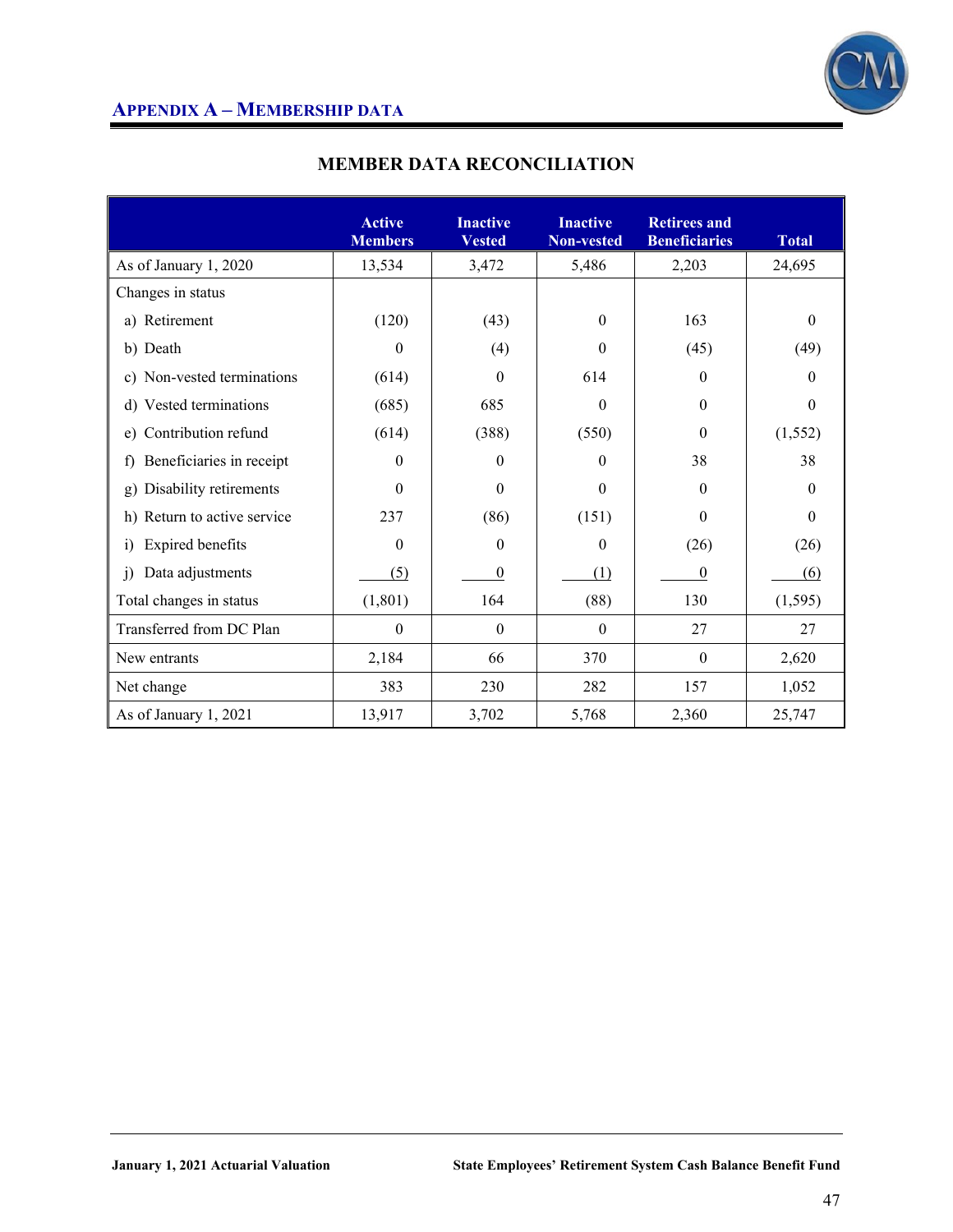

### **SUMMARY OF MEMBERSHIP DATA**

| <b>A. ACTIVE MEMBERS</b>                               | <b>January 1, 2021</b> |              | <b>January 1, 2020</b> | % Change         |
|--------------------------------------------------------|------------------------|--------------|------------------------|------------------|
| 1. Number of Active Members                            | 13,917                 |              | 13,534                 | 2.8%             |
| 2. Reported Salary                                     | \$<br>634,048,967      | S            | 616,762,201            | 2.8%             |
| 3. Accumulated Contributions                           |                        |              |                        |                  |
| (a) Employee Cash Balance Account                      | \$<br>384,005,825      | \$           | 372,096,650            | 3.2%             |
| (b) Employer Cash Balance Account                      | 606,760,956            |              | 588, 307, 281          | 3.1%             |
| (c) Total Cash Balance Account                         | \$<br>990,766,781      | $\mathbb{S}$ | 960,403,931            | 3.2%             |
| 4. Active Member Averages                              |                        |              |                        |                  |
| $(a)$ Age                                              | 43.9                   |              | 44.3                   | $(0.9\%)$        |
| (b) Service                                            | 8.4                    |              | 8.6                    | $(2.3\%)$        |
| (c) Compensation                                       | \$<br>45,559           | \$           | 45,571                 | $(0.0\%)$        |
| (d) Cash Balance Account                               | \$<br>71,191           | \$           | 70,962                 | 0.3%             |
| <b>B. INACTIVE MEMBERS</b>                             |                        |              |                        |                  |
| 1. Number of Inactive Members                          |                        |              |                        |                  |
| (a) System vested                                      | 3,702                  |              | 3,472                  | 6.6%             |
| (b) System nonvested (refund only)                     | 5,768                  |              | 5,486                  | 5.1%             |
| (c) Total                                              | 9,470                  |              | 8,958                  | 5.7%             |
| 2. Total Vested Cash Balance Account                   | \$<br>318,334,563      | \$           | 277,440,520            | 14.7%            |
| 3. Inactive Members Averages                           |                        |              |                        |                  |
| (a) Age (vesteds only)                                 | 50.3                   |              | 49.7                   | 1.2%             |
| (b) Vested Cash Balance Account                        | \$<br>85,990           | \$           | 79,908                 | 7.6%             |
| C. RETIREES, DISABLEDS, AND BENEFICIARIES              |                        |              |                        |                  |
|                                                        |                        |              |                        |                  |
| 1. Number of Members Receiving Benefits<br>(a) Retired | 2,178                  |              | 2,051                  | 6.2%             |
| (b) Disabled                                           | $\boldsymbol{0}$       |              | $\mathbf{0}$           | $0.0\%$          |
| (c) Beneficiaries                                      | 182                    |              | 152                    | 19.7%            |
| (d) Total                                              | 2,360                  |              | 2,203                  | 7.1%             |
|                                                        |                        |              |                        |                  |
| 2. Total Annual Benefit Payments                       |                        |              |                        |                  |
| (a) Retired                                            | \$<br>43,550,324       | \$           | 40,195,111             | 8.3%             |
| (b) Disabled<br>(c) Beneficiaries                      | 0<br>2,571,762         |              | $\theta$<br>2,038,033  | $0.0\%$<br>26.2% |
| (d) Total                                              | \$<br>46,122,086       | \$           | 42,233,144             | 9.2%             |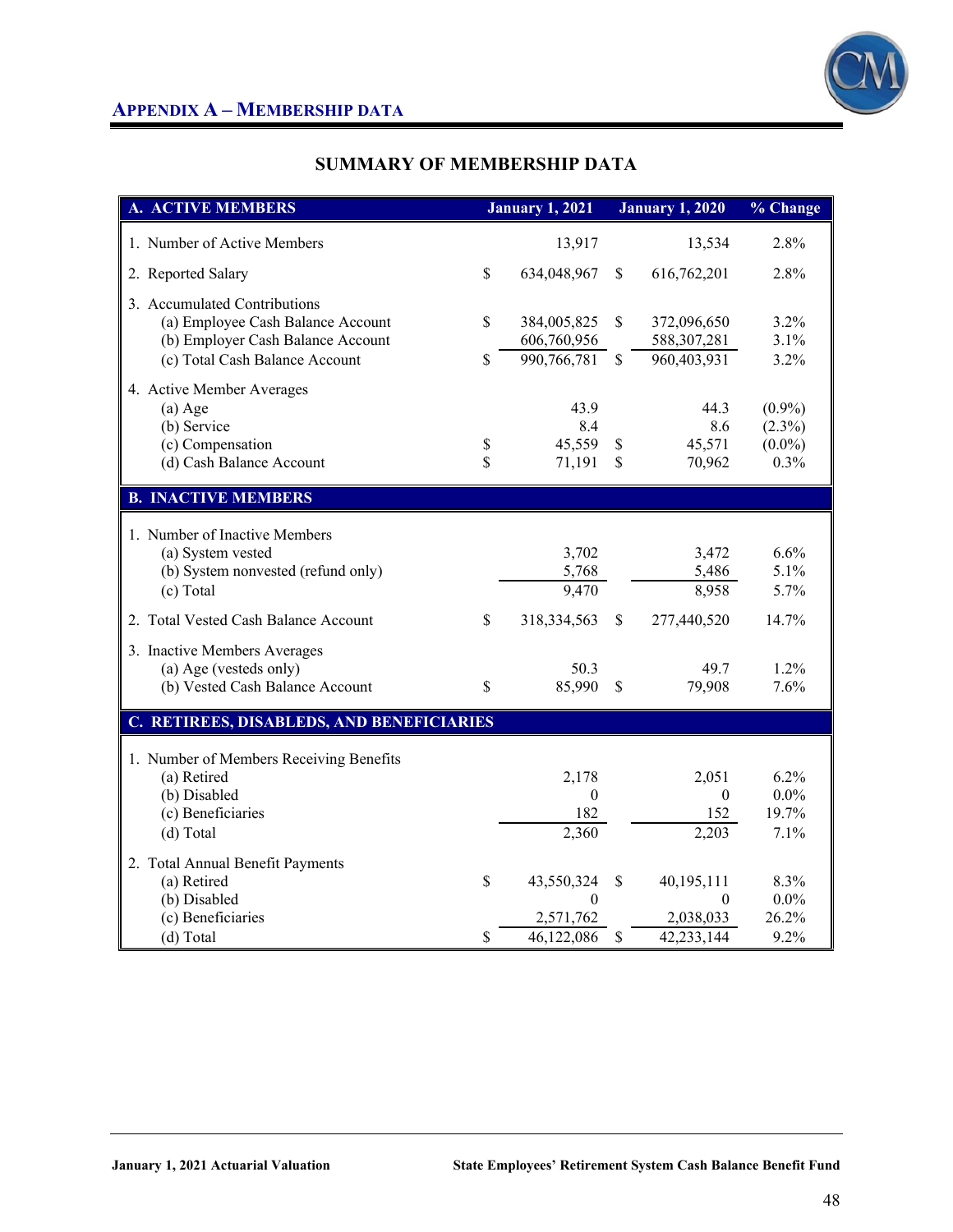

### **ACTIVE MEMBERS AS OF JANUARY 1, 2021**

| Male  | Female | <b>Total</b> |                  |   | Female                                                                                                                                                               |               | Total                      |  |
|-------|--------|--------------|------------------|---|----------------------------------------------------------------------------------------------------------------------------------------------------------------------|---------------|----------------------------|--|
| 314   | 452    | 766          | \$               | S | 10,785,495                                                                                                                                                           | \$.           | 20,710,043                 |  |
| 720   | 905    | 1,625        |                  |   | 30,922,182                                                                                                                                                           |               | 60,090,521                 |  |
| 820   | 967    | 1,787        |                  |   | 38,749,686                                                                                                                                                           |               | 76,665,699                 |  |
| 748   | 987    | 1,735        |                  |   | 43,437,881                                                                                                                                                           |               | 80,888,276                 |  |
| 659   | 889    | 1,548        |                  |   | 40,420,140                                                                                                                                                           |               | 73,642,847                 |  |
| 564   | 808    | 1,372        |                  |   | 36,206,759                                                                                                                                                           |               | 65,610,784                 |  |
| 556   | 760    | 1,316        |                  |   | 33,993,364                                                                                                                                                           |               | 62,298,824                 |  |
| 603   | 870    | 1.473        |                  |   | 40.957.996                                                                                                                                                           |               | 72,302,179                 |  |
| 582   | 851    | 1,433        |                  |   | 41,398,821                                                                                                                                                           |               | 74,635,479                 |  |
| 385   | 477    | 862          |                  |   | 22,814,339                                                                                                                                                           |               | 47, 204, 315               |  |
| 5,951 | 7,966  | 13,917       |                  |   |                                                                                                                                                                      |               | \$634,048,967              |  |
|       |        |              | Count of Members |   | Male<br>9,924,548<br>29, 168, 339<br>37,916,013<br>37,450,395<br>33,222,707<br>29,404,025<br>28,305,460<br>31, 344, 183<br>33,236,658<br>24,389,976<br>\$294,362,304 | \$339,686,663 | Prior Year Reported Salary |  |



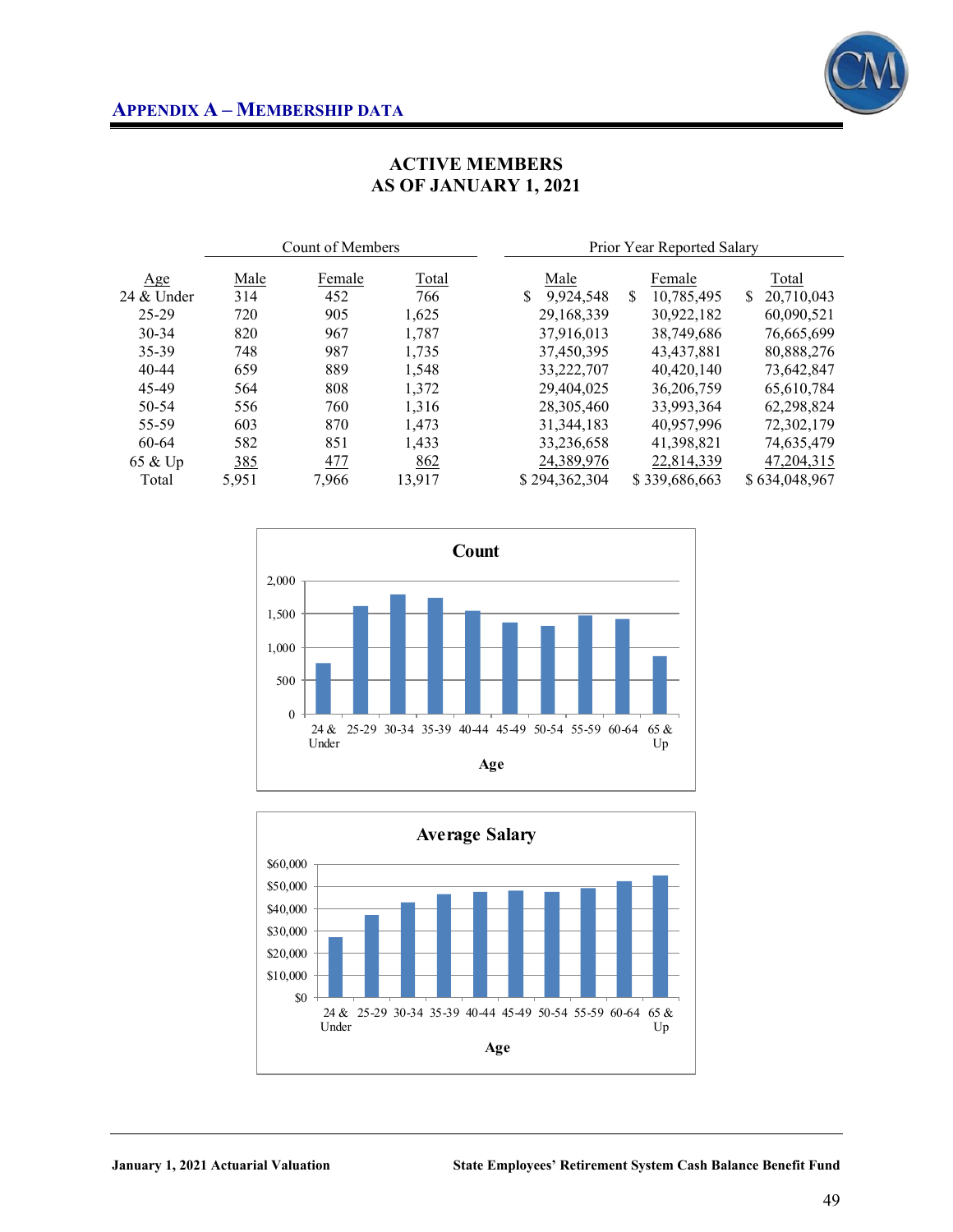

### **AGE AND SERVICE DISTRIBUTION AS OF JANUARY 1, 2021**

| Age          |                        |               | $0-4$       |               | $5-9$       |               | $10-14$    |               | $15-19$        |               | $20 - 24$                |               | $25-29$        |               | 30-34      |               | Over 34      |             | <b>Total</b> |
|--------------|------------------------|---------------|-------------|---------------|-------------|---------------|------------|---------------|----------------|---------------|--------------------------|---------------|----------------|---------------|------------|---------------|--------------|-------------|--------------|
| 24 &         | Number                 |               | 759         |               | $\tau$      |               | $\theta$   |               | $\theta$       |               | $\theta$                 |               | $\overline{0}$ |               | $\Omega$   |               | $\Omega$     |             | 766          |
| Under        | Reported Salary        | <sup>\$</sup> | 20,443,507  | <sup>\$</sup> | 266,536     | <sup>S</sup>  | $\Omega$   | \$            |                |               | $\theta$                 | S             | 0              |               | $\Omega$   |               |              | S           | 20,710,043   |
|              | Average Sal.           | <sup>\$</sup> | 26,935      | <sup>\$</sup> | 38,077      | \$            |            | <sup>\$</sup> | 0              | -S            | $\theta$                 | <sup>\$</sup> | 0              | \$.           | 0          | <sup>\$</sup> |              | \$          | 27,037       |
| $25 - 29$    | Number                 |               | 1,408       |               | 216         |               |            |               | $\Omega$       |               | $\Omega$                 |               | 0              |               | $\Omega$   |               | $\Omega$     |             | 1,625        |
|              | Reported Salary        | <sup>\$</sup> | 50,199,664  | -S            | 9,845,384   | S.            | 45,473     | \$            | $\Omega$       | S             | $\theta$                 | S             | $\theta$       | S             | $\theta$   | S             | $\theta$     | S           | 60,090,521   |
|              | Average Sal.           | <sup>\$</sup> | 35,653      | <sup>\$</sup> | 45,580      | \$            | 45,473     | \$            | $\overline{0}$ | \$            | $\theta$                 | \$            | $\overline{0}$ | \$            | $\theta$   | S             | $\theta$     | S           | 36,979       |
| $30 - 34$    | Number                 |               | 1,032       |               | 653         |               | 102        |               | $\theta$       |               | $\theta$                 |               | $\Omega$       |               | $\theta$   |               | $\Omega$     |             | 1,787        |
|              | Reported Salary        | <sup>\$</sup> | 39,461,315  | <sup>\$</sup> | 32,001,168  | <sup>\$</sup> | 5,203,216  | \$            | 0              |               | $\theta$                 | \$.           | $\theta$       |               | $\theta$   | S             |              | S           | 76,665,699   |
|              | Average Sal.           | <sup>\$</sup> | 38,238      | <sup>\$</sup> | 49,006      | $\mathbb{S}$  | 51,012     | \$            | 0              | \$            | $\theta$                 | \$            | $\theta$       | \$            | $\theta$   | S             | $\theta$     | \$          | 42,902       |
| 35-39        | Number                 |               | 794         |               | 527         |               | 368        |               | 46             |               | $\Omega$                 |               | $\overline{0}$ |               | $\theta$   |               | $\theta$     |             | 1,735        |
|              | <b>Reported Salary</b> | <sup>\$</sup> | 31,027,769  | \$            | 26,415,336  | S             | 20,778,307 | \$            | 2,666,864      | S             | $\Omega$                 | S             | 0              |               | $\Omega$   |               |              | S           | 80,888,276   |
|              | Average Sal.           | <sup>\$</sup> | 39,078      | <sup>\$</sup> | 50,124      | \$            | 56,463     | \$            | 57,975         | <sup>\$</sup> | $\theta$                 | <sup>\$</sup> | 0              | £.            | 0          | S             |              | \$          | 46,621       |
| $40 - 44$    | Number                 |               | 649         |               | 405         |               | 306        |               | 183            |               | $\overline{\phantom{0}}$ |               | $\overline{0}$ |               | $\theta$   |               | $\theta$     |             | 1,548        |
|              | Reported Salary        | <sup>\$</sup> | 25,324,605  | \$            | 20,549,233  | <sup>\$</sup> | 17,209,988 | \$            | 10,267,538     | <sup>\$</sup> | 291,483                  | \$            | 0              |               | $\theta$   | \$.           | $\Omega$     | S           | 73,642,847   |
|              | Average Sal.           | -S            | 39,021      | <sup>\$</sup> | 50,739      | \$            | 56,242     | <sup>\$</sup> | 56,107         | <sup>\$</sup> | 58,297                   | <sup>\$</sup> | 0              | \$.           | $\theta$   | S             | $\Omega$     | $\mathbf S$ | 47,573       |
| 45-49        | Number                 |               | 571         |               | 337         |               | 222        |               | 196            |               | 45                       |               |                |               | $\Omega$   |               | $\Omega$     |             | 1,372        |
|              | Reported Salary        | <sup>\$</sup> | 22,738,540  | -S            | 17,126,346  | -S            | 12,024,795 | \$            | 10,792,125     | <sup>\$</sup> | 2,856,516                | S             | 72,462         | \$            | $\Omega$   | S             | $\Omega$     | S           | 65,610,784   |
|              | Average Sal.           | -S            | 39,822      | <sup>\$</sup> | 50,820      | \$            | 54,166     | \$            | 55,062         | S.            | 63,478                   | \$            | 72,462         | S             | $\theta$   | <sup>\$</sup> |              | \$          | 47,821       |
| 50-54        | Number                 |               | 503         |               | 275         |               | 230        |               | 159            |               | 98                       |               | 46             |               | 5          |               | $\theta$     |             | 1,316        |
|              | Reported Salary        | <sup>\$</sup> | 19,756,190  | <sup>\$</sup> | 12,716,974  | <sup>\$</sup> | 12,035,730 | $\mathbb{S}$  | 9,028,071      | -S            | 5,781,320                | S             | 2,705,991      | \$            | 274,548    | S             |              | S           | 62,298,824   |
|              | Average Sal.           | <sup>\$</sup> | 39,277      | <sup>\$</sup> | 46,244      | \$            | 52,329     | \$            | 56,780         | \$            | 58,993                   | <sup>\$</sup> | 58,826         | \$            | 54,910     | <sup>\$</sup> |              | \$          | 47,340       |
| 55-59        | Number                 |               | 445         |               | 313         |               | 208        |               | 170            |               | 95                       |               | 157            |               | 82         |               | $\mathbf{3}$ |             | 1,473        |
|              | Reported Salary        | <sup>\$</sup> | 17,714,070  | \$            | 15,371,752  | \$            | 10,352,667 | \$            | 8,739,514      | <sup>\$</sup> | 5,519,144                | S             | 9,009,408      | S             | 5,425,719  | <sup>\$</sup> | 169,905      | S           | 72,302,179   |
|              | Average Sal.           | <sup>\$</sup> | 39,807      | <sup>\$</sup> | 49,111      | \$            | 49,772     | \$            | 51,409         | \$            | 58,096                   | \$            | 57,385         | <sup>\$</sup> | 66,167     | <sup>\$</sup> | 56,635       | \$          | 49,085       |
| 60-64        | Number                 |               | 325         |               | 238         |               | 216        |               | 145            |               | 82                       |               | 105            |               | 256        |               | 66           |             | 1,433        |
|              | Reported Salary        | <sup>\$</sup> | 14,317,405  | <sup>\$</sup> | 11,125,106  | <sup>\$</sup> | 10,208,140 | \$            | 7,646,251      | <sup>\$</sup> | 4,617,431                | S             | 6,062,410      | <sup>\$</sup> | 16,341,974 | <sup>\$</sup> | 4,316,762    | \$          | 74,635,479   |
|              | Average Sal.           | <sup>\$</sup> | 44,054      | <sup>\$</sup> | 46,744      | <sup>\$</sup> | 47,260     | \$            | 52,733         | $\mathbf S$   | 56,310                   | <sup>\$</sup> | 57,737         | <sup>\$</sup> | 63,836     | $\mathbb{S}$  | 65,405       | $\mathbf S$ | 52,083       |
| 65 &         | Number                 |               | 107         |               | 152         |               | 142        |               | 103            |               | 61                       |               | 57             |               | 86         |               | 154          |             | 862          |
| Up           | <b>Reported Salary</b> | <sup>\$</sup> | 4,430,464   | \$            | 7,800,717   | <sup>\$</sup> | 6,950,388  | \$            | 4,980,796      | <sup>\$</sup> | 3,228,330                | \$            | 3,412,872      | <sup>\$</sup> | 5,109,271  | \$            | 11,291,477   | S           | 47,204,315   |
|              | Average Sal            | \$            | 41,406      | <sup>\$</sup> | 51,321      | \$            | 48,946     | \$            | 48,357         | \$            | 52,923                   | \$            | 59,875         | \$            | 59,410     | \$            | 73,321       | \$          | 54,761       |
| <b>Total</b> | Number                 |               | 6,593       |               | 3,123       |               | 1.795      |               | 1,002          |               | 386                      |               | 366            |               | 429        |               | 223          |             | 13,917       |
|              | <b>Reported Salary</b> | <sup>\$</sup> | 245,413,529 | \$            | 153,218,552 | <sup>\$</sup> | 94,808,704 | \$            | 54,121,159     | <sup>\$</sup> | 22,294,224               | S.            | 21,263,143     | <sup>\$</sup> | 27,151,512 | \$            | 15,778,144   | \$          | 634,048,967  |
|              | Average Sal.           | <sup>\$</sup> | 37,223      | <sup>\$</sup> | 49,061      | <sup>\$</sup> | 52,818     | <sup>\$</sup> | 54,013         | <sup>\$</sup> | 57,757                   | <sup>\$</sup> | 58,096         | <b>S</b>      | 63,290     | \$.           | 70,754       | \$.         | 45,559       |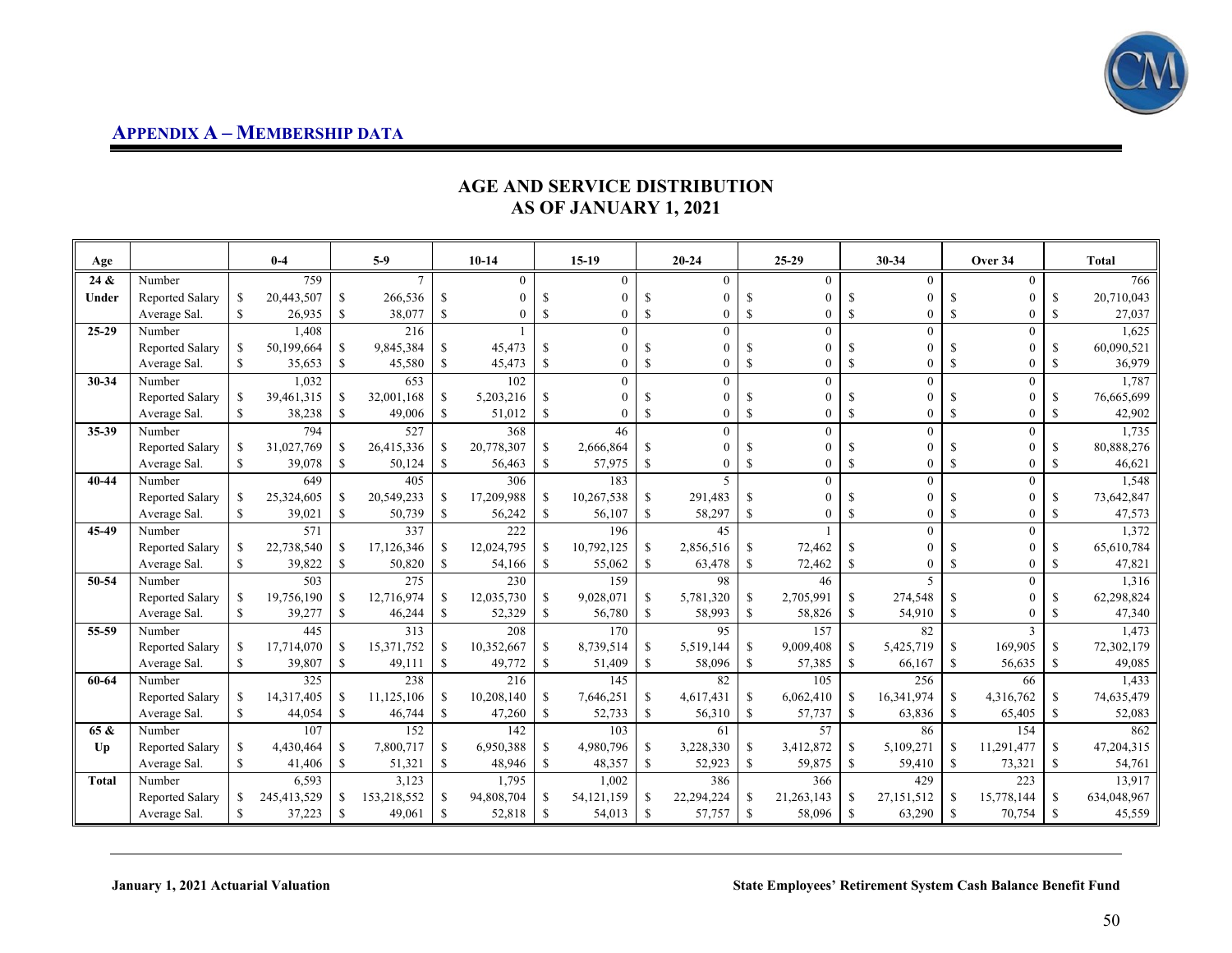

|               |             | Count of Members |              |               | <b>Account Balances</b> |               |  |  |  |
|---------------|-------------|------------------|--------------|---------------|-------------------------|---------------|--|--|--|
| Age           | <u>Male</u> | Female           | <b>Total</b> | Male          | Female                  | <b>Total</b>  |  |  |  |
| $24 \&$ Under | 7           | 5                | 12           | 45,826<br>S   | \$<br>41,874            | \$.<br>87,700 |  |  |  |
| $25 - 29$     | 79          | 103              | 182          | 1,301,942     | 1,531,865               | 2,833,807     |  |  |  |
| $30 - 34$     | 184         | 209              | 393          | 4,678,022     | 5,446,969               | 10,124,991    |  |  |  |
| 35-39         | 205         | 293              | 498          | 8,291,350     | 11,160,755              | 19.452.105    |  |  |  |
| $40 - 44$     | 147         | 232              | 379          | 7,833,246     | 11,811,075              | 19,644,321    |  |  |  |
| 45-49         | 118         | 172              | 290          | 6,993,287     | 8,773,979               | 15,767,266    |  |  |  |
| 50-54         | 118         | 192              | 310          | 9,890,483     | 11,318,595              | 21,209,078    |  |  |  |
| 55-59         | 143         | 221              | 364          | 10.954.726    | 14, 197, 525            | 25,152,251    |  |  |  |
| 60-64         | 190         | 337              | 527          | 20,120,185    | 31,390,092              | 51,510,277    |  |  |  |
| 65 & Up       | 326         | 421              | 747          | 78,855,641    | 73,697,126              | 152,552,767   |  |  |  |
| Total         | 1,517       | 2,185            | 3,702        | \$148,964,708 | \$169,369,855           | \$318,334,563 |  |  |  |

### **INACTIVE VESTED MEMBERS AS OF JANUARY 1, 2021**



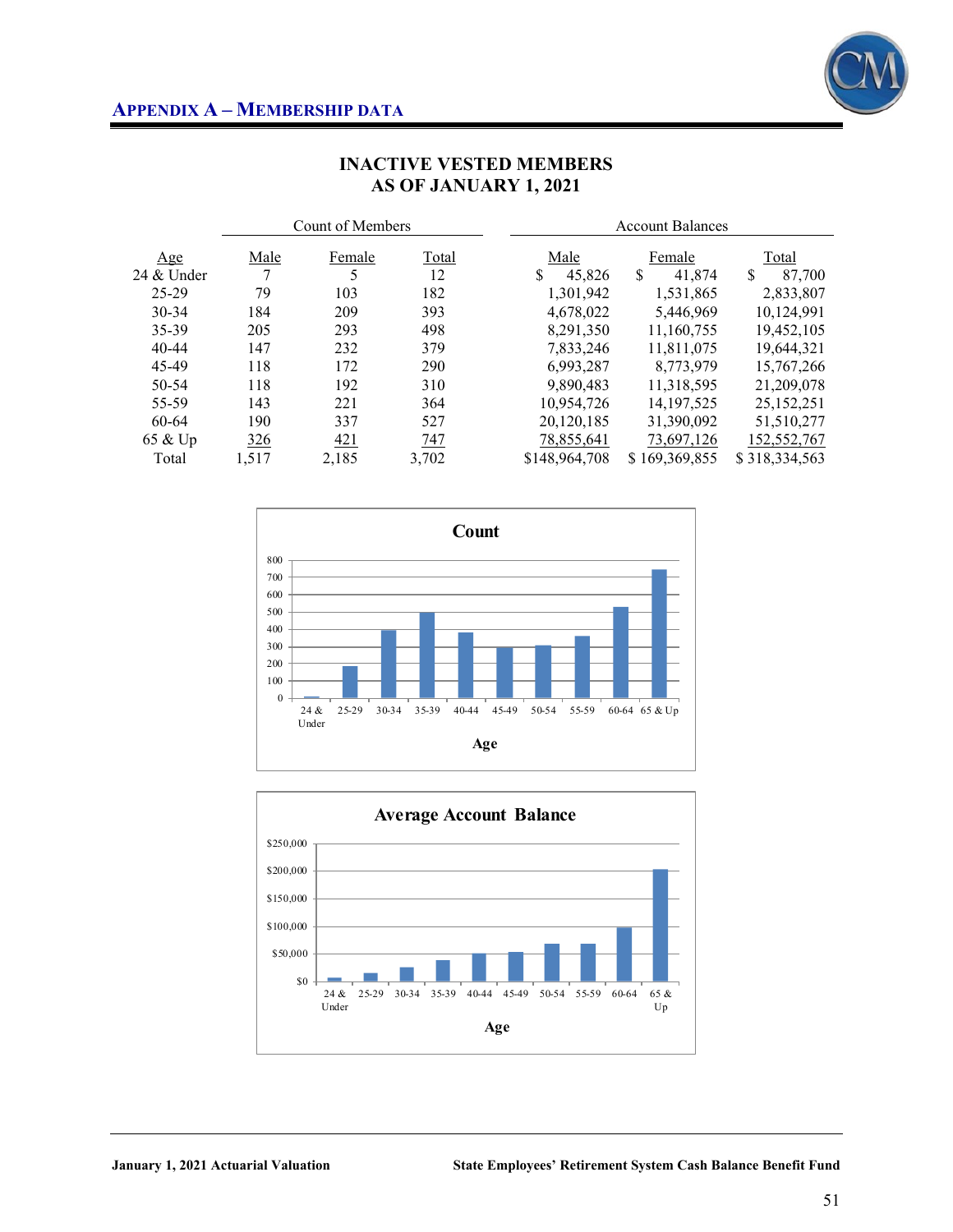

|            |          | Count of Members |                |                  | <b>Annual Benefits</b> |               |  |  |
|------------|----------|------------------|----------------|------------------|------------------------|---------------|--|--|
| Age        | Male     | Female           | Total          | Male             | Female                 | Total         |  |  |
| 59 & Under | 9        | 7                | 16             | \$<br>133,121    | 60,826<br>\$           | \$<br>193,947 |  |  |
| 60-64      | 42       | 58               | 100            | 771,788          | 895,703                | 1,667,491     |  |  |
| 65-69      | 206      | 316              | 522            | 4,754,130        | 6,075,416              | 10,829,546    |  |  |
| 70-74      | 294      | 373              | 667            | 7,030,133        | 6,473,913              | 13,504,046    |  |  |
| 75-79      | 139      | 178              | 317            | 3,241,660        | 2,670,186              | 5,911,846     |  |  |
| 80-84      | 58       | 74               | 132            | 1,006,736        | 941.441                | 1,948,177     |  |  |
| 85-89      | 5        | 14               | 19             | 114,803          | 150,250                | 265,053       |  |  |
| 90 & Over  | <u>0</u> | $\overline{4}$   | $\overline{4}$ | $\boldsymbol{0}$ | 94,623                 | 94,623        |  |  |
| Total      | 753      | 1,024            | 1,777          | \$17,052,371     | \$17,362,358           | \$34,414,729  |  |  |

### **RETIRED MEMBERS RECEIVING LIFETIME BENEFITS\* AS OF JANUARY 1, 2021**





\*Options include Life Only, Modified Cash Refund, Certain and Life Annuity, and Joint and Survivor Annuity.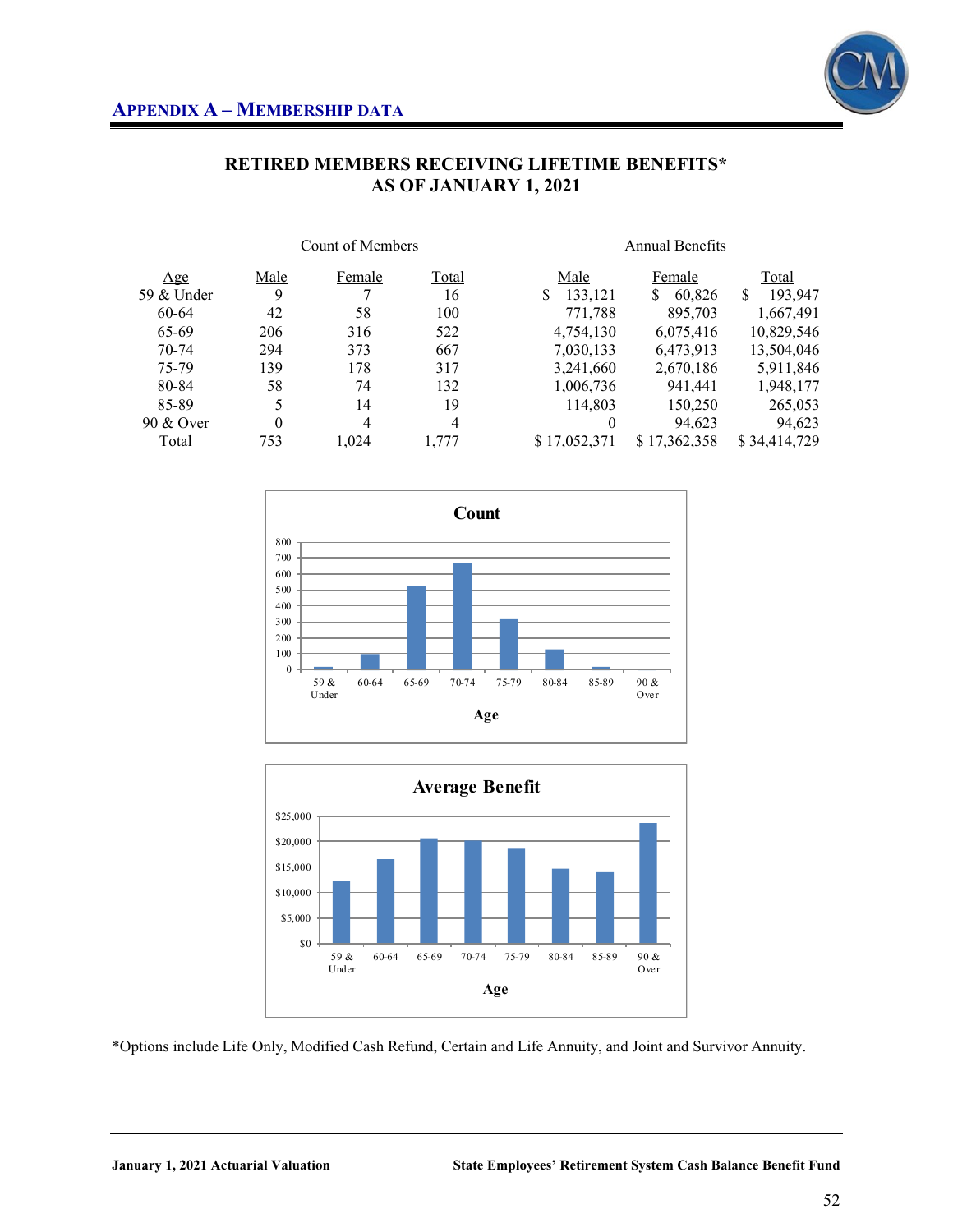

### **RETIRED MEMBERS RECEIVING FIXED PERIOD BENEFITS AS OF JANUARY 1, 2021**

| Count of | Annual      |
|----------|-------------|
| Members  | Benefits    |
| 101      | \$1,688,153 |
| 101      | 2,086,953   |
| 122      | 3,062,138   |
| 77       | 2,298,351   |
| 401      | \$9,135,595 |
|          |             |



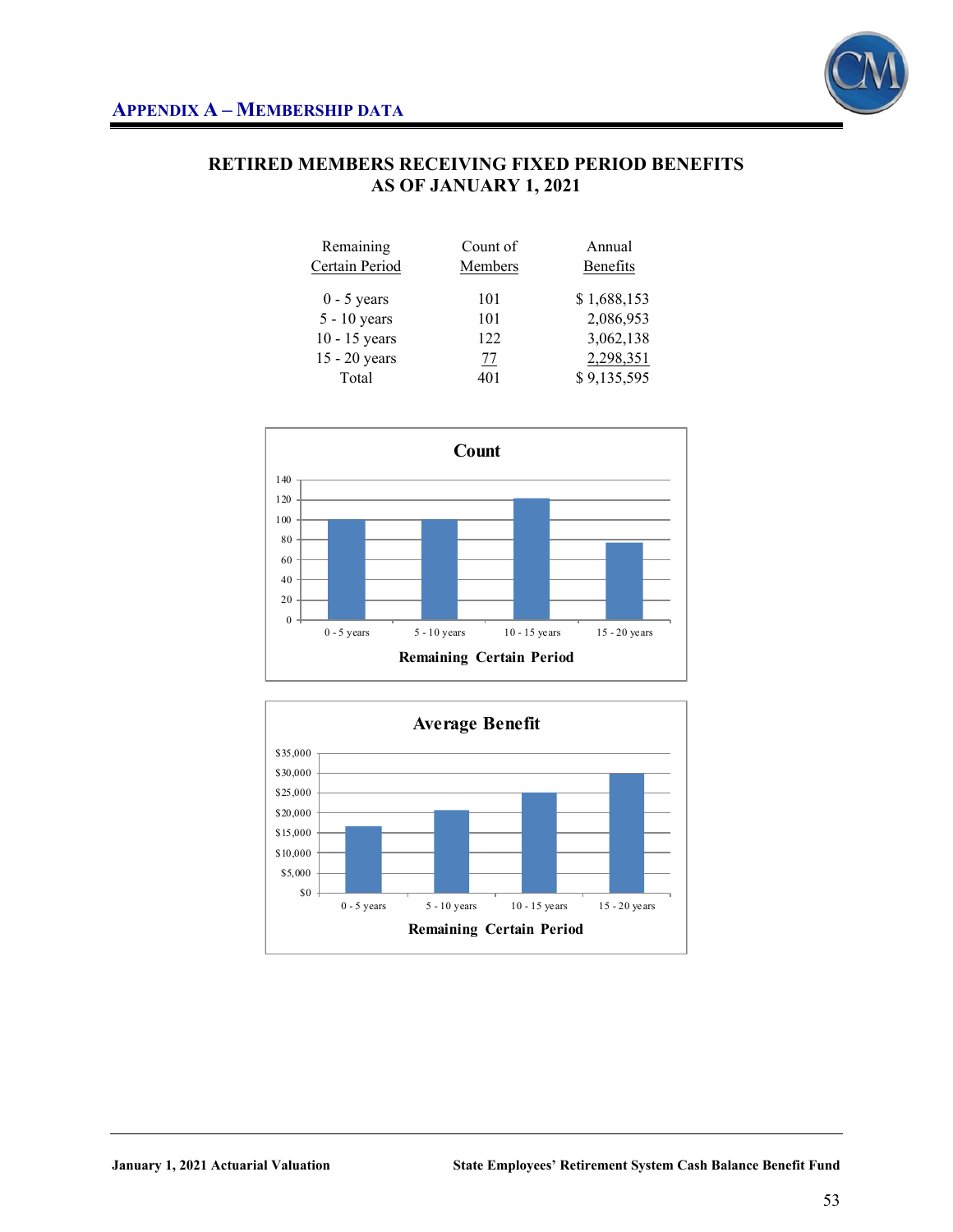

|            |      | Count of Members |       |           | Annual Benefits |             |  |  |
|------------|------|------------------|-------|-----------|-----------------|-------------|--|--|
| Age        | Male | Female           | Total | Male      | Female          | Total       |  |  |
| 59 & Under |      | 6                | 8     | \$22,280  | \$49,029        | \$71,309    |  |  |
| 60-64      | 4    |                  | 6     | 50,820    | 25,672          | 76,492      |  |  |
| 65-69      |      | 13               | 15    | 48,038    | 228,977         | 277,015     |  |  |
| $70-74$    | 6    | 14               | 20    | 59,220    | 221,606         | 280,826     |  |  |
| 75-79      |      | 8                | 11    | 52,710    | 130,606         | 183,316     |  |  |
| 80-84      |      | h                |       | 25,747    | 71,654          | 97,401      |  |  |
| 85-89      |      |                  |       | 0         | 16,125          | 16,125      |  |  |
| 90 & Over  |      |                  |       | 35,688    |                 | 35,688      |  |  |
| Total      | 19   | 50               | 69    | \$294,503 | \$743,669       | \$1,038,172 |  |  |

### **BENEFICIARIES RECEIVING LIFETIME BENEFITS\* AS OF JANUARY 1, 2021**





\*Options include Life Only, Modified Cash Refund, Certain and Life Annuity, and Joint and Survivor Annuity.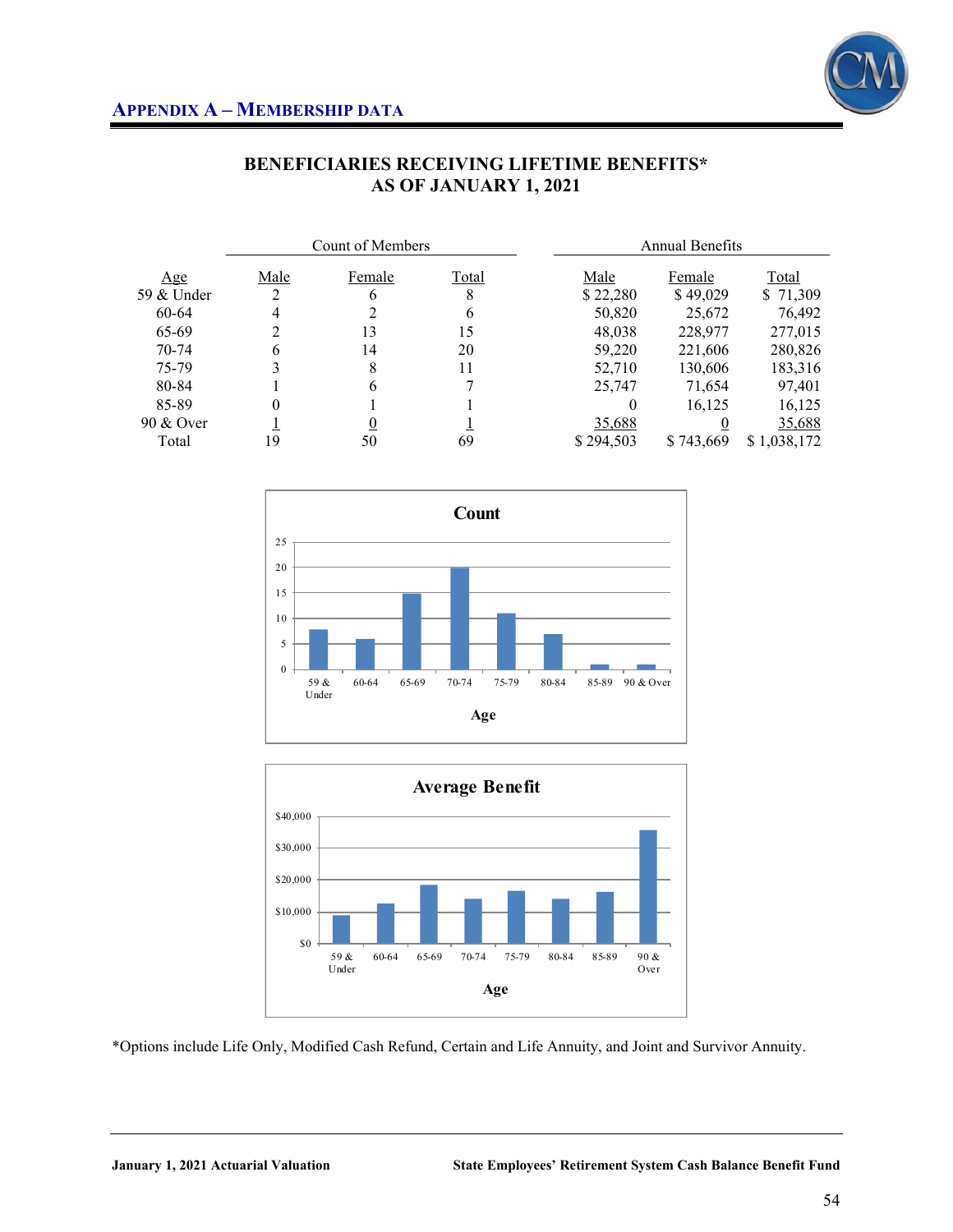

### **BENEFICIARIES RECEIVING FIXED PERIOD BENEFITS AS OF JANUARY 1, 2021**

| Remaining       | Count of | Annual      |
|-----------------|----------|-------------|
| Certain Period  | Members  | Benefits    |
| $0 - 5$ years   | 48       | \$720,838   |
| $5 - 10$ years  | 42       | 479,422     |
| $10 - 15$ years | 22       | 318,568     |
| 15 - 20 years   |          | 14,762      |
| Total           | 113      | \$1,533,590 |



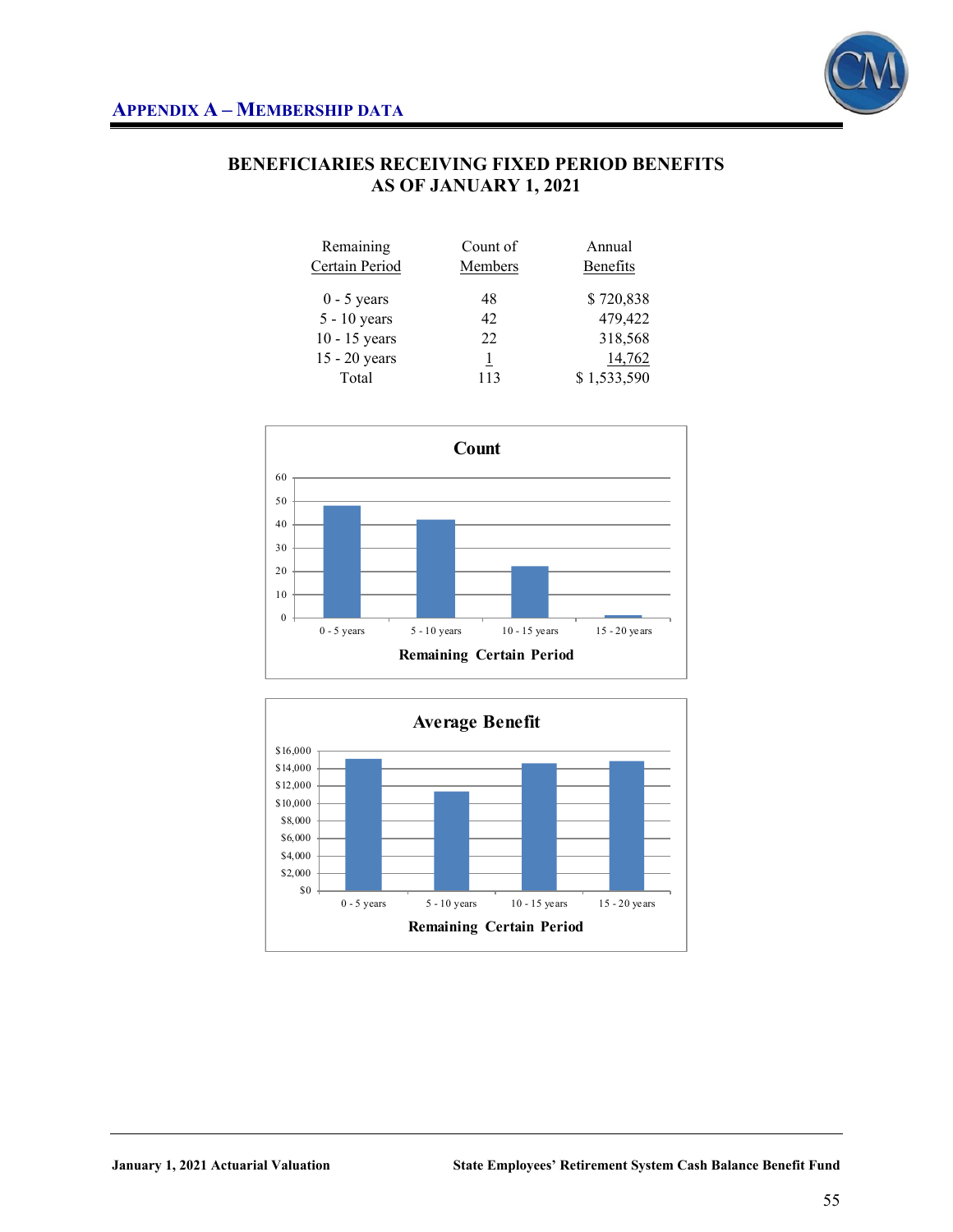### **APPENDIX B – SUMMARY OF PLAN PROVISIONS**



#### **Membership**

All permanent, full-time employees of the State who work one-half or more of the regularly scheduled hours during each pay period shall begin immediate participation in the State Employees' Retirement System as of January 1, 2007 or date of hire, if later. All permanent, part-time employees who have attained the age of eighteen may exercise the option to begin immediate participation in the State Employees' Retirement System.

Existing members of the State Employees' Retirement System could have elected, during the period beginning September 1, 2012 and ending October 31, 2012 to participate in the Cash Balance benefit. If no election was made by October 31, 2012, the member was treated as though he or she elected to continue participating in the Defined Contribution benefit as provided in the State Employees' Retirement Act.

Existing members of the State Employees' Retirement System could have elected, during the period beginning November 1, 2007 and ending December 31, 2007 to participate in the Cash Balance Benefit Fund. If no election was made by December 31, 2007, the member was treated as though he or she elected to continue participating in the Defined Contribution Plan as provided in the State Employees' Retirement Act.

Existing members of the State Employees' Retirement System could have elected, during the period beginning October 1, 2002, and ending December 31, 2002, to participate in the Cash Balance Benefit Fund. If no election was made by January 1, 2003, the member was treated as though he or she elected to continue participating in the Defined Contribution Plan as provided in the State Employees' Retirement Act. For a member who first participates in the retirement system on or after January 1, 2003, he or she shall automatically participate in the Cash Balance Benefit Fund subject to plan eligibility requirements.

#### **Compensation Considered**

Compensation means gross wages or salaries payable to the member for personal services performed during the plan year, overtime pay, member retirement contributions, and amounts contributed by the member to plans under sections 125, 403(b) and 457 of the Internal Revenue Code or any other section of the code which defers or excludes such amounts from income.

#### **Member Contributions**

Members of the State Employees' Retirement System shall contribute an amount equal to four and eighttenths percent (4.8%) of annual compensation to the fund. The member contribution shall be credited to the employee cash balance account.

#### **Employer Contributions**

The State shall contribute at a rate of 156% of the members' contributions to the fund. The State contribution shall be credited to the employer cash balance account.

#### **Interest Credit Rate**

Interest credit rate means the greater of (a) five percent or (b) the applicable federal mid-term rate as published by the Internal Revenue Service as of the first day of the calendar quarter for which interest credits are credited, plus one and one-half percent, such rate to be compounded annually.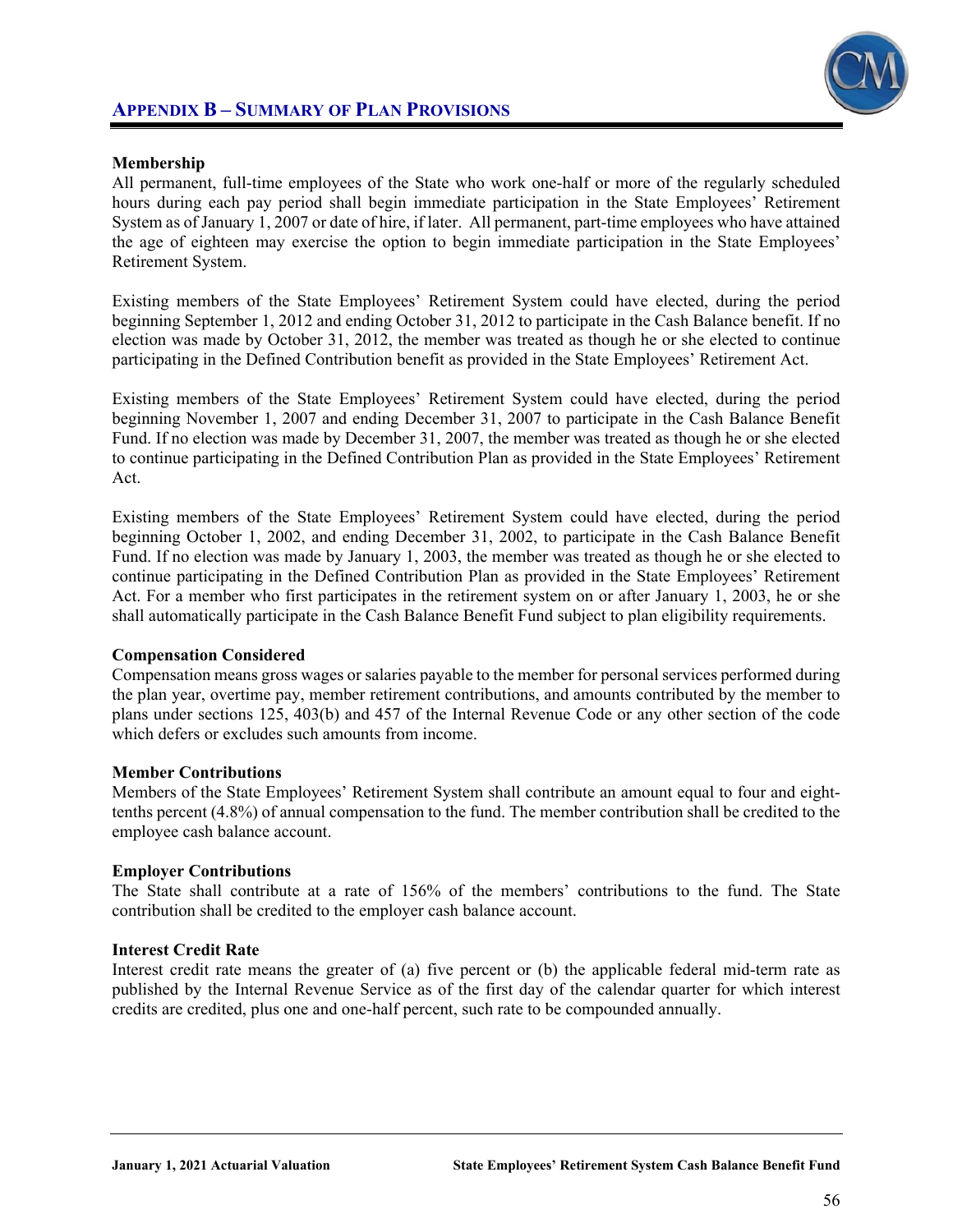

#### **Interest Credits**

Interest credits means the amount credited to the employee cash balance account and the employer cash balance account daily. Such interest credit for each account shall be determined by applying the daily portion of the interest credit rate to the account balance at the end of the previous day.

#### **Retirement Age**

A member is eligible for retirement after attaining age 55.

#### **Service**

Service is defined to mean the actual total length of employment with the State and is not interrupted by a) temporary or seasonal suspension of service that does not terminate the member's employment, b) leave of absence authorized by the State for no longer than twelve months, c) leave of absence due to disability or d) leave due to military service.

#### **Retirement Allowance**

Upon attainment of age 55, regardless of service, the retirement allowance shall be equal to the accumulated employee and employer cash balance accounts including interest credit, annuitized for payment in the normal form. Also available are additional forms of payment allowed under the plan which are actuarially equivalent to the normal form including the option of a full lump sum or partial lump sum.

#### **Normal Form of Payment**

The normal form of payment under the Cash Balance Benefit Fund is a single life annuity with five-year certain, payable monthly. Members will have the option to convert their cash balance account to a monthly annuity with built in cost-of-living adjustments of 2.5% annually. This monthly benefit and all other options allowed under the Plan will be of actuarial equivalence to the accumulated employee and employer cash balance accounts including interest credits.

#### **Optional Form of Payment**

Optional forms of payment include a lump sum and the following annuities (with or without a 2.5% COLA): life annuity, modified cash refund, certain and life annuity (5, 10 or 15 years), certain only annuity (5, 10, 15 or 20 years) and joint and survivor annuity (50%, 75% or 100%).

#### **Deferred Vested Allowance**

A member who terminates with at least 3 years of participation in the system, including eligibility and vesting credit, may choose to leave his employee and employer cash balance accounts in the Plan and be eligible to receive a vested monthly allowance at retirement age or request a distribution of his employee and employer cash balance accounts plus interest credit, with no future benefit payable from the plan.

#### **Severance Benefits**

A member who terminates with less than 3 years of participation in the system, including eligibility and vesting credit, may elect to receive a distribution of his/her employee cash balance account including interest credit, with no future benefit payable from the plan.

#### **Disability Allowance**

If a member becomes disabled prior to retirement, the member shall receive the total amount of his/her accumulated employee and employer cash balance accounts including interest credits, as a lump sum or converted into a monthly annuity, as defined under the retirement allowance.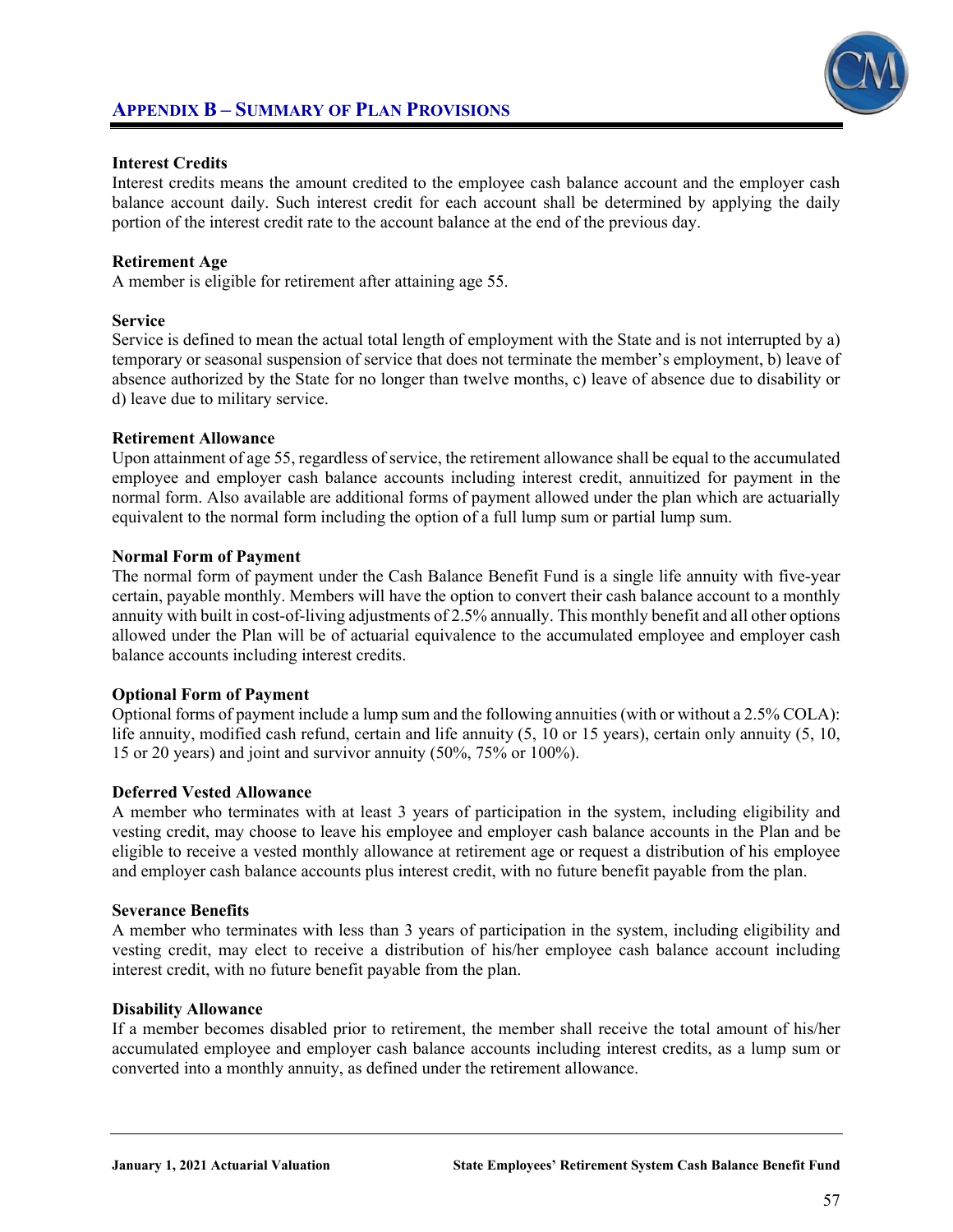



#### **Pre-retirement Death Allowance**

If a member dies prior to retirement, the surviving spouse, designated beneficiary (if different), or estate shall receive the total amount of his/her accumulated employee and employer cash balance accounts including interest credit, as a lump sum or converted into a monthly annuity, as defined under the retirement allowance.

#### **Defined Contribution Transfers at Retirement**

Upon retirement, members participating in the Defined Contribution Benefit Fund may elect to annuitize their accumulated account balance and receive a monthly benefit payment from the Cash Balance Benefit Fund. The accumulated account balance is transferred from the Defined Contribution Plan to the Cash Balance Benefit Fund upon the retirement of a Defined Contribution member electing an annuity. The actuarial assumptions used to convert the accumulated account balance to monthly income are (i) the 1994 Group Annuity Mortality Table with a 50% male / 50% female mix, and (ii) the interest rate in accordance with Nebraska State Statute 84-1319.

#### **Benefit Improvements**

In accordance with Section 84-1319 of the Nebraska State Statutes, the Public Employees' Retirement Board may grant benefit improvements if the unfunded actuarial accrued liability is less than zero, but in no event will such improvement result in an actuarially required contribution rate in excess of 90% of the total statutory contribution rate.

#### **Dividend Policy**

Under Nebraska Statutes, the Board may grant a dividend in addition to the regular interest credit if the UAAL is less than \$0 (i.e. a surplus exists) and the actuarial contribution after the extra dividend is no more than 90% of the scheduled contribution rate. Additionally, the Board has adopted a policy that also requires that the Accumulated Benefit Obligation be completely funded.

| <b>Year Issued</b> | Dividend % | <b>For Time Period</b>  |
|--------------------|------------|-------------------------|
| 2020               | 3.000%     | $1/1/2019 - 12/31/2019$ |
| 2019               | $0.000\%$  | $1/1/2018 - 12/31/2018$ |
| 2018               | 5.460%     | 1/1/2017 - 12/31/2017   |
| 2017               | 3.070\%    | 1/1/2016 - 12/31/2016   |
| 2016               | $0.000\%$  | $1/1/2015 - 12/31/2015$ |
| 2015               | 4.530%     | 1/1/2014 - 12/31/2014   |
| 2014               | $0.000\%$  | $1/1/2013 - 12/31/2013$ |
| 2013               | $0.000\%$  | 1/1/2012 - 12/31/2012   |
| 2012               | $0.000\%$  | 1/1/2011 - 12/31/2011   |
| 2011               | $0.000\%$  | $1/1/2010 - 12/31/2010$ |
| 2010               | $0.000\%$  | 1/1/2009 - 12/31/2009   |
| 2009               | $0.000\%$  | 1/1/2008 - 12/31/2008   |
| 2008               | 5.180\%    | 1/1/2007 - 12/31/2007   |
| 2007               | 2.730\%    | 1/1/2006 - 12/31/2006   |
| 2006               | 13.500%    | $1/1/2005 - 12/31/2005$ |
| 2005               | 2.800\%    | 1/1/2004 - 12/31/2004   |
| 2004               | 3.088%     | 1/1/2003 - 12/31/2003   |

#### **Changes in Plan Provisions Since the Prior Year**

There have been no changes in plan provisions since the prior actuarial valuation.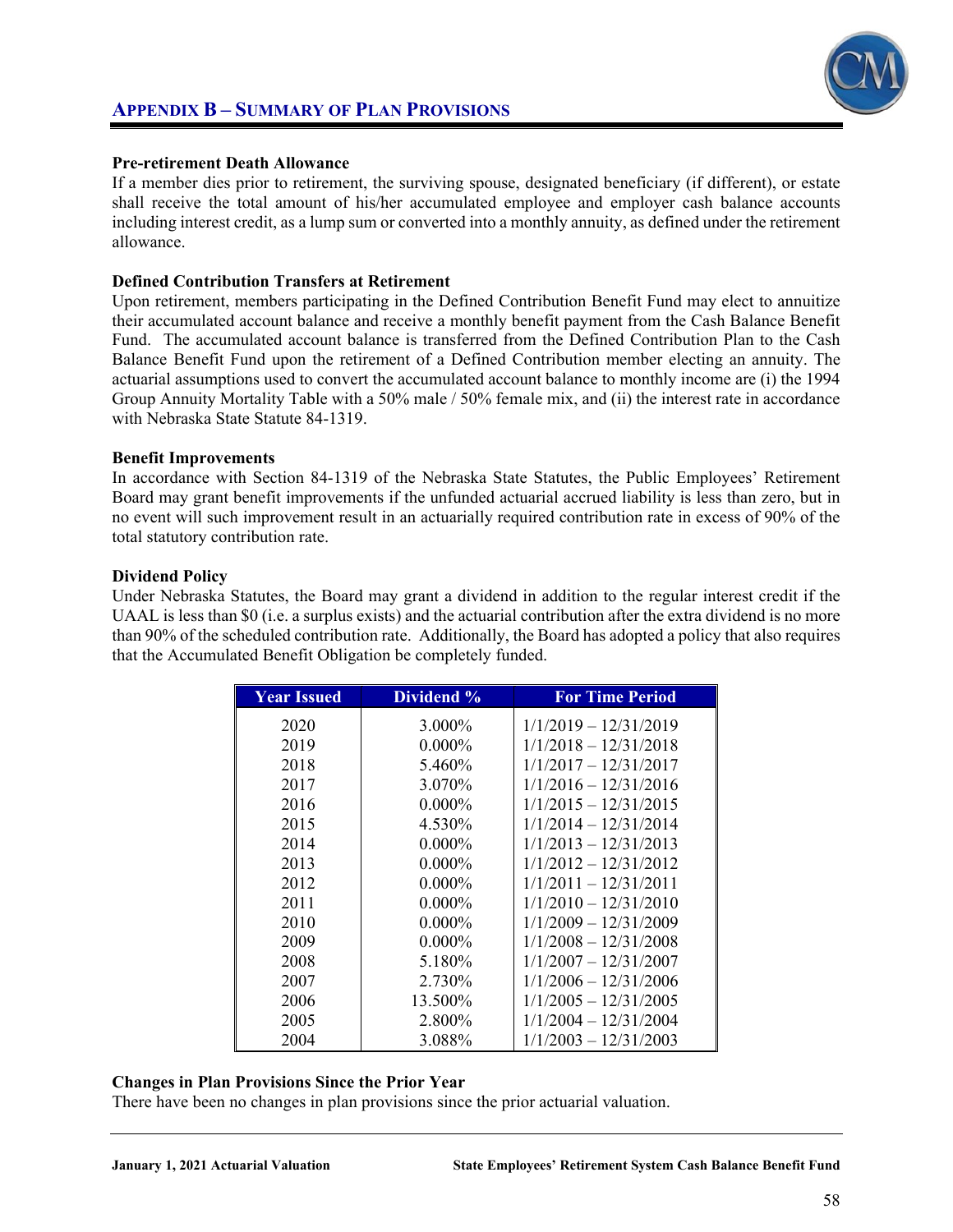

#### **A. ACTUARIAL METHODS**

**1. Calculation of Normal Cost and Actuarial Accrued Liability:** The method used to determine the normal cost and actuarial accrued liability was the Entry Age Actuarial Cost Method described below.

#### **Entry Age Normal Actuarial Cost Method**

The actuarial cost method is a procedure for allocating the actuarial present value of pension benefits and expenses to time periods. The method used for the valuation is known as the Entry Age Normal actuarial cost method and has the following characteristics:

- (i) The annual normal costs for each individual active participant are sufficient to accumulate the value of the participant's pension at the time of retirement.
- (ii) Each annual normal cost is a constant percentage of the participant's year-by-year projected covered compensation.

The Entry Age Normal actuarial cost method allocates the actuarial present value of each participant's projected benefits on a level basis over the participant's expected pensionable compensation between the participant's entry age and their assumed exit age.

The portion of the actuarial present value allocated to the valuation each year is called the normal cost. The portion of the actuarial present value in excess of the actuarial present value of future normal costs is called actuarial accrued liability.

The actuarial accrued liability under this method at any point in time is the theoretical amount of the fund that would have been accumulated had annual contributions equal to the normal cost been made in prior years (it does not represent the liability for benefit accrued to the valuation date). The unfunded actuarial accrued liability is the excess of the actuarial accrued liability over the actuarial value of plan assets measured on the valuation date. The unfunded actuarial accrued liability is funded with a level dollar payment amount over 25 years from January 1, 2009 and subsequent changes in the unfunded actuarial accrued liability are funded with a closed level dollar payment over 25 years from the date established. If the unfunded actuarial accrued liability becomes negative, prior changes to the unfunded liability are eliminated and the current unfunded actuarial accrued liability is amortized with a closed level dollar payment over 25 years.

Under this method, experience gains or losses, i.e., decreases or increases in accrued liabilities attributable to deviations in experience from the actuarial assumptions, adjust the unfunded actuarial accrued liability.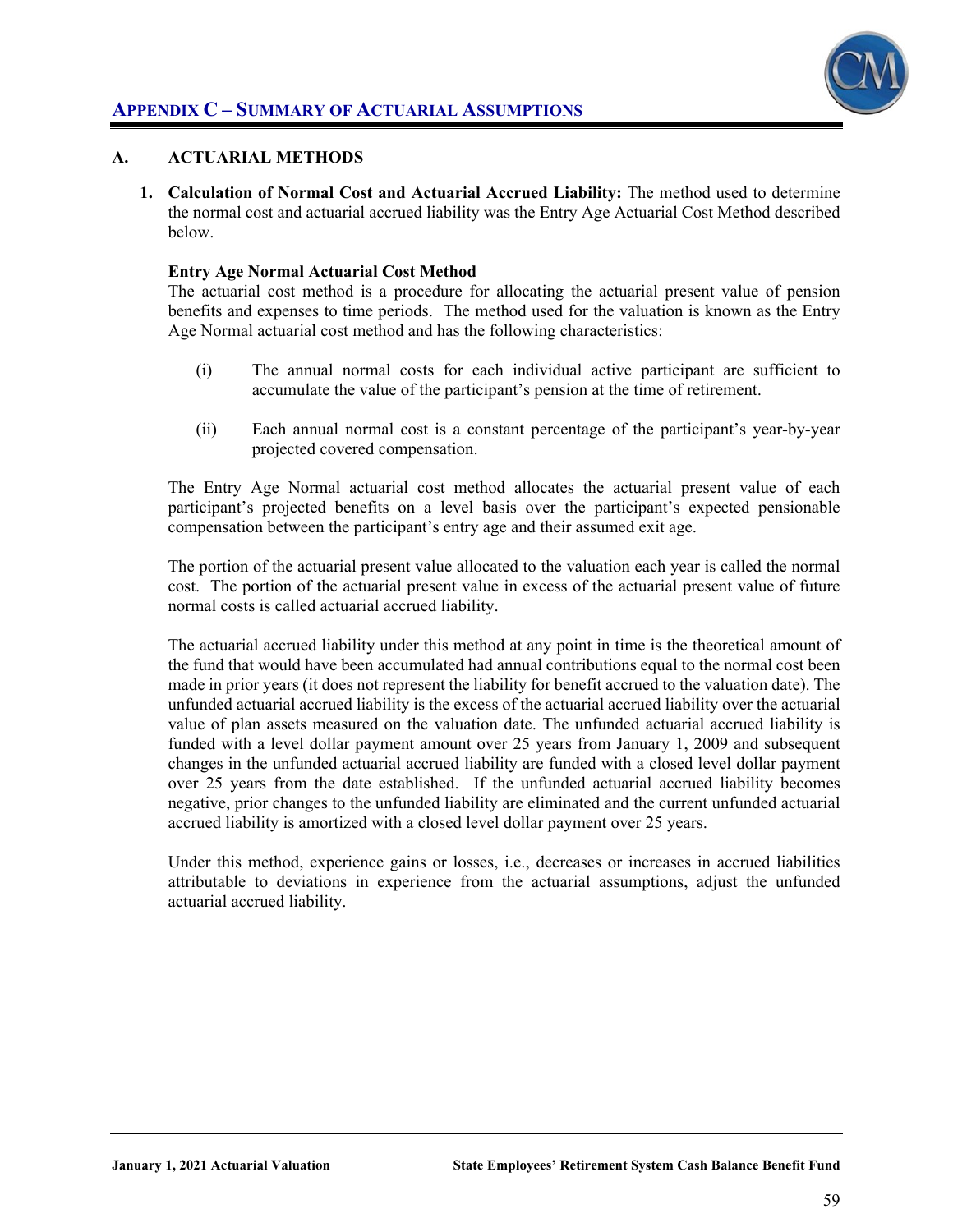

- **2. Calculation of the Actuarial Value of Assets:** Effective January 1, 2003, the actuarial value of assets was initiated at Market Value and was equal to the sum of the employee and employer cash balance accounts. In the following years, the actuarial value of assets is based on a five-year smoothing method with phase-in and is determined by spreading the effect of each year's investment return in excess of or below the expected return. The Market Value of assets at the valuation date is reduced by the sum of the following, each determined after January 1, 2003:
	- (i) 80% of the return to be spread during the first year preceding the valuation date.
	- (ii) 60% of the return to be spread during the second year preceding the valuation date.
	- (iii) 40% of the return to be spread during the third year preceding the valuation date.
	- (iv) 20% of the return to be spread during the fourth year preceding the valuation date.

The return to be spread is the difference between (1) the actual investment return on Market Value and (2) the expected return on Actuarial Value. The expected return on Actuarial Value includes interest on the previous year's unrecognized return.

#### **B. VALUATION PROCEDURES**

No actuarial liability is included for participants who terminated without being vested prior to the valuation date, except those due a refund of the employee cash balance account.

The compensation amounts used in the projection of benefits and liabilities for active members were prior plan year compensations.

Projected benefits were limited by the dollar limitation required by the Internal Revenue Code Section 415 as it applies to governmental plans and compensation limited by Section 401(a)(17).

#### **Changes in Methods and Procedures Since the Prior Year**

There have been no changes in the actuarial methods or procedures since the prior valuation.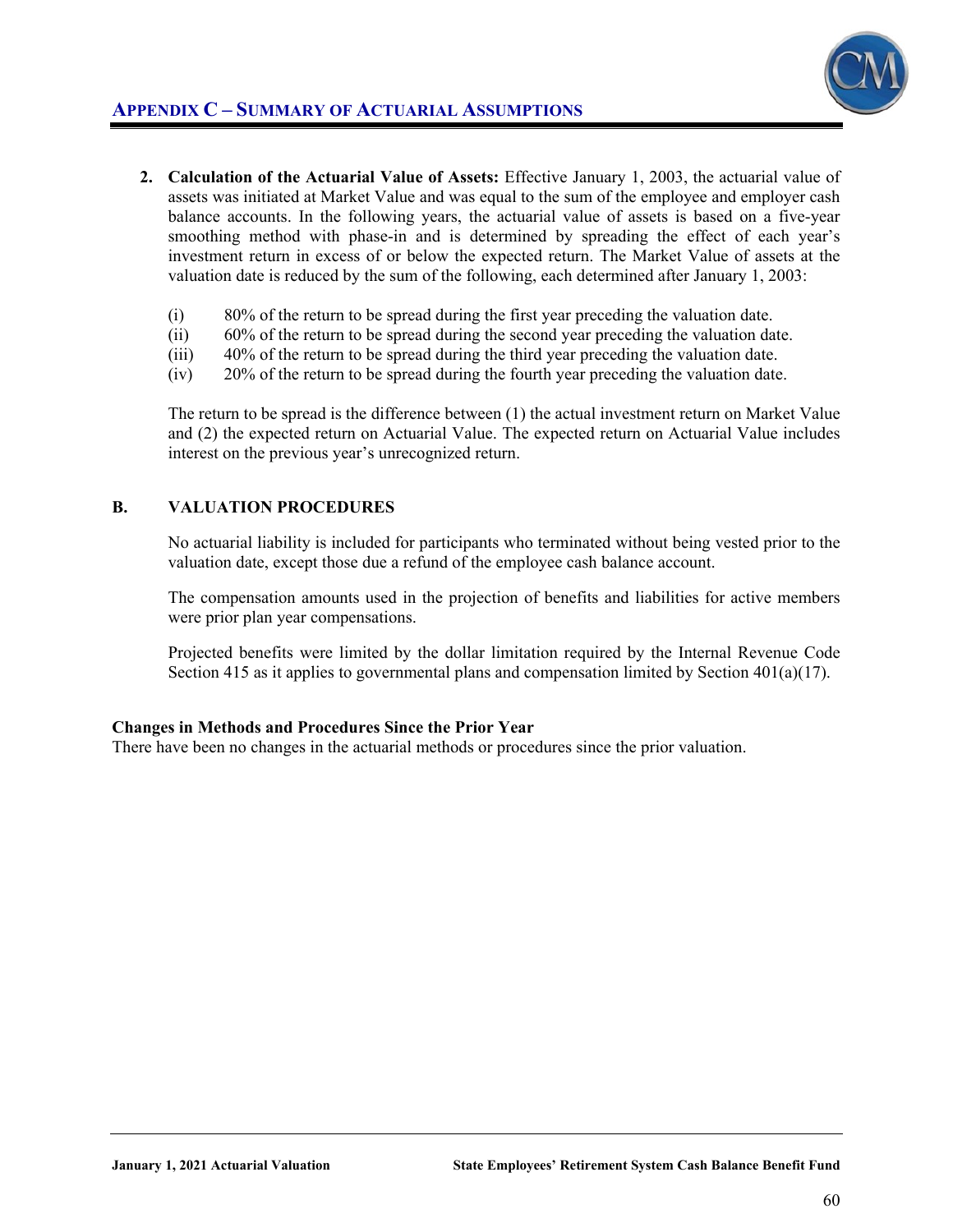

### **APPENDIX C – SUMMARY OF ACTUARIAL ASSUMPTIONS**

#### **ECONOMIC ASSUMPTIONS**

| 1. Investment Return                                                      | 7.30% per annum, compounded annually, net of investment<br>expenses.<br>Note: The assumption will decrease by $0.10\%$ per year until reaching the<br>ultimate rate of 7.00% in the 2024 valuation. |
|---------------------------------------------------------------------------|-----------------------------------------------------------------------------------------------------------------------------------------------------------------------------------------------------|
| 2. Administrative Expenses                                                | 0.21% of covered payroll.                                                                                                                                                                           |
| 3. Inflation                                                              | 2.65% per annum, compounded annually.<br>Note: The assumption will decrease by $0.10\%$ per year until reaching the<br>ultimate rate of 2.35% in the 2024 valuation.                                |
| 4. General Wage Inflation                                                 | $3.15\%$ per annum.<br>Note: The assumption will decrease by 0.10% per year until reaching<br>the ultimate rate of 2.85% in the 2024 valuation.                                                     |
| 5. Interest Crediting Rate on Cash<br><b>Balance Accounts</b>             | 6.15% per annum, compounded annually.<br>Note: The assumption will decrease by 0.05% per year until reaching the<br>ultimate rate of 6.00% in the 2024 valuation.                                   |
| 6. Annuitization Rate of Member &<br><b>Employer Accumulated Balances</b> | 7.75% per annum, compounded annually, for members<br>hired before January 1, 2018 (set statutorily).<br>7.30% per annum, compounded annually, for members<br>hired after January 1, 2018.           |

| Service   | <b>Inflation</b> | Productivity | Merit | Total |
|-----------|------------------|--------------|-------|-------|
| 1         | 2.65%            | $0.50\%$     | 6.35% | 9.50% |
| 2         | 2.65             | 0.50         | 3.50  | 6.65  |
| 3         | 2.65             | 0.50         | 3.00  | 6.15  |
| 4         | 2.65             | 0.50         | 2.50  | 5.65  |
| 5         | 2.65             | 0.50         | 2.00  | 5.15  |
| 6         | 2.65             | 0.50         | 1.75  | 4.90  |
| 7         | 2.65             | 0.50         | 1.50  | 4.65  |
| 8         | 2.65             | 0.50         | 1.40  | 4.55  |
| 9         | 2.65             | 0.50         | 1.30  | 4.45  |
| 10        | 2.65             | 0.50         | 1.20  | 4.35  |
| $11 - 21$ | 2.65             | 0.50         | 1.10  | 4.25  |
| 22        | 2.65             | 0.50         | 0.50  | 3.65  |
| 23-29     | 2.65             | 0.50         | 0.10  | 3.25  |
| $30+$     | 2.65             | 0.50         | 0.00  | 3.15  |

#### **DEMOGRAPHIC ASSUMPTIONS**

1. Mortality

7. Salary Scale

a. Healthy lives - Active members Pub-2010 General Members (Above Median) Employee Mortality Table (100% of male rates, 95% of female rates), both male and female rates set back one year, projected generationally using MP-2019 modified to 75% of the ultimate rates.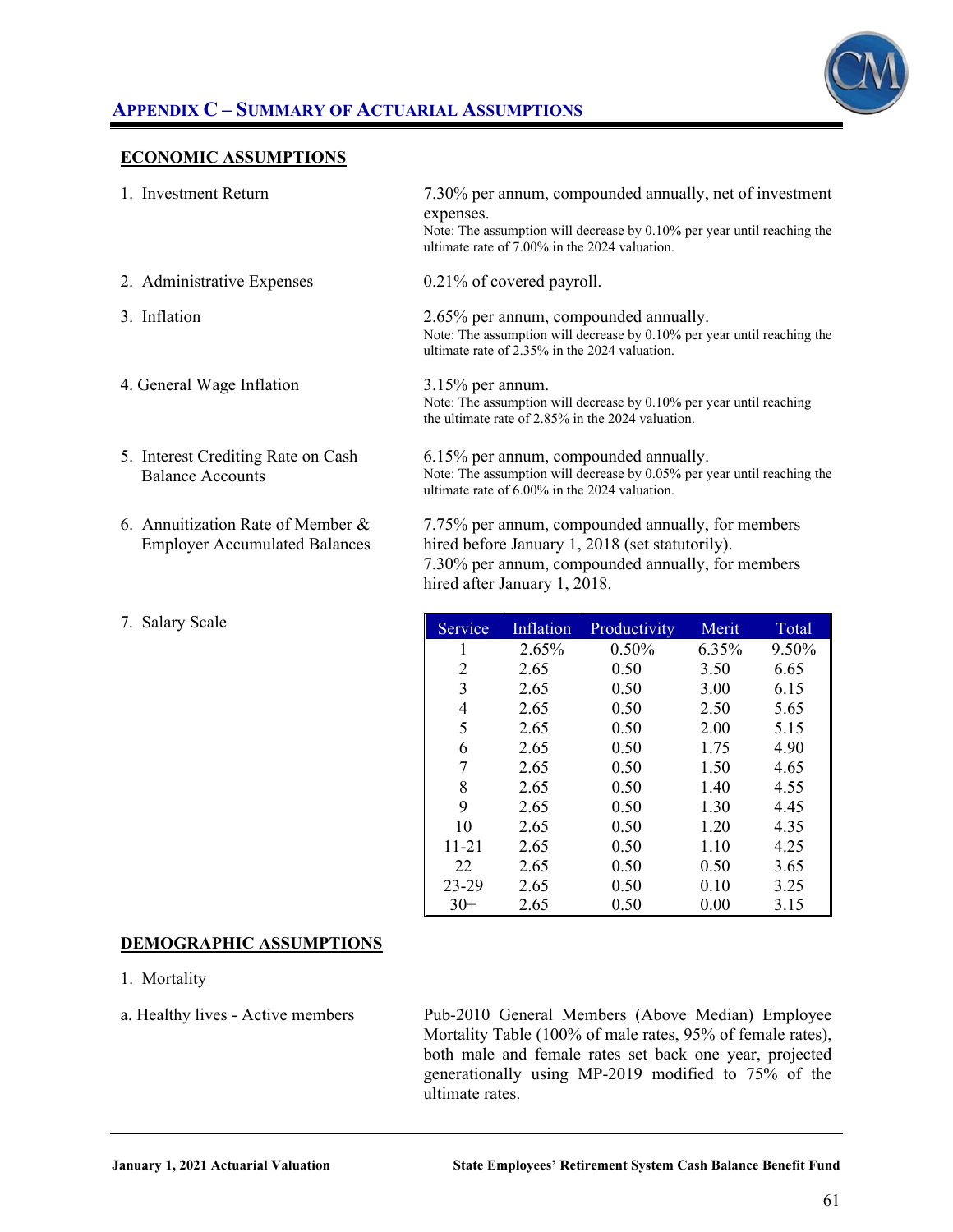## **APPENDIX C – SUMMARY OF ACTUARIAL ASSUMPTIONS**



| b. Healthy lives - Retired members | Pub-2010 General Members (Above Median) Retiree<br>Mortality Table (100% of male rates, 95% of female rates),<br>both male and female rates set back one year, projected<br>generationally using MP-2019 modified to 75% of the<br>ultimate rates.             |
|------------------------------------|----------------------------------------------------------------------------------------------------------------------------------------------------------------------------------------------------------------------------------------------------------------|
| c. Healthy lives $-$ Beneficiaries | Pub-2010 General Members (Above Median) Contingent<br>Survivor Mortality Table (100% of male rates, 95% of<br>female rates), both male and female rates set back one year,<br>projected generationally using MP-2019 modified to 75% of<br>the ultimate rates. |

- d. Disabled lives Not applicable
- e. Healthy mortality rates and projection scale are shown below at sample ages:

|                   | <b>Pre-retirement Mortality</b> |                                         |
|-------------------|---------------------------------|-----------------------------------------|
|                   | <b>Males</b>                    | <b>Mortality Rate</b><br><b>Females</b> |
| <b>Sample Age</b> |                                 |                                         |
| 20                | 0.04%                           | $0.01\%$                                |
| 30                | 0.04                            | 0.01                                    |
| 40                | 0.07                            | 0.03                                    |
| 50                | 0.11                            | 0.06                                    |
| 60                | 0.27                            | 0.16                                    |

|                   | <b>Post-retirement Mortality</b> |                |
|-------------------|----------------------------------|----------------|
|                   | <b>Mortality Rate</b>            |                |
| <b>Sample Age</b> | <b>Males</b>                     | <b>Females</b> |
|                   |                                  |                |
| 50                | 0.11%                            | 0.06%          |
| 60                | 0.53                             | 0.35           |
| 70                | 1.17                             | 0.80           |
| 80                | 3.60                             | 2.60           |
|                   | 11.73                            | 9.07           |

|                   | <b>Projection Scale – Post-retirement Mortality</b> |                |              |                     |              |                     |
|-------------------|-----------------------------------------------------|----------------|--------------|---------------------|--------------|---------------------|
|                   | <b>Scale (2020)</b>                                 |                |              | <b>Scale (2030)</b> |              | <b>Scale (2040)</b> |
| <b>Sample Age</b> | <b>Males</b>                                        | <b>Females</b> | <b>Males</b> | <b>Females</b>      | <b>Males</b> | <b>Females</b>      |
|                   |                                                     |                |              |                     |              |                     |
| 50                | 0.0004                                              | 0.0030         | 0.0026       | 0.0036              | 0.0075       | 0.0075              |
| 60                | 0.0004                                              | $-0.0041$      | 0.0063       | 0.0069              | 0.0075       | 0.0075              |
| 70                | 0.0017                                              | 0.0052         | 0.0069       | 0.0063              | 0.0075       | 0.0075              |
| 80                | 0.0067                                              | 0.0061         | 0.0066       | 0.0070              | 0.0075       | 0.0075              |
| 90                | 0.0048                                              | 0.0032         | 0.0067       | 0.0067              | 0.0069       | 0.0069              |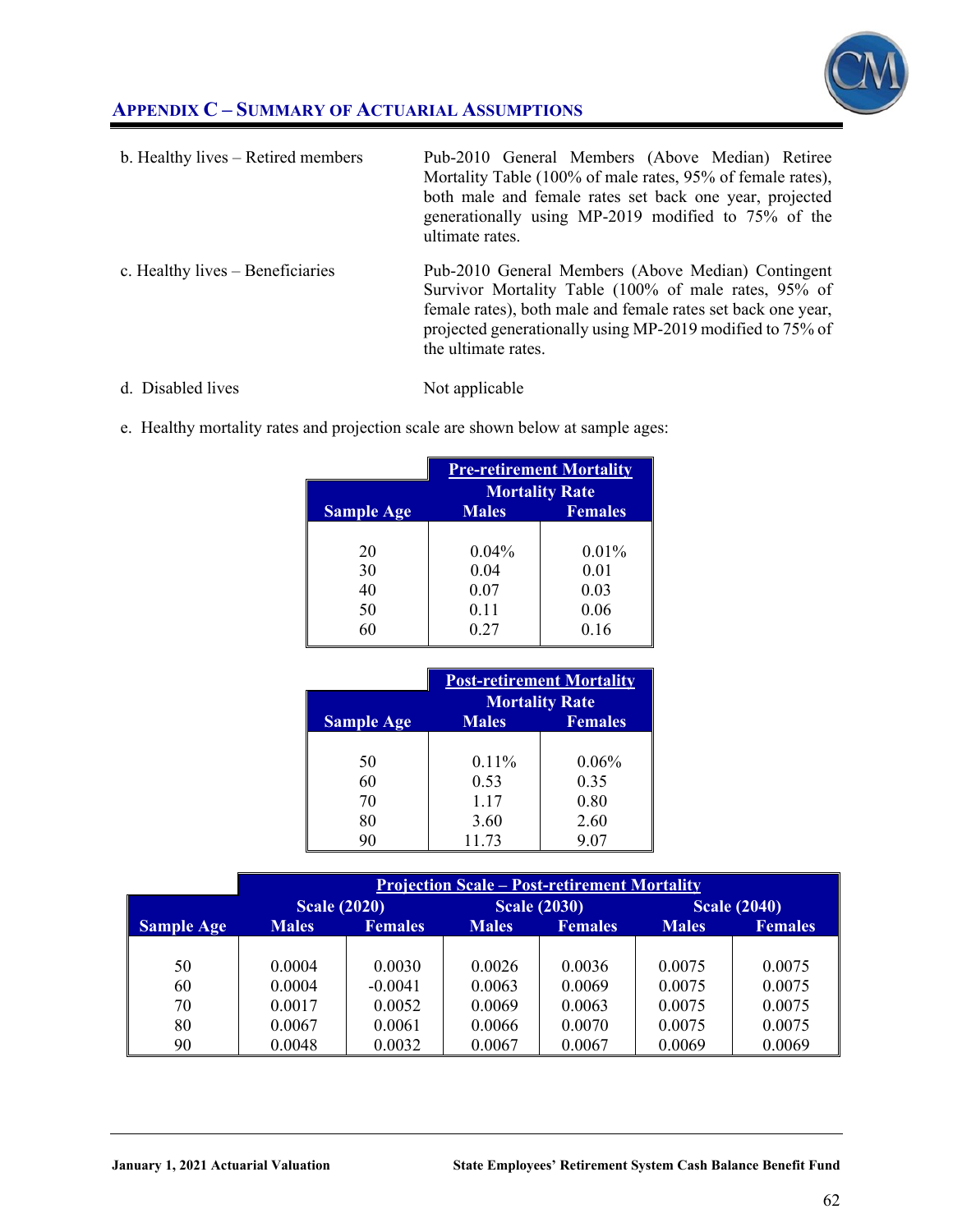

### **APPENDIX C – SUMMARY OF ACTUARIAL ASSUMPTIONS**

f. Mortality for Annuitization of Employee and Employer Cash Balance Accounts

 1994 Group Annuity Mortality Table, with 50 % Male, 50% Female blending for members hired before January 1, 2018 (set statutorily).

| <b>Sample Age</b> | <b>Mortality Rate</b> | <b>Life Expectancy</b><br>(Years) |
|-------------------|-----------------------|-----------------------------------|
| 55                | 0.34%                 | 28.0                              |
| 60                | 0.62                  | 23.5                              |
| 65                | 1.16                  | 19.4                              |
| 70                | 1.87                  | 15.7                              |
| 75                | 2.99                  | 12.2                              |
| 80                | 5.07                  | 9.3                               |

Retiree mortality table, projected to 2040, with 55% Male, 45% Female blending for members hired after January 1, 2018.

| <b>Sample Age</b> | <b>Mortality Rate</b> | <b>Life Expectancy</b><br>(Years) |
|-------------------|-----------------------|-----------------------------------|
| 55                | 0.27%                 | 32.3                              |
| 60                | 0.40                  | 27.7                              |
| 65                | 0.58                  | 23.3                              |
| 70                | 0.89                  | 19.1                              |
| 75                | 1.51                  | 15.1                              |
|                   | 2.71                  | 11.4                              |

2. Retirement Graduated rates by retirement age after 5 years of service.

| Age   | <b>Annual Rates</b> |
|-------|---------------------|
| 55-58 | 5.0%                |
| 59-61 | 6.0                 |
| 62    | 10.0                |
| 63    | 12.0                |
| 64    | 12.0                |
| 65-79 | 28.0                |
| 80    | 100.0               |

#### 3. Termination

Graduated rates by service.

| <b>Service</b> | <b>Rate</b> |
|----------------|-------------|
| $<$ 1          | 30.0%       |
|                | 22.0        |
| 5              | 14.0        |
| 10             | 8.0         |
| 15             | 3.5         |
| 20             | 3.0         |
| $25+$          | 2.0         |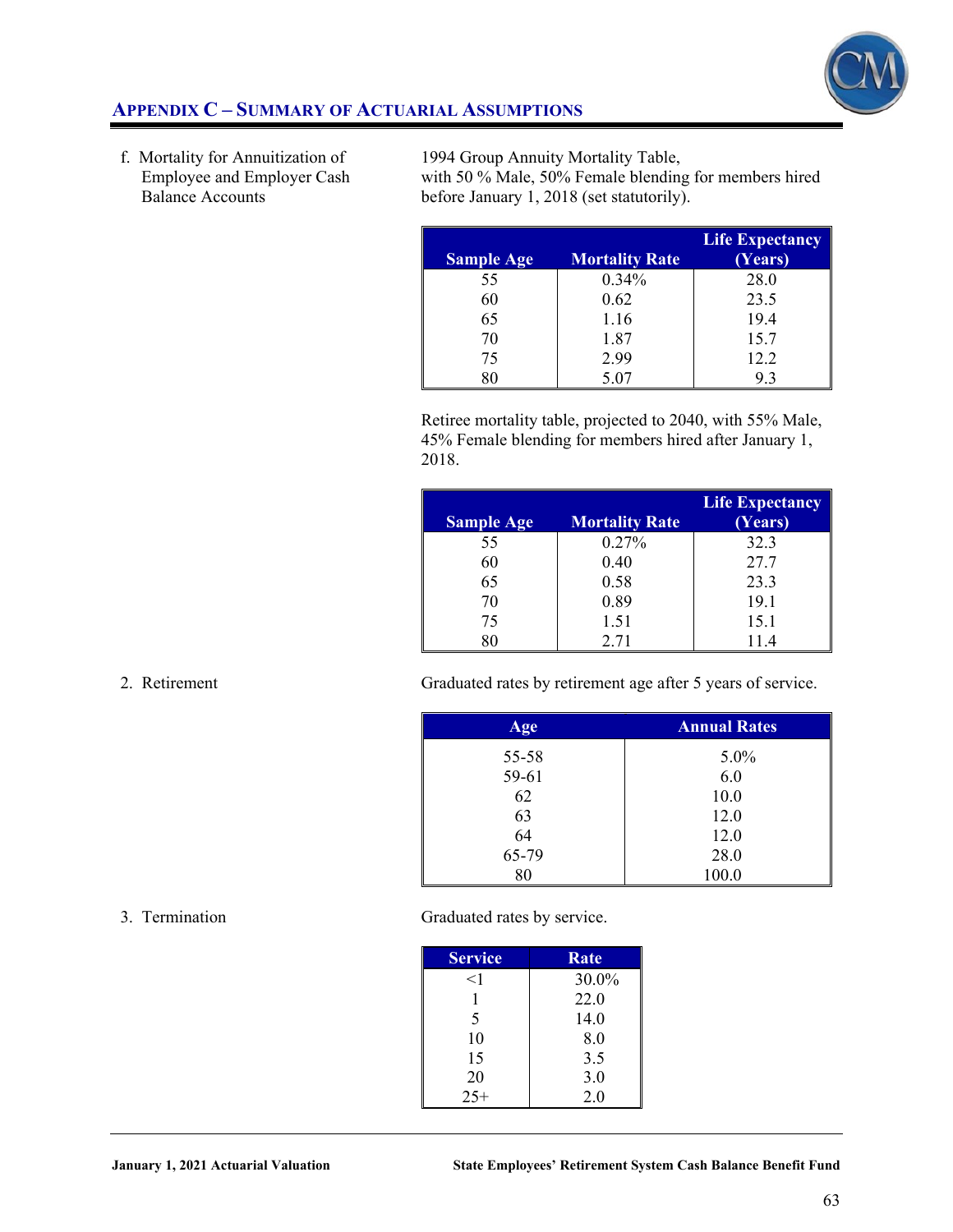

4. Disability None.

### **OTHER ASSUMPTIONS**

1. Payment Assumptions As shown in the table below, 50% of all members eligible for retirement are assumed to be paid in the form of an annuity and the other 50% in the form of a lump sum, and 100% of members eligible for all other types of benefits are assumed to be paid in the form of a lump sum. Deferred vested and nonvested members are assumed to take a refund of their account balance as of the valuation date.

| <b>Benefit</b> | <b>Assumed Form of</b><br><b>Payment</b> |
|----------------|------------------------------------------|
| Retirement     | 50% Lump Sum / 50%                       |
|                | Annuity*                                 |
| Vested         | Lump Sum                                 |
| Non-vested     | Lump Sum                                 |
| Disability     | Lump Sum                                 |
| Death          | Lump Sum                                 |

\*Five-year certain and life annuity.

2. Cost of Living Adjustment None assumed, except 2.5% per year is used for retirees electing annuity payments with a COLA feature.

#### **Changes in Assumptions Since the Prior Year**

At their meeting on December 21, 2020, the Public Employees Retirement Board adopted a new set of actuarial assumptions, based on the recommendations in the 2020 experience study. Changes to the set of economic assumptions are phased in over four years. Below is a summary of the key assumption changes:

- Price inflation assumption was lowered from 2.75% to 2.65%.
- Investment return assumption was lowered from 7.50% to 7.30%.
- Interest crediting rate on Cash Balance accounts decreased from 6.25% to 6.15%.
- General wage inflation was lowered from 3.50% to 3.15%.
- Salary merit increases were adjusted to better reflect observed experience.
- An explicit assumption for administrative expenses was adopted as a component of the actuarial contribution rate and was set to 0.21% of pay.
- Retirement rates were adjusted to better reflect observed experience.
- Termination rates were adjusted to better reflect observed experience.
- Mortality assumptions were changed to the Pub-2010 General Members (Above Median) Mortality Tables (100% of male rate for males, 95% of female rates for females), set back oneyear, projected generationally using MP-2019 modified to 75% of the ultimate rates.